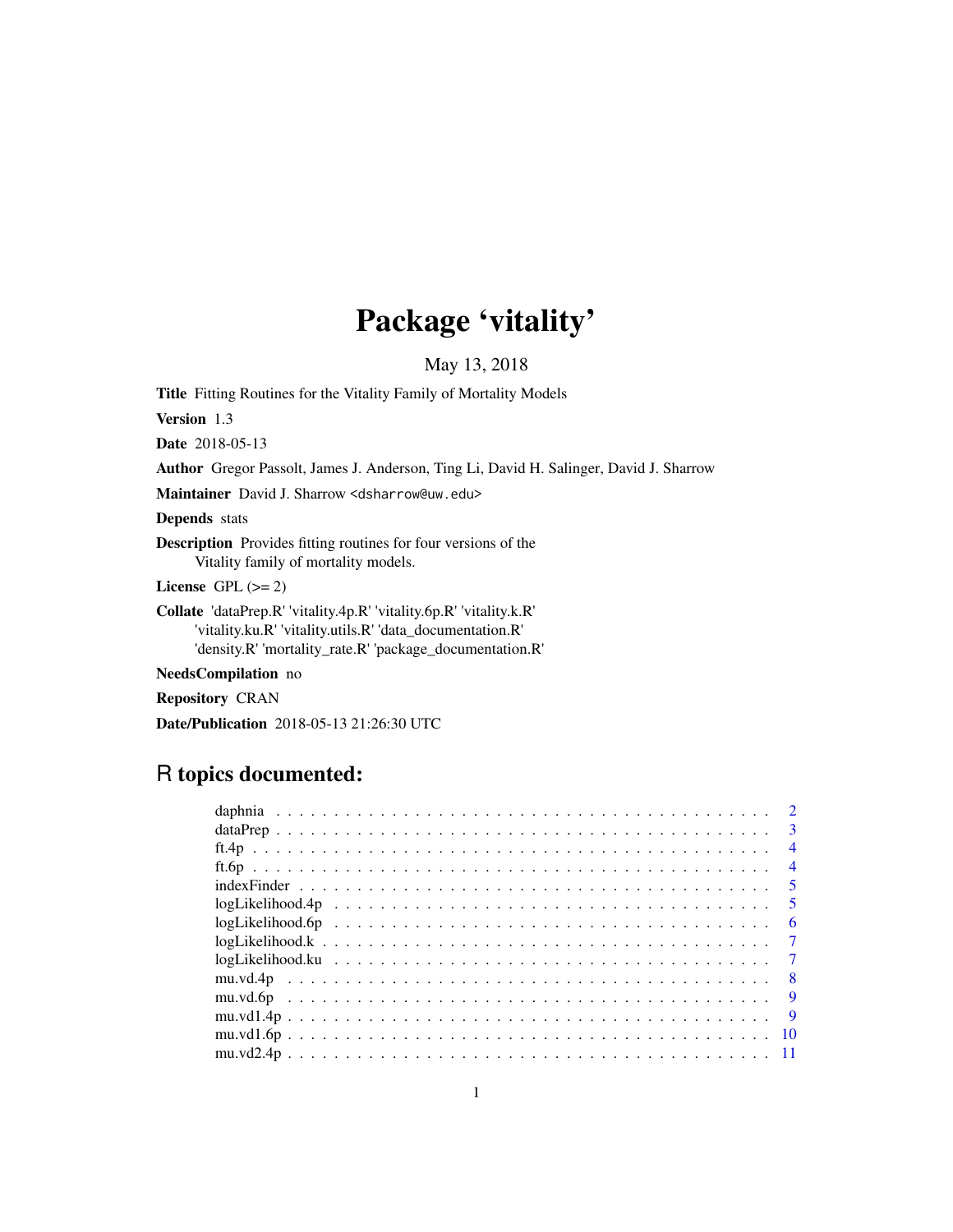<span id="page-1-0"></span>

| $mu.vd2.6p$     | 11 |
|-----------------|----|
| $mu.vd3.6p$     | 12 |
|                 | 13 |
|                 | 13 |
| $plotting.6p$   | 14 |
|                 | 15 |
|                 | 16 |
|                 | 18 |
| $stdErr.4p$     | 18 |
| $stdErr.6p$     | 19 |
|                 | 20 |
|                 | 20 |
|                 | 21 |
|                 | 22 |
| SurvFn.ex.4p    | 23 |
| SurvFn.ex.6p    | 23 |
|                 | 24 |
|                 | 25 |
| SurvFn.in.4p    | 26 |
| SurvFn.in.6p    | 26 |
|                 | 27 |
|                 | 28 |
|                 | 29 |
|                 | 29 |
|                 | 30 |
|                 | 31 |
| swedish females | 32 |
|                 | 32 |
|                 | 33 |
|                 | 33 |
|                 | 36 |
| vitality.6p     | 38 |
|                 | 41 |
| vitality.ku     | 43 |
|                 |    |
|                 | 46 |
|                 |    |

```
Index
```

```
daphnia
```
Sample Daphnia Data

### Description

Sample survival data for daphnia. Columns include "days" and "lx" (cumulative survival proportion by day).

### Format

data frame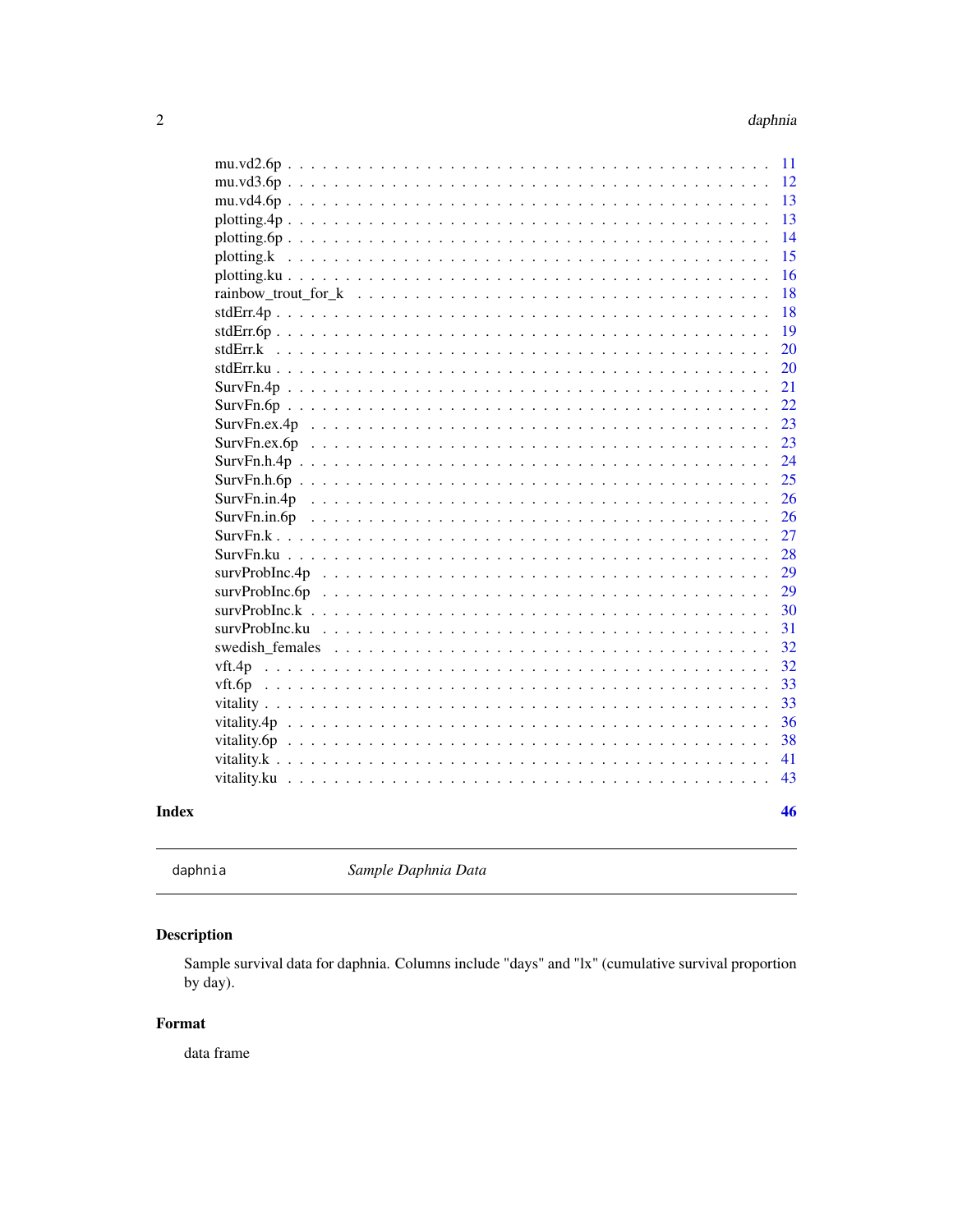#### <span id="page-2-0"></span>dataPrep 3

### Source

http://cbr.washington.edu/analysis/vitality

Anderson, J.J. (2000). "A vitality-based model relating stressors and environmental properties to organism survival." Ecological Monographs 70(3):445-470 (Figure 5)

dataPrep *Function for data preparation*

### Description

Function to deal with NAs, right truncated data, and datatype (i.e. cumulative survival or incremental mortality).

### Usage

```
dataPrep(time, sdata, datatype, rc.data,
 returnMatrix = FALSE)
```
### Arguments

| time         | A vector of observation dates                                                                                                                                                                      |
|--------------|----------------------------------------------------------------------------------------------------------------------------------------------------------------------------------------------------|
| sdata        | A vector of survival data of the same length as time                                                                                                                                               |
| datatype     | either "CUM" for cumulative or "INC" for incremental                                                                                                                                               |
| rc.data      | Boolean. Is data right-censored?                                                                                                                                                                   |
| returnMatrix | Boolean. False returns a data frame, true returns a matrix. (as in the original), if<br>"matrix" returns a matrix instead, with the "rc.data" column being 0 for FALSE,<br>1 for TRUE, or 2 for TF |

### Details

This function is designed for use in the primary vitality model fitting functions in this package. See package documentation.

### Value

Returns a data.frame or matrix with columns time, sfract,  $x1$ ,  $x2$ , Ni (incremental survival fraction), rc.data.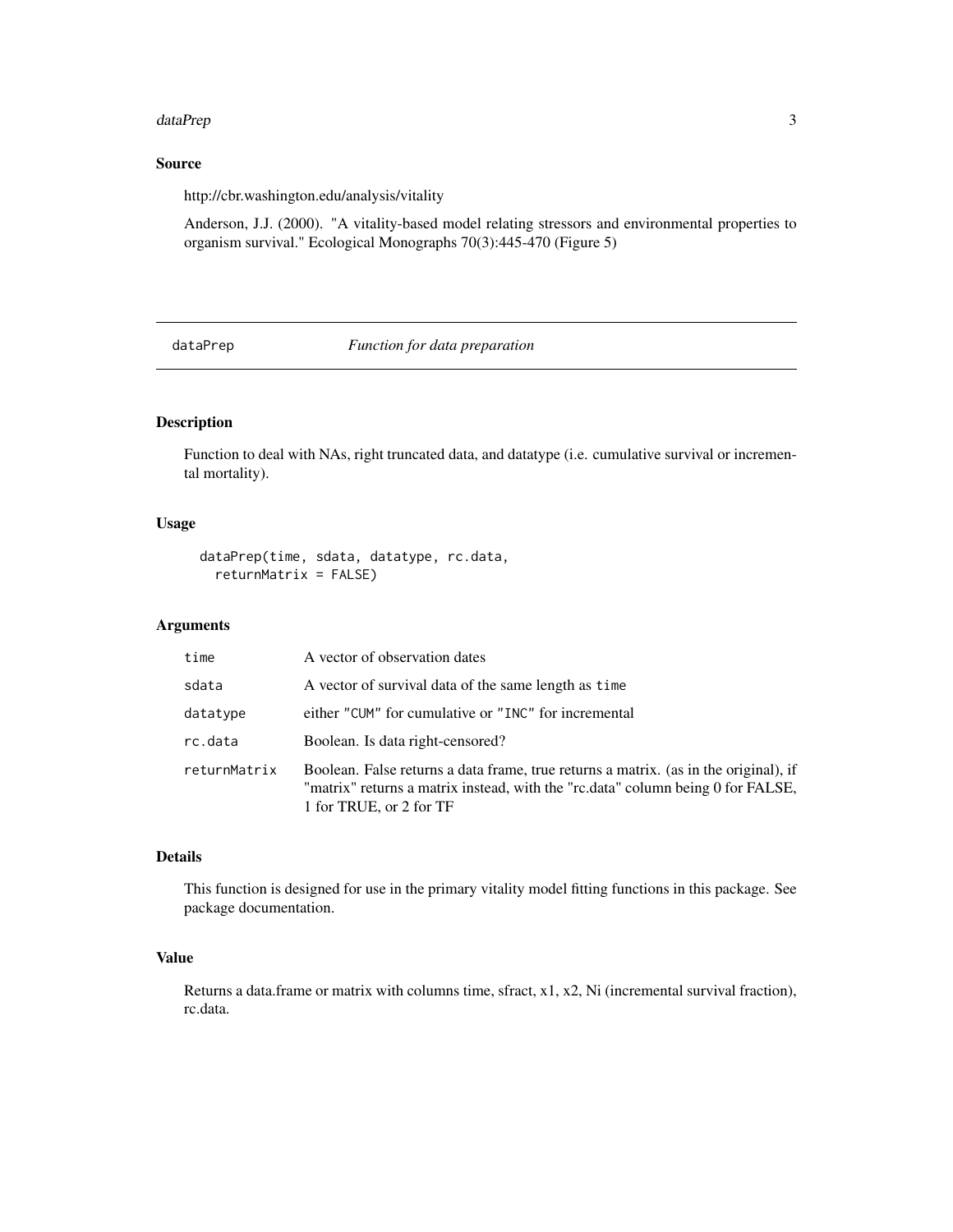<span id="page-3-2"></span><span id="page-3-0"></span>This function is used in the calculation of the fitted intrinsic ([mu.vd1.4p](#page-8-1)) and total ([mu.vd.4p](#page-7-1)) mortality rate in the 4-parameter model.

### Usage

ft.4p(xx, r, s, u)

#### Arguments

| <b>XX</b> | age     |
|-----------|---------|
| r         | r value |
| S         | s value |
| u         | u value |
|           |         |

### Value

density

#### See Also

[vft.4p](#page-31-1), [ft.6p](#page-3-1)

<span id="page-3-1"></span>ft.6p *Density function for 2-parameters (r, s)*

### Description

This function is used in the calculation of the fitted intrinsic ([mu.vd1.6p](#page-9-1)) and total ([mu.vd.6p](#page-8-2)) mortality rate in the 6-parameter model.

#### Usage

ft.6p(xx, r, s)

### Arguments

| ХX | age     |
|----|---------|
| r  | r value |
| s  | s value |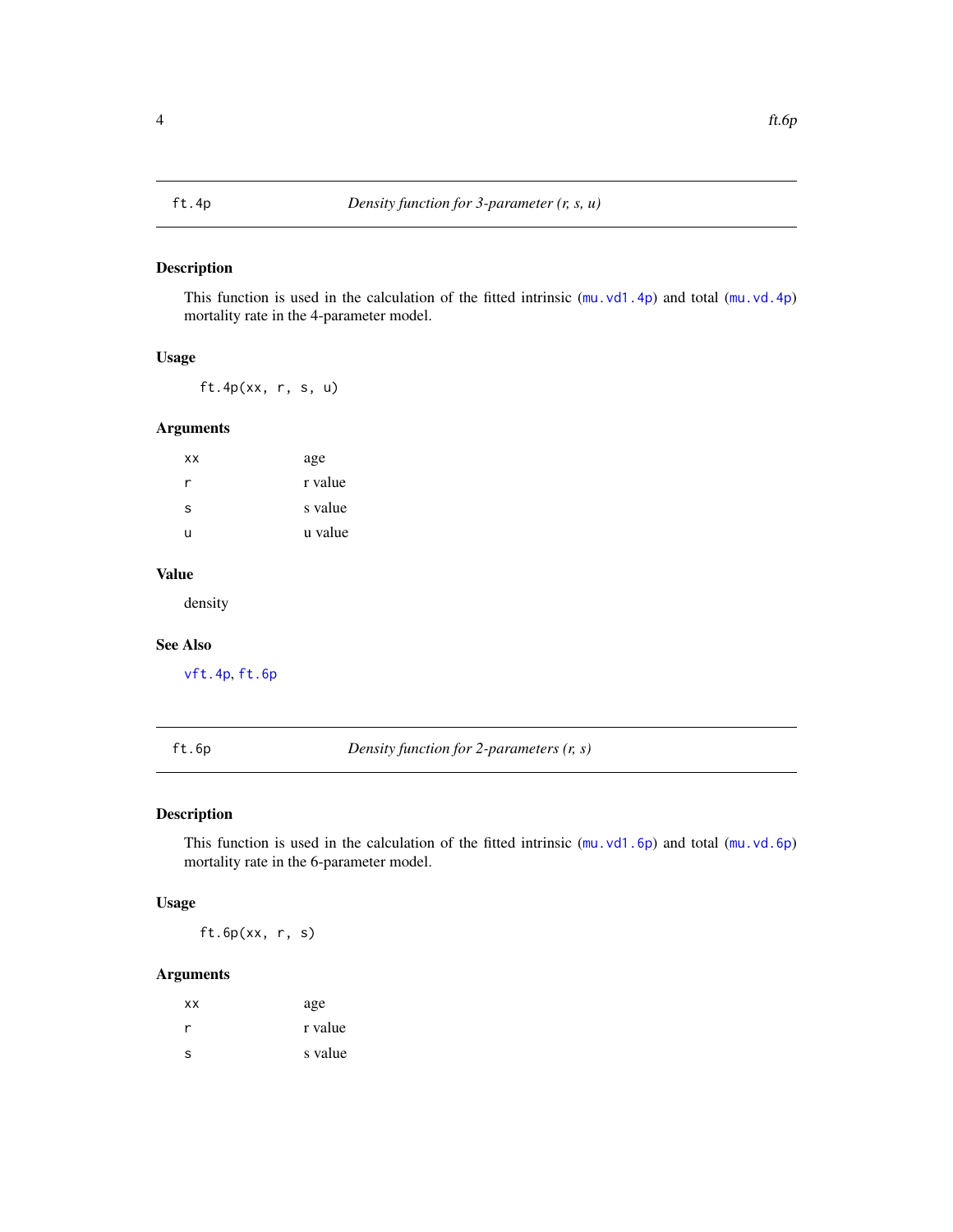### <span id="page-4-0"></span>indexFinder 5

### Value

density

### See Also

[vft.6p](#page-32-1)

indexFinder *Finds the first value of a vector that is less than a value.*

### Description

For use in the primary vitality model fitting functions in this package. See package documentation.

#### Usage

indexFinder(x, val)

#### Arguments

| x   | Vector to search |
|-----|------------------|
| val | Threshold        |

#### Value

Gives the index of the first value of x that is  $\leq$  val. returns -1 if no value satisfies the condition

<span id="page-4-1"></span>logLikelihood.4p *Log likelihood of 2-process 4-parameter model*

#### Description

Gives the log likelihood of 2-process 6 parameter vitality model.

#### Usage

```
logLikelihood.4p(par, xx1, xx2, NNi)
```
### Arguments

| par | vector of parameter $(r, s,$ lambda, beta) |
|-----|--------------------------------------------|
| xx1 | xx1 vector                                 |
| xx2 | xx2 vector                                 |
| NNi | survival fractions                         |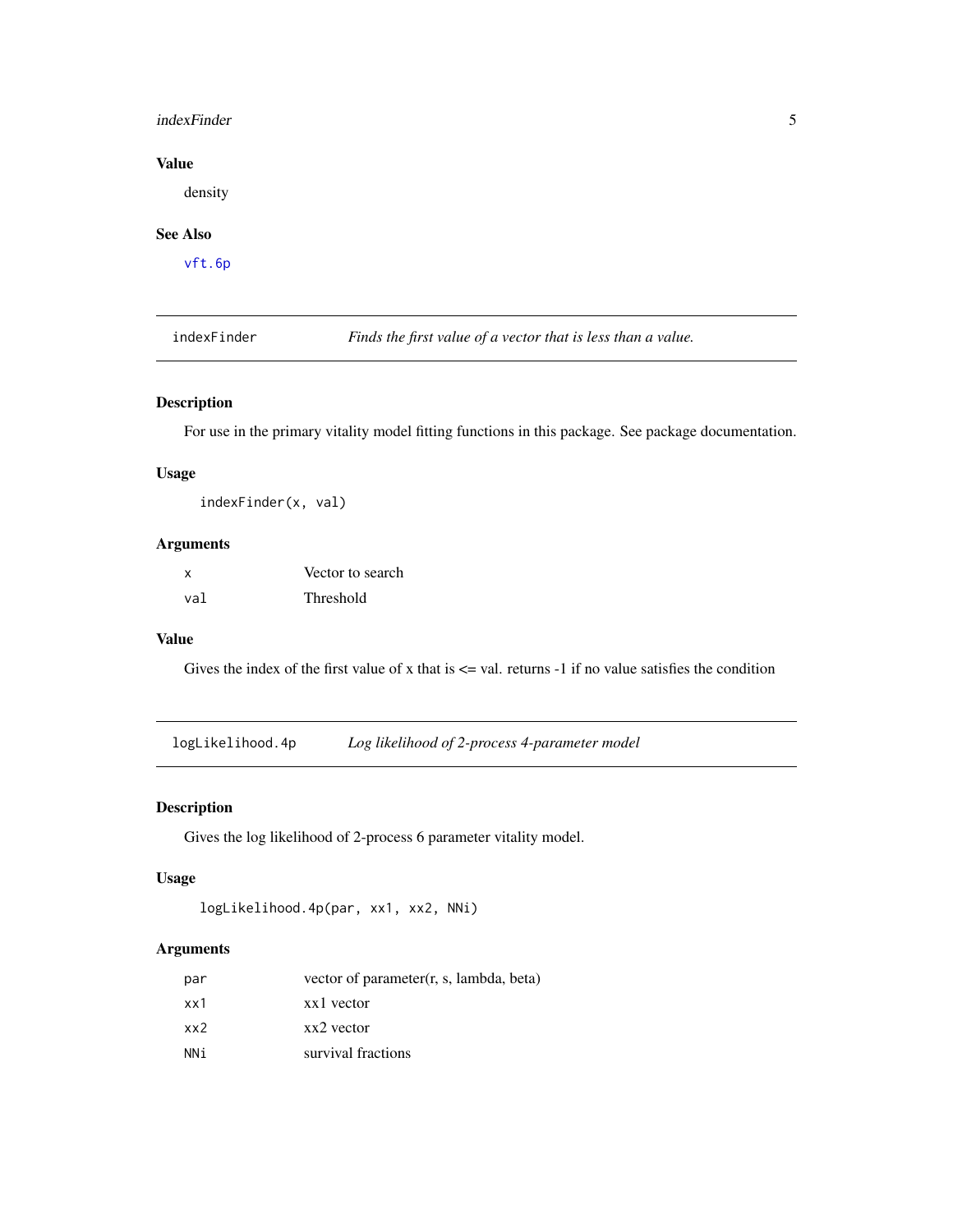### <span id="page-5-0"></span>Details

For use in [vitality.4p](#page-35-1).

### Value

log likelihood

### See Also

[logLikelihood.6p](#page-5-1)

<span id="page-5-1"></span>logLikelihood.6p *Log likelihood of 2-process 6-parameter vitality model*

### Description

Gives the log likelihood of 6-parameter vitality model.

### Usage

```
logLikelihood.6p(par, xx1, xx2, NNi)
```
### Arguments

| par | vector of parameters (r, s, lambda, beta, alpha, gamma) |
|-----|---------------------------------------------------------|
| xx1 | xx1 vector                                              |
| xx2 | xx2 vector                                              |
| NNi | survival fractions                                      |

### Details

For use in [vitality.6p](#page-37-1).

### Value

log likelihood

### See Also

[vitality.6p](#page-37-1)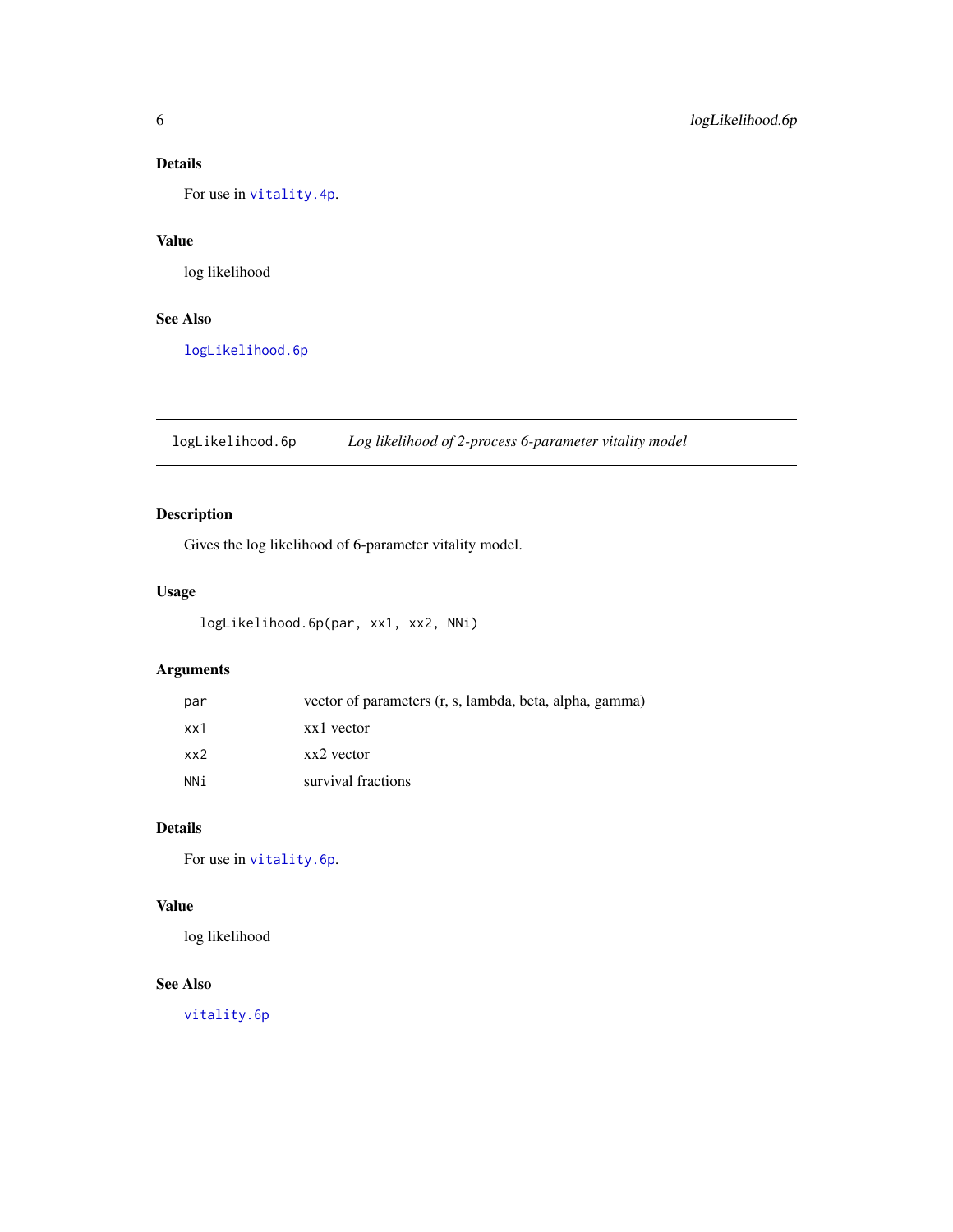<span id="page-6-1"></span><span id="page-6-0"></span>logLikelihood.k *Log likelihood of 3-parameter (r,s,k) model*

### Description

Gives the log likelihood of 3-parameter vitality model.

#### Usage

```
logLikelihood.k(par, xx1, xx2, NNi)
```
### Arguments

| par  | vector of parameters $(r, s, k)$ |
|------|----------------------------------|
| xx1  | xx1 vector                       |
| xx2  | xx2 vector                       |
| NN i | survival fractions               |

### Details

For use in [vitality.k](#page-40-1).

#### Value

log likelihood

#### See Also

[vitality.k](#page-40-1)

<span id="page-6-2"></span>logLikelihood.ku *Log likelihood of 4-parameter (r,s,k,u) model*

### Description

Gives the log likelihood of 4-parameter vitality model.

### Usage

logLikelihood.ku(par, xx1, xx2, NNi)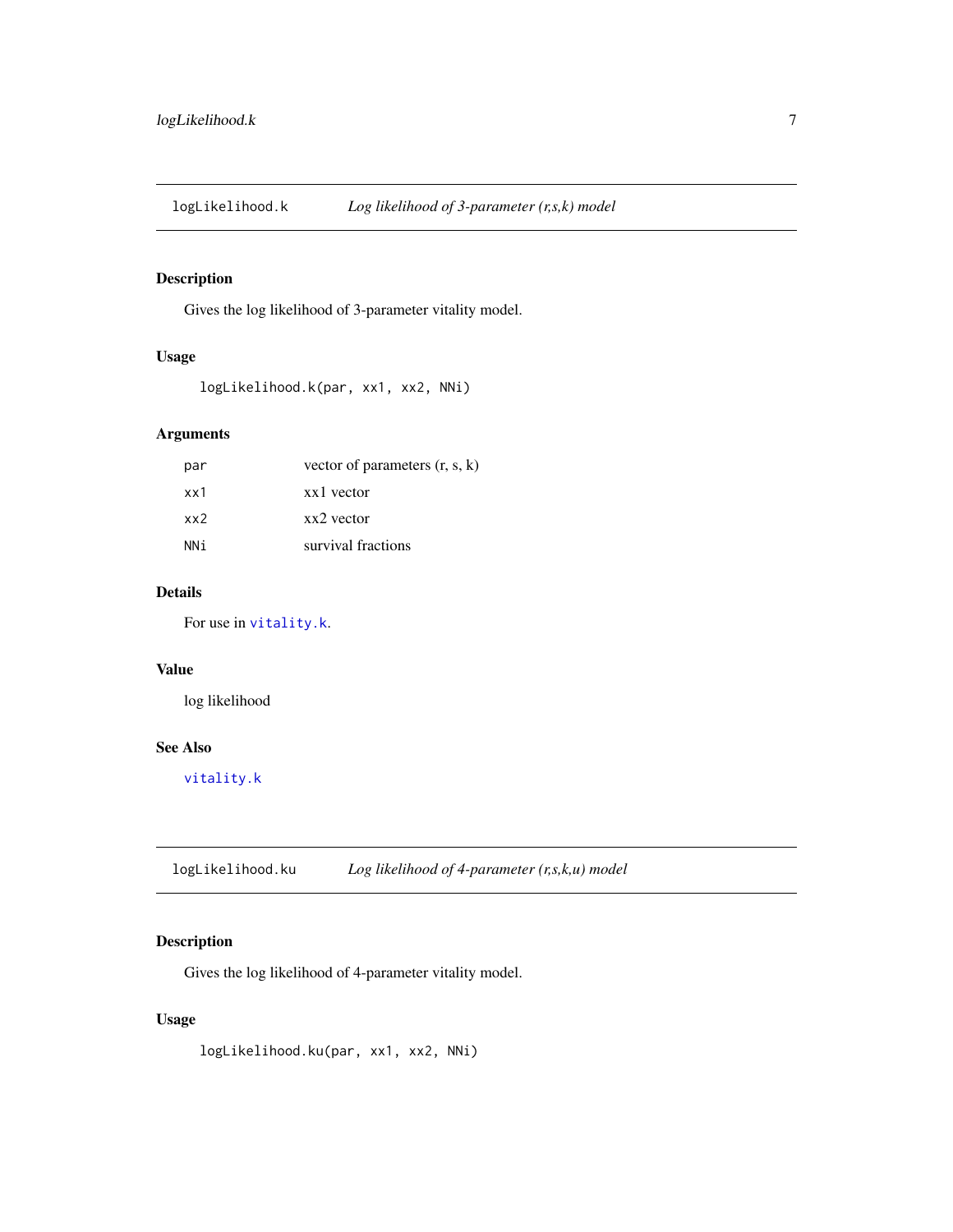### <span id="page-7-0"></span>Arguments

| par | vector of parameters $(r, s, k, u)$ |
|-----|-------------------------------------|
| xx1 | xx1 vector                          |
| xx2 | xx2 yector                          |
| NNi | survival fractions                  |
|     |                                     |

### Details

For use in [vitality.ku](#page-42-1).

#### Value

log likelihood

#### See Also

[vitality.ku](#page-42-1)

<span id="page-7-1"></span>mu.vd.4p *Total mortality rate for the 2-process 4-parameter vitality model*

#### Description

Gives the total age-specific mortality rates for a given set of the four parameters. See [mu.vd1.4p](#page-8-1) for calculation of intrinsic age-specific mortality rates. See [mu.vd2.4p](#page-10-1) for calculation of extrinsic age-specific mortality rates.

#### Usage

mu.vd.4p(t, r, s, lambda, beta)

#### Arguments

| t.     | age          |
|--------|--------------|
| r      | r value      |
| S      | s value      |
| lambda | lambda value |
| beta   | beta value   |

#### Value

Total age-specific mortality rates

#### See Also

[mu.vd1.4p](#page-8-1), [mu.vd2.4p](#page-10-1)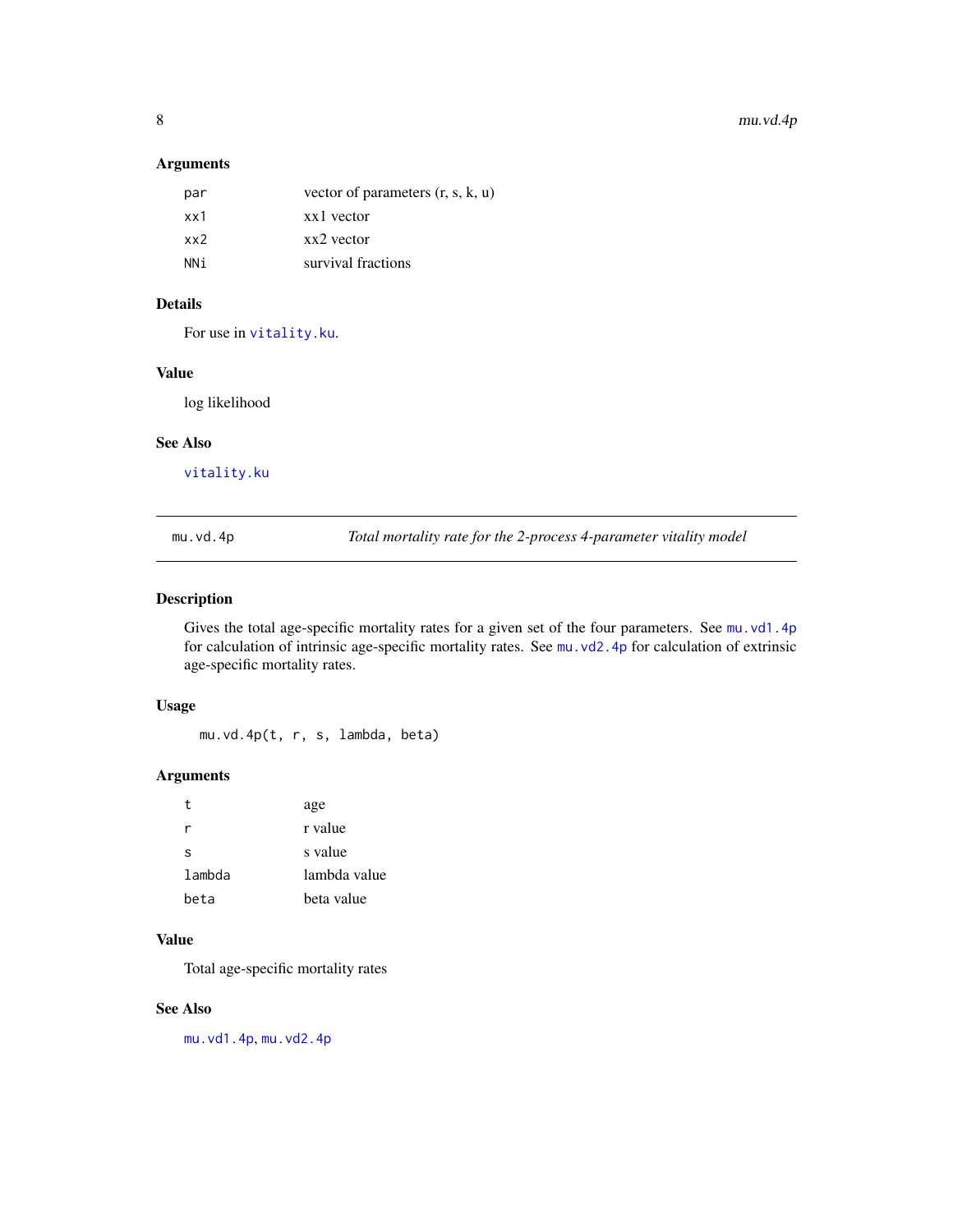<span id="page-8-2"></span><span id="page-8-0"></span>

Gives the total age-specific mortality rates for a given set of the six parameters. See [mu.vd1.6p](#page-9-1) for calculation of intrinsic age-specific mortality rates. See [mu.vd2.6p](#page-10-2) for calculation of extrinsic age-specific mortality rates.

#### Usage

mu.vd.6p(t, r, s, lambda, beta, gamma, alpha)

#### Arguments

| t      | age          |
|--------|--------------|
| r      | r value      |
| S      | s value      |
| lambda | lambda value |
| heta   | beta value   |
| gamma  | gamma value  |
| alpha  | alpha value  |

#### Value

Total age-specific mortality rates

### See Also

[mu.vd1.6p](#page-9-1), [mu.vd2.6p](#page-10-2)

<span id="page-8-1"></span>

| mu.vd1.4p | Intrinsic mortality rate for the 2-process 4-parameter vitality model |
|-----------|-----------------------------------------------------------------------|
|           |                                                                       |

### Description

Gives the intrinsic age-specific mortality rates for a given set of r and s, the intrinsic parameters.

### Usage

mu.vd1.4p(x, r, s)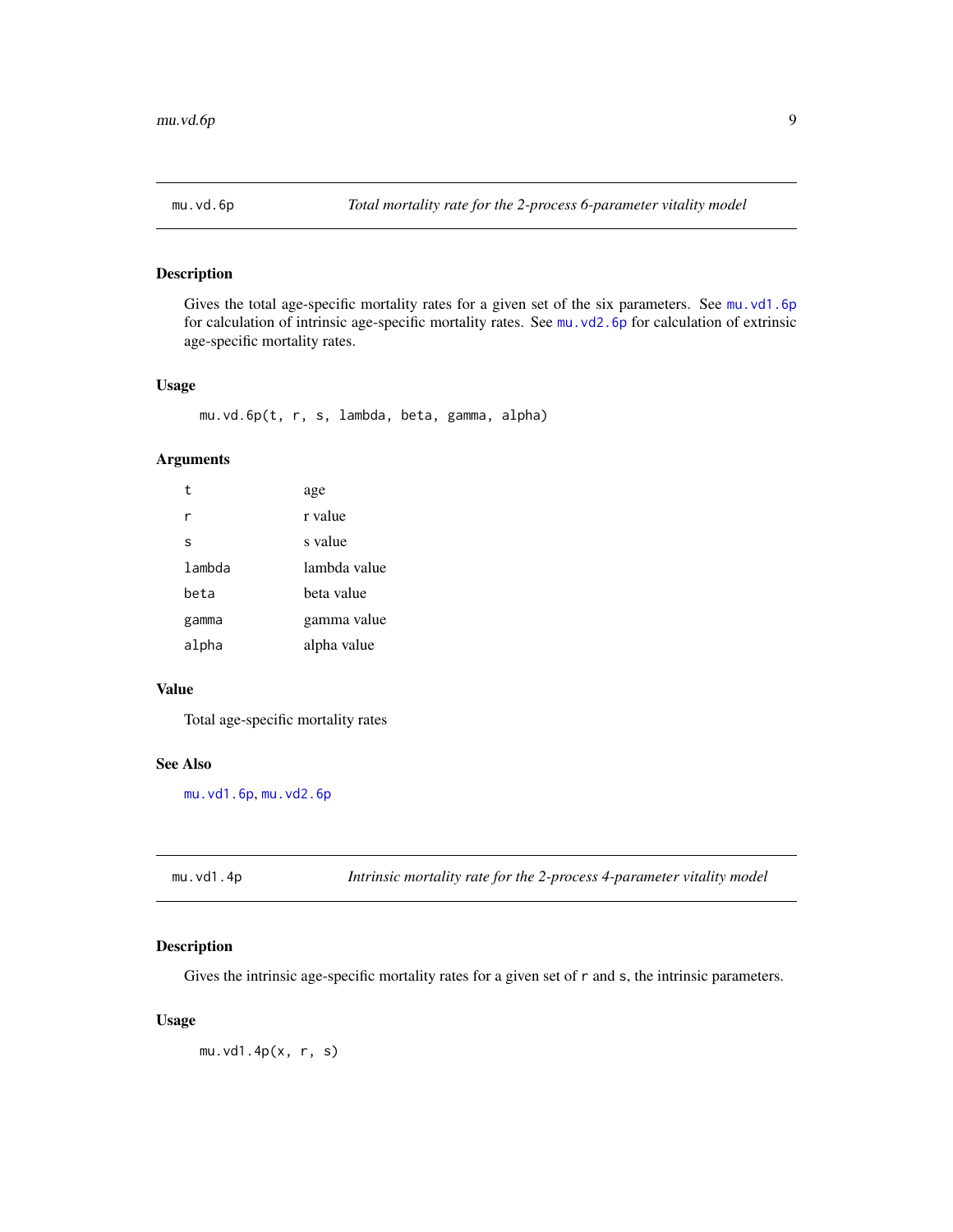### Arguments

| x | age     |
|---|---------|
| r | r value |
| S | s value |

### Value

Intrinsic age-specific mortality rates

#### See Also

[mu.vd.4p](#page-7-1), [mu.vd2.4p](#page-10-1)

<span id="page-9-1"></span>mu.vd1.6p *Intrinsic mortality rate for the 2-process 6-parameter vitality model*

### Description

Gives the intrinsic age-specific mortality rates for a given set of r and s, the intrinsic parameters.

### Usage

mu.vd1.6p(x, r, s)

### Arguments

| X | age     |
|---|---------|
| r | r value |
| S | s value |

### Value

Vector of intrinsic age-specific mortality rates at age x

### See Also

[mu.vd.6p](#page-8-2), [mu.vd2.6p](#page-10-2)

<span id="page-9-0"></span>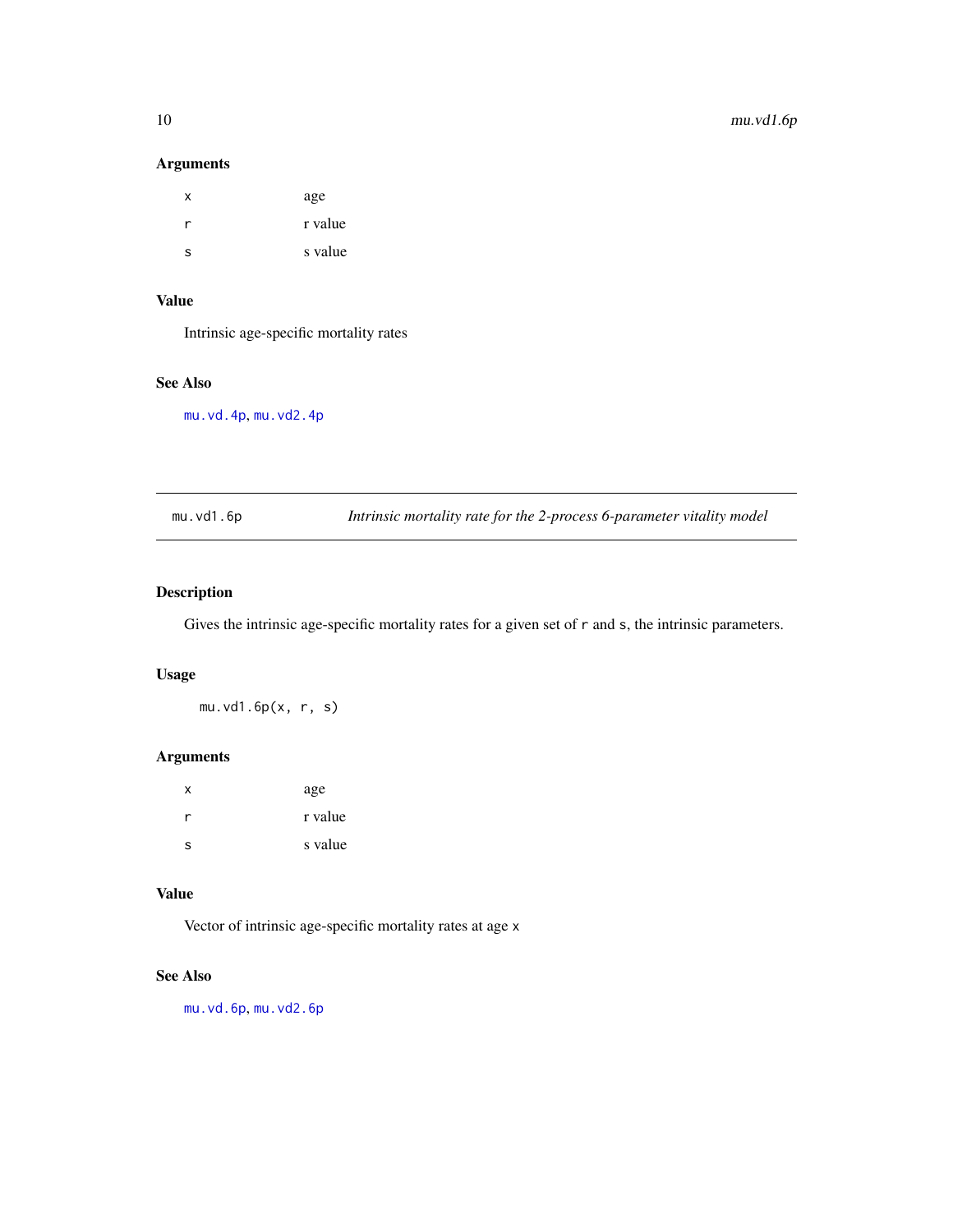<span id="page-10-1"></span><span id="page-10-0"></span>

Gives the extrinsic age-specific mortality rates for a given set of r and the extrinsic parameters.

#### Usage

```
mu.vd2.4p(x, r, lambda, beta)
```
### Arguments

| x      | age          |
|--------|--------------|
| r      | r value      |
| lambda | lambda value |
| beta   | beta value   |

### Value

Extrinsic age-specific mortality rates

#### See Also

[mu.vd.4p](#page-7-1), [mu.vd1.4p](#page-8-1)

<span id="page-10-2"></span>mu.vd2.6p *Extrinsic mortality rate for the 2-process 6-parameter vitality model*

#### Description

Gives the extrinsic age-specific mortality rates for a given set of r and the extrinsic parameters.

#### Usage

```
mu.vd2.6p(x, r, lambda, beta, gamma, alpha)
```
### Arguments

| x      | age          |
|--------|--------------|
| r      | r value      |
| lambda | lambda value |
| beta   | beta value   |
| gamma  | gamma value  |
| alpha  | alpha value  |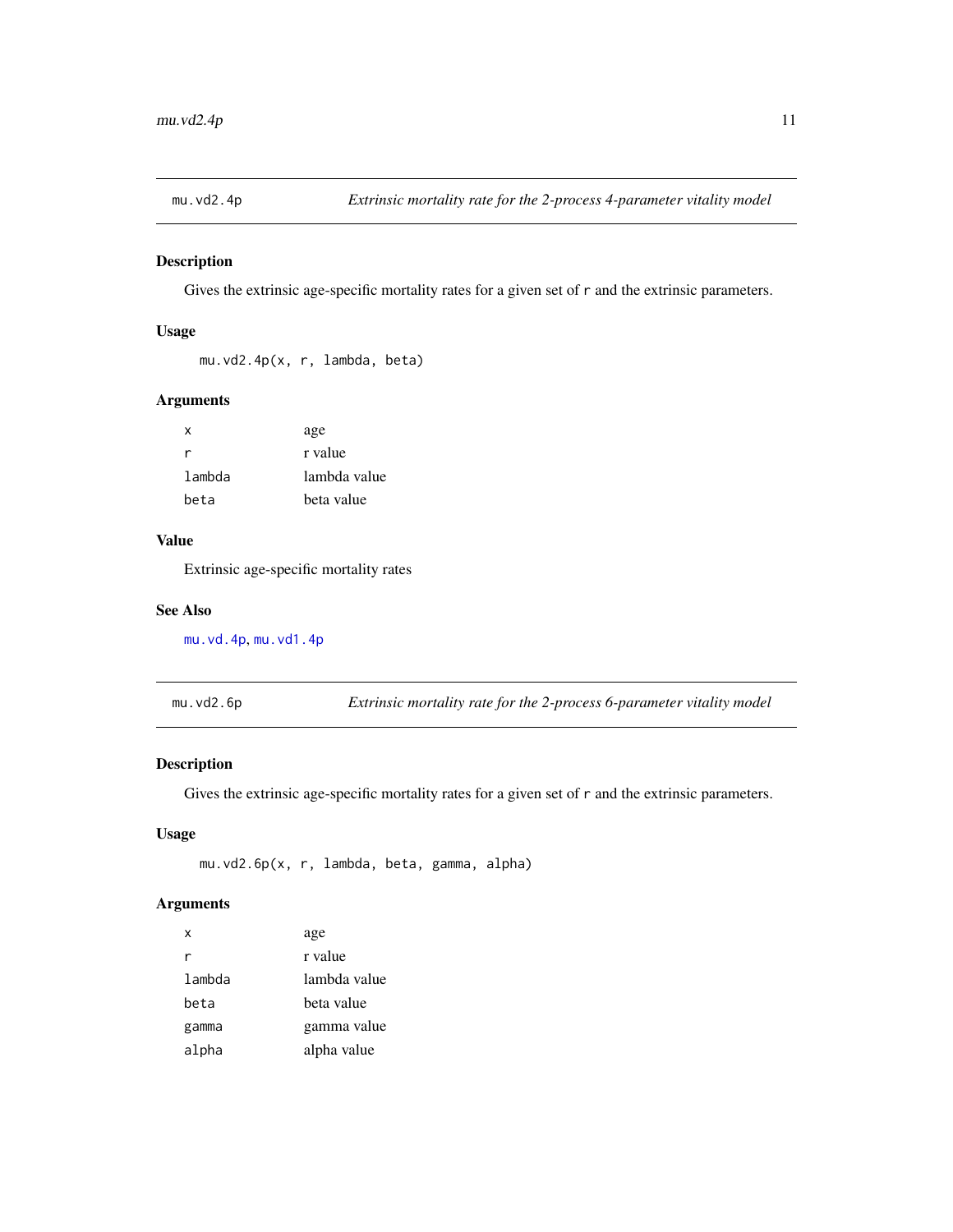### <span id="page-11-0"></span>Value

Vector of extrinsic age-specific mortality rates at ages x

### See Also

[mu.vd.6p](#page-8-2), [mu.vd1.6p](#page-9-1), [mu.vd3.6p](#page-11-1), [mu.vd4.6p](#page-12-1)

<span id="page-11-1"></span>

| mu.vd3.6p | Adult extrinsic mortality rate for the 2-process 6-parameter vitality |
|-----------|-----------------------------------------------------------------------|
|           | model                                                                 |

### Description

Gives the extrinsic age-specific mortality rates for a given set of r and the adult extrinsic parameters.

### Usage

mu.vd3.6p(x, r, lambda, beta)

### Arguments

| X      | age          |
|--------|--------------|
| r      | r value      |
| lambda | lambda value |
| beta   | beta value   |

#### Value

Vector of adult extrinsic age-specific mortality rates at ages x

### See Also

[mu.vd.6p](#page-8-2), [mu.vd1.6p](#page-9-1), [mu.vd2.6p](#page-10-2), [mu.vd4.6p](#page-12-1)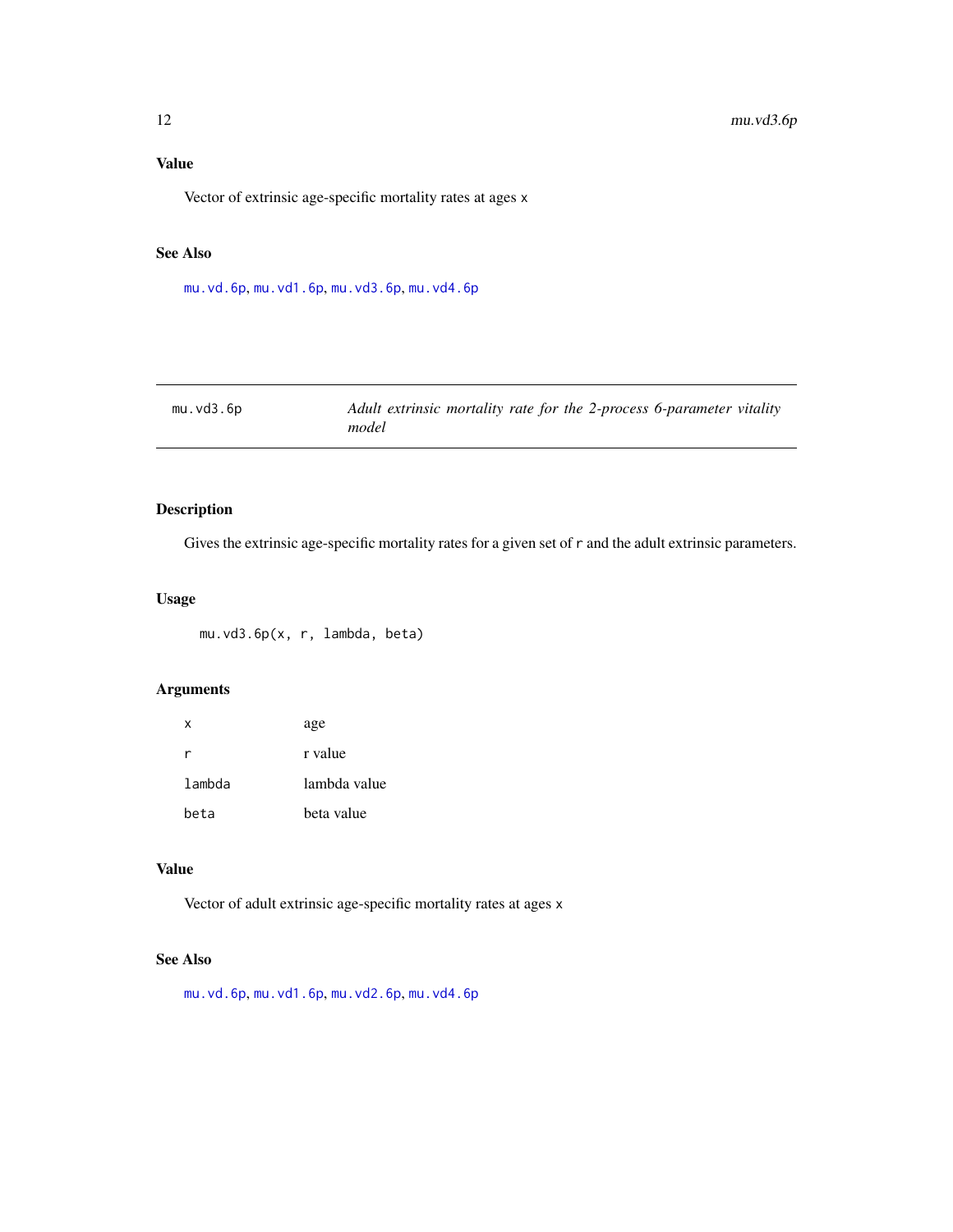<span id="page-12-1"></span><span id="page-12-0"></span>

Gives the childhood extrinsic age-specific mortality rates for a given set of the childhood extrinsic parameters.

#### Usage

mu.vd4.6p(x, gamma, alpha)

#### Arguments

| X     | age         |
|-------|-------------|
| gamma | gamma value |
| alpha | alpha value |

#### Value

Vector of childhood extrinsic age-specific mortality rates at ages x

#### See Also

[mu.vd.6p](#page-8-2), [mu.vd1.6p](#page-9-1), [mu.vd2.6p](#page-10-2), [mu.vd3.6p](#page-11-1)

plotting.4p *Plotting function for 2-process 4-parameter vitality model*

### Description

This function plots the estimated results from the 4 parameter vitality model. It is used within the function [vitality.4p](#page-35-1).

```
plotting.4p(r.final, s.final, lambda.final, beta.final,
 mlv, time, sfract, x1, x2, Ni, pplot, Iplot, Mplot,
 tlab, rc.data)
```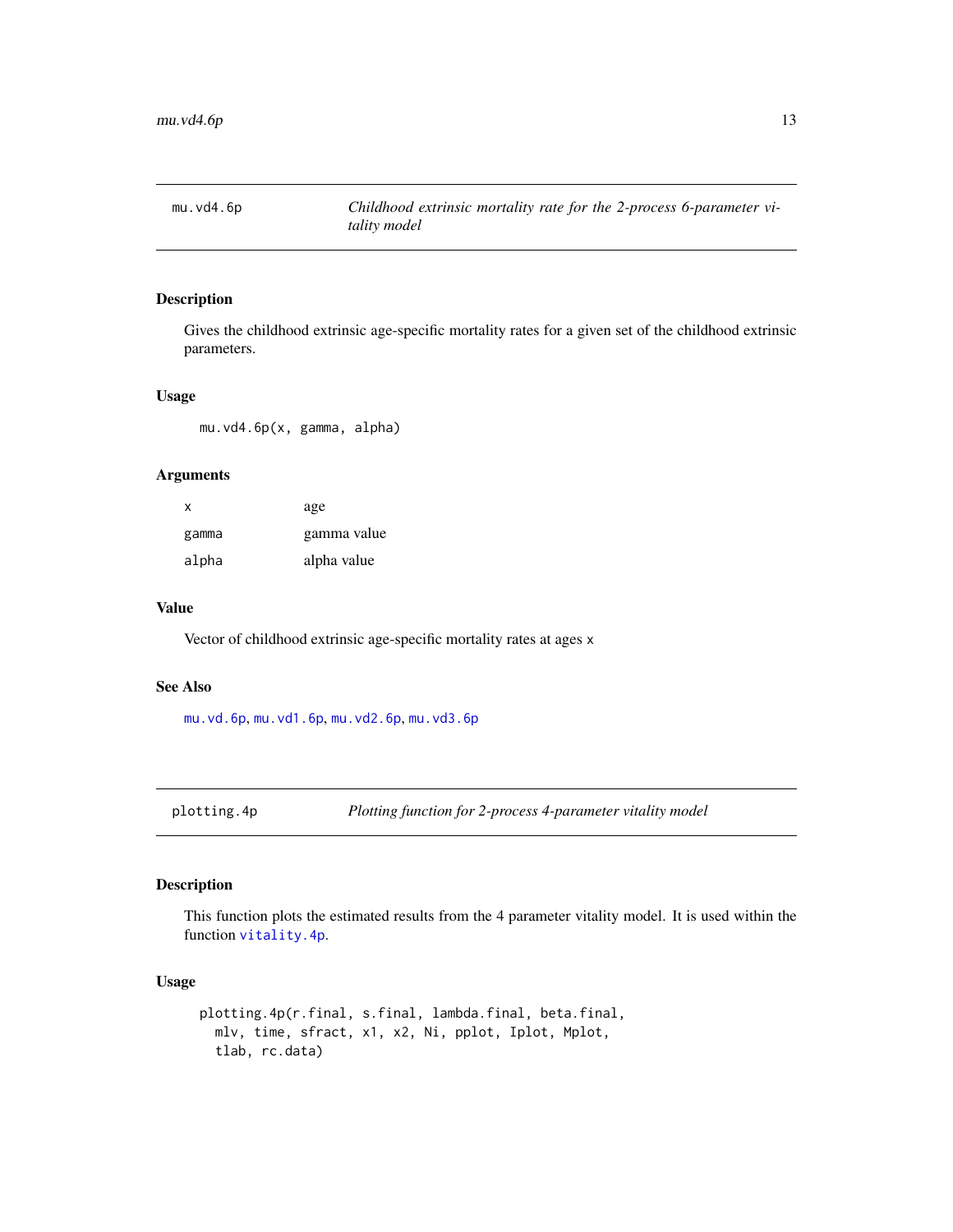### Arguments

| r.final      | r estimate                                                                                                       |
|--------------|------------------------------------------------------------------------------------------------------------------|
| s.final      | s estimate                                                                                                       |
| lambda.final | lambda estimate                                                                                                  |
| beta.final   | beta estimate                                                                                                    |
| mlv          | TODO mlv                                                                                                         |
| time         | time vector                                                                                                      |
| sfract       | survival fraction                                                                                                |
| x1           | Time 1                                                                                                           |
| x2           | Time 2                                                                                                           |
| Ni           | Initial population                                                                                               |
| pplot        | Boolean. Plot cumulative survival fraction?                                                                      |
| Iplot        | Boolean. Plot incremental survival?                                                                              |
| Mplot        | Boolean. Plot mortality rate? Note: plotted mortality data is derived from sur-<br>vival data and is approximate |
| tlab         | Character, label for time axis                                                                                   |
| rc.data      | Boolean, right-censored data?                                                                                    |

### Details

See vitality. 4p for further description of function arguments.

Only one of Iplot or Mplot should be set to TRUE at once.

### See Also

[vitality.4p](#page-35-1), [mu.vd.4p](#page-7-1), [mu.vd1.4p](#page-8-1), [mu.vd2.4p](#page-10-1)

plotting.6p *Plotting function for 2-process 6-parameter vitality model*

#### Description

This function plots the estimated results from the 6 parameter vitality model. It is used within the function [vitality.6p](#page-37-1).

```
plotting.6p(r.final, s.final, lambda.final, beta.final,
 gamma.final, alpha.final, mlv, time, sfract, x1, x2, Ni, pplot, Iplot, Mplot,
 tlab, rc.data)
```
<span id="page-13-0"></span>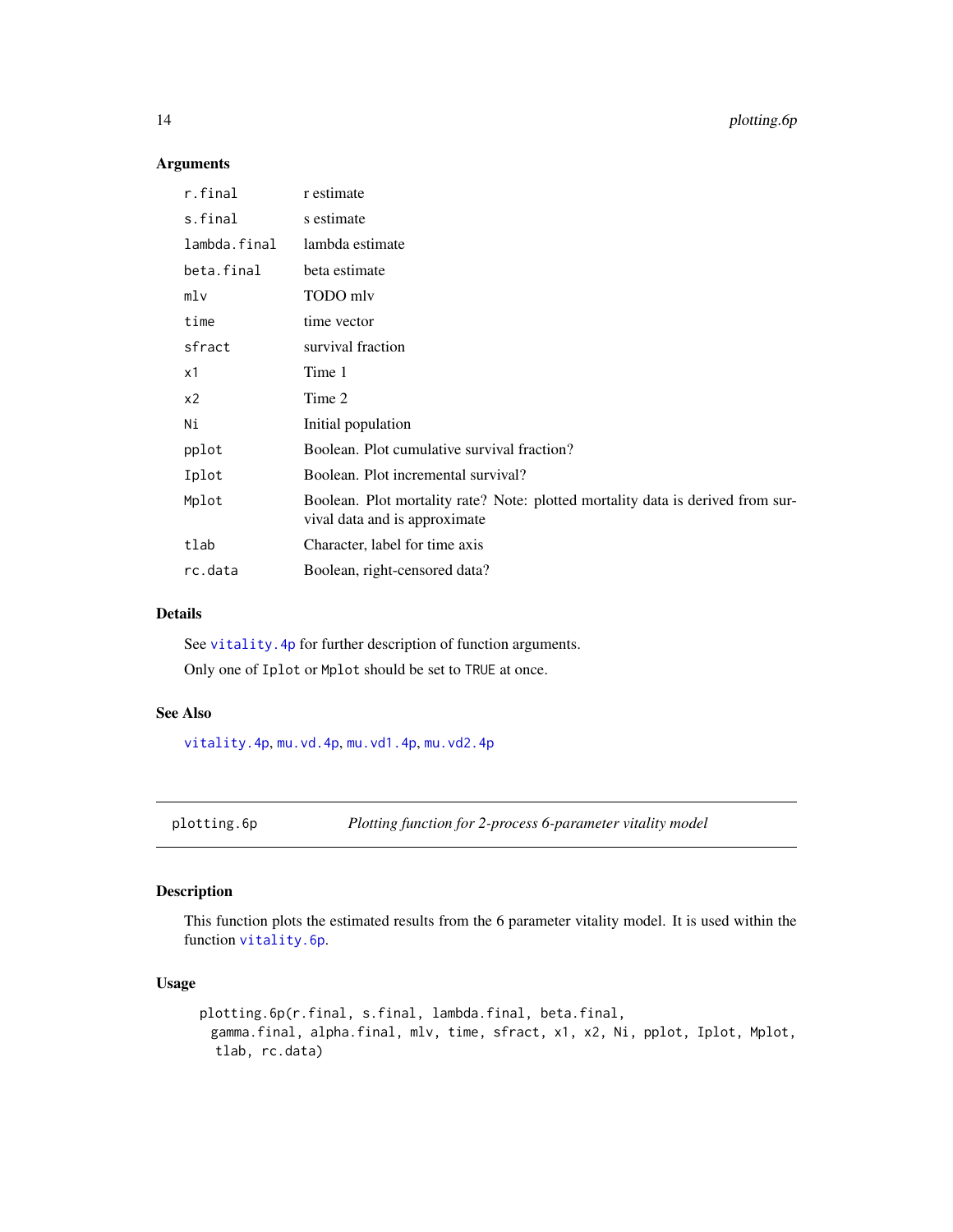#### <span id="page-14-0"></span>plotting.k 15

#### Arguments

| r.final        | r estimate                                                                                                       |
|----------------|------------------------------------------------------------------------------------------------------------------|
| s.final        | s estimate                                                                                                       |
| lambda.final   | lambda estimate                                                                                                  |
| beta.final     | beta estimate                                                                                                    |
| gamma.final    | gamma estimate                                                                                                   |
| alpha.final    | alpha estimate                                                                                                   |
| mlv            | TODO mlv                                                                                                         |
| time           | time vector giving the ages at which calculate the estimated value                                               |
| sfract         | observed survival fraction                                                                                       |
| x1             | Time 1                                                                                                           |
| x <sub>2</sub> | Time 2                                                                                                           |
| Ni             | Initial population                                                                                               |
| pplot          | Boolean. Plot cumulative survival fraction?                                                                      |
| Iplot          | Boolean. Plot incremental survival?                                                                              |
| Mplot          | Boolean. Plot mortality rate? Note: plotted mortality data is derived from sur-<br>vival data and is approximate |
| tlab           | Character, label for time axis                                                                                   |
| rc.data        | Boolean, right-censored data?                                                                                    |

### Details

See [vitality.6p](#page-37-1) for further description of function arguments. Only one of Iplot or Mplot should be set to TRUE at once.

### See Also

[vitality.6p](#page-37-1), [mu.vd.6p](#page-8-2), [mu.vd1.6p](#page-9-1), [mu.vd2.6p](#page-10-2), [mu.vd3.6p](#page-11-1), [mu.vd4.6p](#page-12-1)

### Description

This function plots the estimated results from the 3 parameter vitality model. It is used within the function [vitality.k](#page-40-1).

```
plotting.k(r.final,s.final,k.final,mlv,time,sfract,x1,x2,Ni,
pplot,tlab,lplot,cplot,Iplot,gfit,rc.data)
```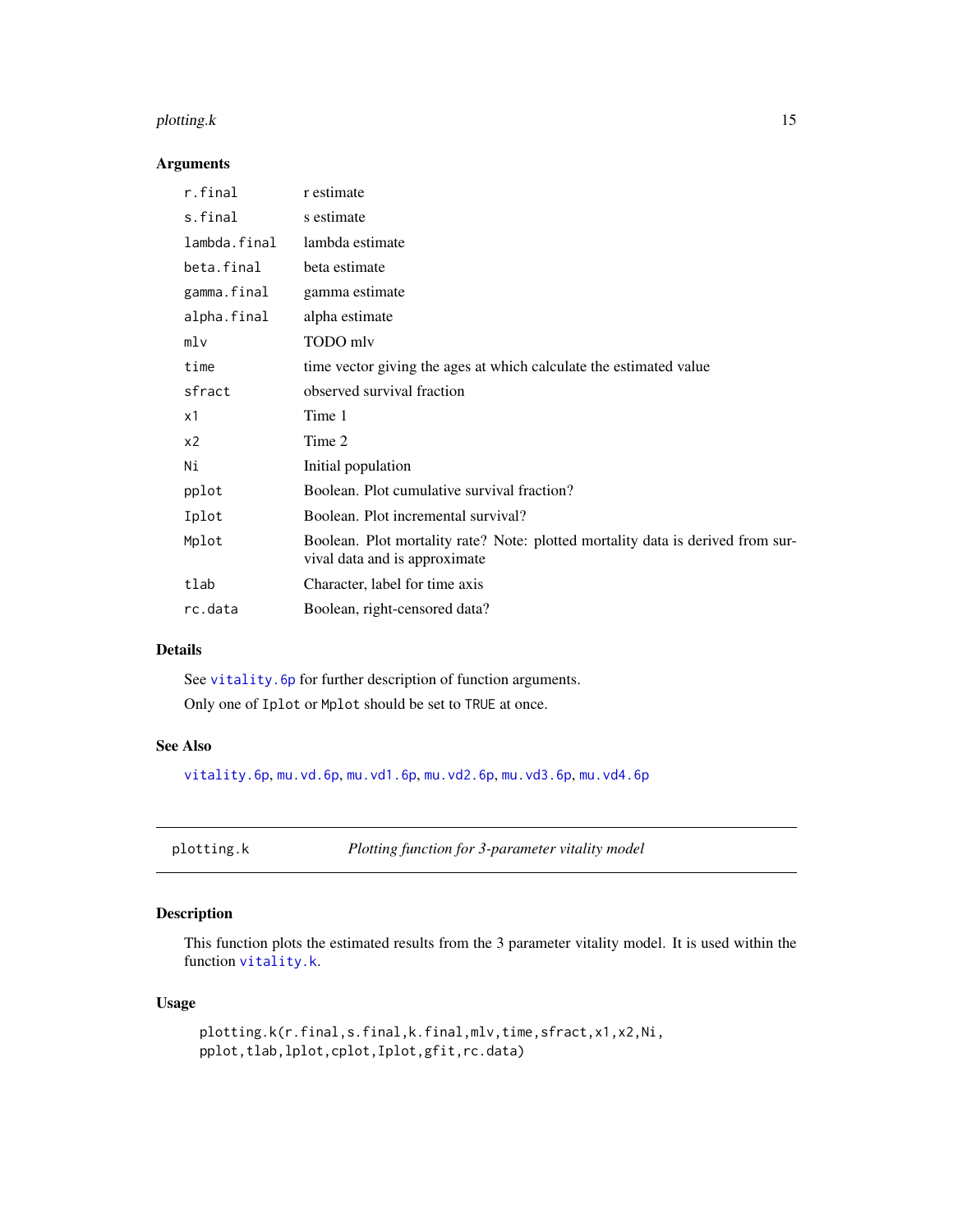#### <span id="page-15-0"></span>Arguments

| r.final        | r estimate                                                                                                                                                                                                                                                                        |
|----------------|-----------------------------------------------------------------------------------------------------------------------------------------------------------------------------------------------------------------------------------------------------------------------------------|
| s.final        | s estimate                                                                                                                                                                                                                                                                        |
| k.final        | k estimate                                                                                                                                                                                                                                                                        |
| mlv            | TODO mlv                                                                                                                                                                                                                                                                          |
| time           | time vector giving the ages at which calculate the estimated value                                                                                                                                                                                                                |
| sfract         | observed survival fraction                                                                                                                                                                                                                                                        |
| x1             | Time 1                                                                                                                                                                                                                                                                            |
| x <sub>2</sub> | Time 2                                                                                                                                                                                                                                                                            |
| Ni             | Initial population                                                                                                                                                                                                                                                                |
| pplot          | Boolean. Plot cumulative survival fraction?                                                                                                                                                                                                                                       |
| Iplot          | Boolean. Plot incremental survival?                                                                                                                                                                                                                                               |
| lplot          | Boolean. Plot likelihood functions? Provides likelihood function plotting. De-<br>faults to FALSE. Note: these plots are not "likelihood profiles" in that while one<br>parameter is varied, the others are held fixed, rather than re-optimized. (must<br>also have $pplot=T$ .) |
| cplot          | Boolean. Plot likelihood contour plot? Provides a likelihood contour plot for<br>a range of r and s values (can be slow so default is FALSE). Must also have<br>1 plot = T and pplot = T to get contour plots.                                                                    |
| tlab           | Character, label for time axis. Defaults to "days".                                                                                                                                                                                                                               |
| gfit           | Provides a Pearson C type test for goodness of fit. Default is FALSE. Must pro-<br>vide the initial study population to compute goodness of fit.                                                                                                                                  |
| rc.data        | Boolean, right-censored data?                                                                                                                                                                                                                                                     |
|                |                                                                                                                                                                                                                                                                                   |

### Details

See [vitality.k](#page-40-1) for further description of function arguments.

### See Also

[vitality.k](#page-40-1)

plotting.ku *Plotting function for 4-parameter vitality model*

### Description

This function plots the estimated results from the 4 parameter vitality model. It is used within the function [vitality.ku](#page-42-1).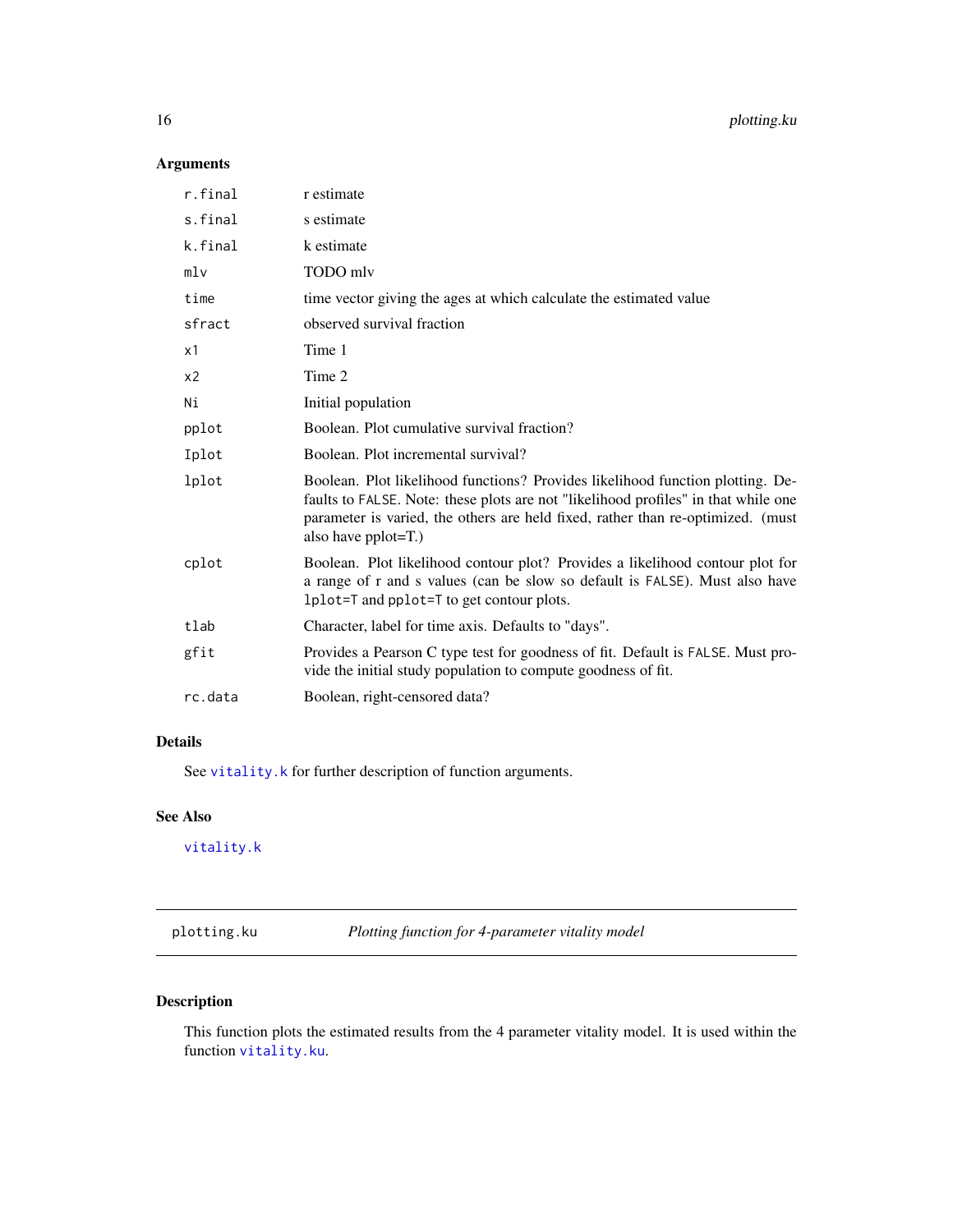### <span id="page-16-0"></span>plotting.ku 17

### Usage

```
plotting.ku(r.final,s.final,k.final,u.final,mlv,time,sfract,x1,x2,Ni,
 pplot,tlab,lplot,cplot,Iplot,gfit)
```
### Arguments

| r.final | r estimate                                                                                                                                                                                                                                                                     |
|---------|--------------------------------------------------------------------------------------------------------------------------------------------------------------------------------------------------------------------------------------------------------------------------------|
| s.final | s estimate                                                                                                                                                                                                                                                                     |
| k.final | k estimate                                                                                                                                                                                                                                                                     |
| u.final | u estimate                                                                                                                                                                                                                                                                     |
| mlv     | TODO mlv                                                                                                                                                                                                                                                                       |
| time    | time vector giving the ages at which calculate the estimated value                                                                                                                                                                                                             |
| sfract  | observed survival fraction                                                                                                                                                                                                                                                     |
| x1      | Time 1                                                                                                                                                                                                                                                                         |
| x2      | Time 2                                                                                                                                                                                                                                                                         |
| Ni      | Initial population                                                                                                                                                                                                                                                             |
| pplot   | Boolean. Plot cumulative survival fraction?                                                                                                                                                                                                                                    |
| Iplot   | Boolean. Plot incremental survival?                                                                                                                                                                                                                                            |
| lplot   | Boolean. Plot likelihood functions? Provides likelihood function plotting. De-<br>faults to FALSE. Note: these plots are not "likelihood profiles" in that while one<br>parameter is varied, the others are held fixed, rather than re-optimized. (must<br>also have pplot=T.) |
| cplot   | Boolean. Plot likelihood contour plot? Provides a likelihood contour plot for<br>a range of r and s values (can be slow so default is FALSE). Must also have<br>1 plot = T and pplot = T to get contour plots.                                                                 |
| tlab    | Character, label for time axis. Defaults to "days".                                                                                                                                                                                                                            |
| gfit    | Provides a Pearson C type test for goodness of fit. Default is FALSE. Must pro-<br>vide the initial study population to compute goodness of fit.                                                                                                                               |

### Details

See [vitality.ku](#page-42-1) for further description of function arguments.

### See Also

[vitality.ku](#page-42-1)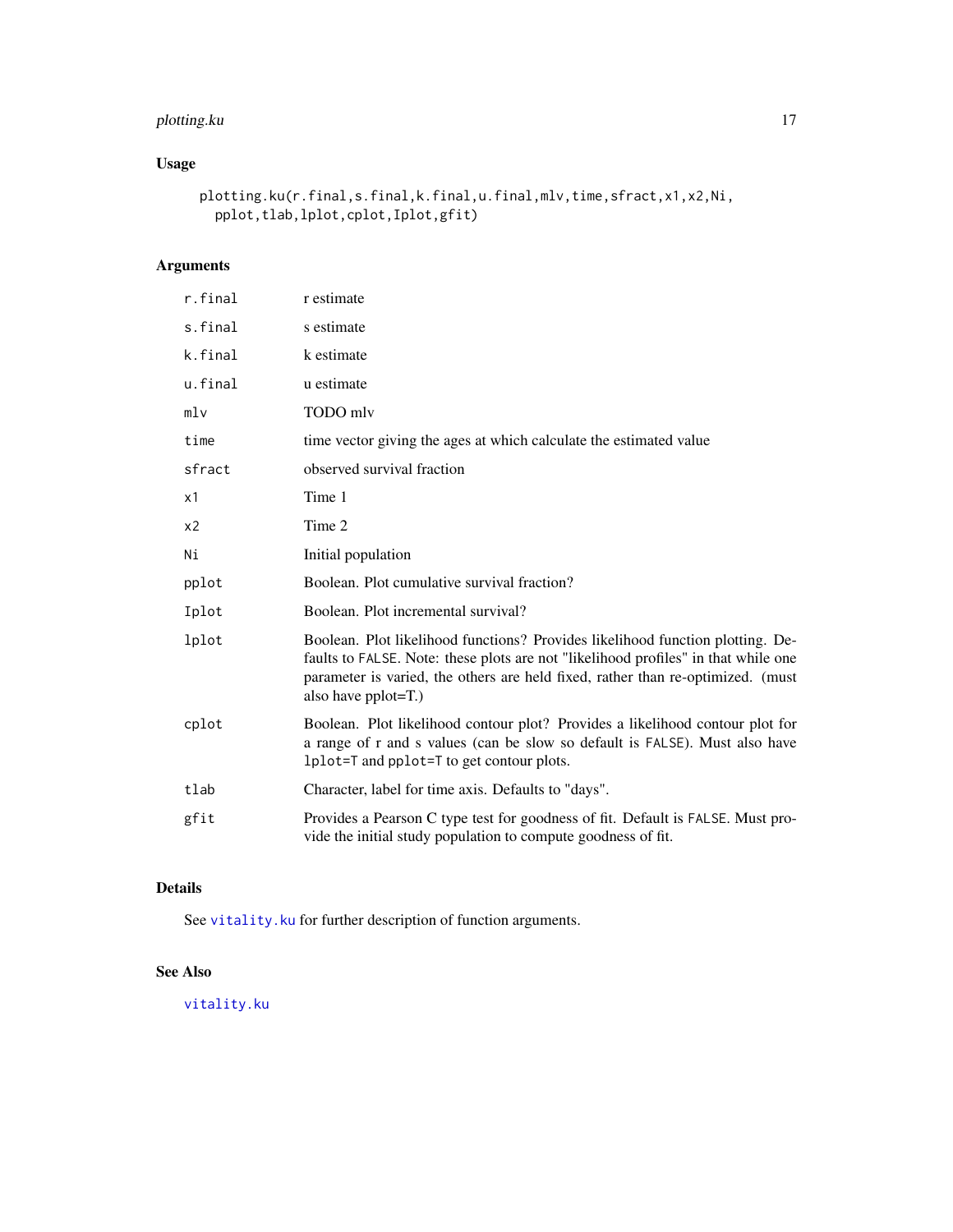<span id="page-17-0"></span>Sample survival data for rainbow trout. Columns include "days" and "survival" (cumulative survival proportion by day).

### Format

matrix

#### Source

http://cbr.washington.edu/analysis/vitality

stdErr.4p *Standard errors for 4-parameters: r, s, lambda, beta*

#### Description

Gives the standard errors for the 4 parameter model. Primarily used within [vitality.4p](#page-35-1).

### Usage

stdErr.4p(r, s, k, u, x1, x2, Ni, pop)

#### Arguments

|                | r value                                            |
|----------------|----------------------------------------------------|
| S              | s value                                            |
| k              | lambda value                                       |
| u              | beta value                                         |
| x1             | age 1 (corresponding 1: $(t-1)$ and 2:t)           |
| x <sub>2</sub> | age 2                                              |
| Ni             | survival fraction                                  |
| pop            | initial population (total population of the study) |

#### Value

standard error for r, s, lambda, beta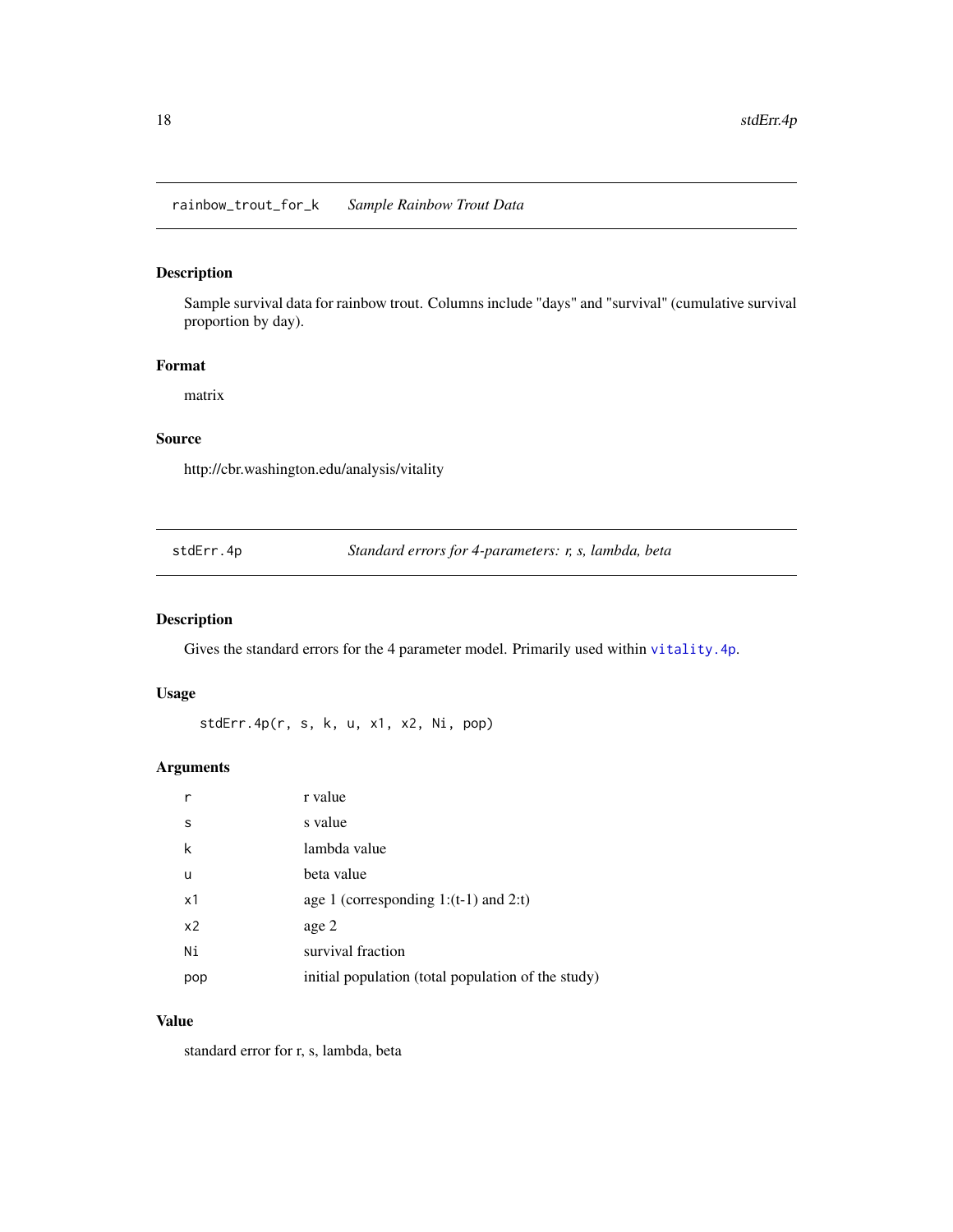#### <span id="page-18-0"></span>stdErr.6p 19

### Note

if  $k \leq 0$ , cannot find standard error for k

#### See Also

[vitality.4p](#page-35-1)

stdErr.6p *Standard errors for 6-parameters: r, s, lambda, beta, gamma, alpha*

### Description

Gives the standard errors for the 6 parameter model. Primarily used within [vitality.6p](#page-37-1).

### Usage

stdErr.6p(r, s, k, u, g, a, x1, x2, Ni, pop)

### Arguments

| r              | r value                                            |
|----------------|----------------------------------------------------|
| S              | s value                                            |
| k              | lambda value                                       |
| u              | beta value                                         |
| g              | gamma value                                        |
| a              | alpha value                                        |
| x1             | age 1 (corresponding $1:(t-1))$ )                  |
| x <sub>2</sub> | age 2 (corresponding 2:t)                          |
| Ni             | age-specific survival fractions                    |
| pop            | initial population (total population of the study) |

#### Value

standard error for r, s, lambda, beta, gamma, and alpha.

### Note

if  $k \leq 0$ , cannot find standard error for k

### See Also

[vitality.6p](#page-37-1)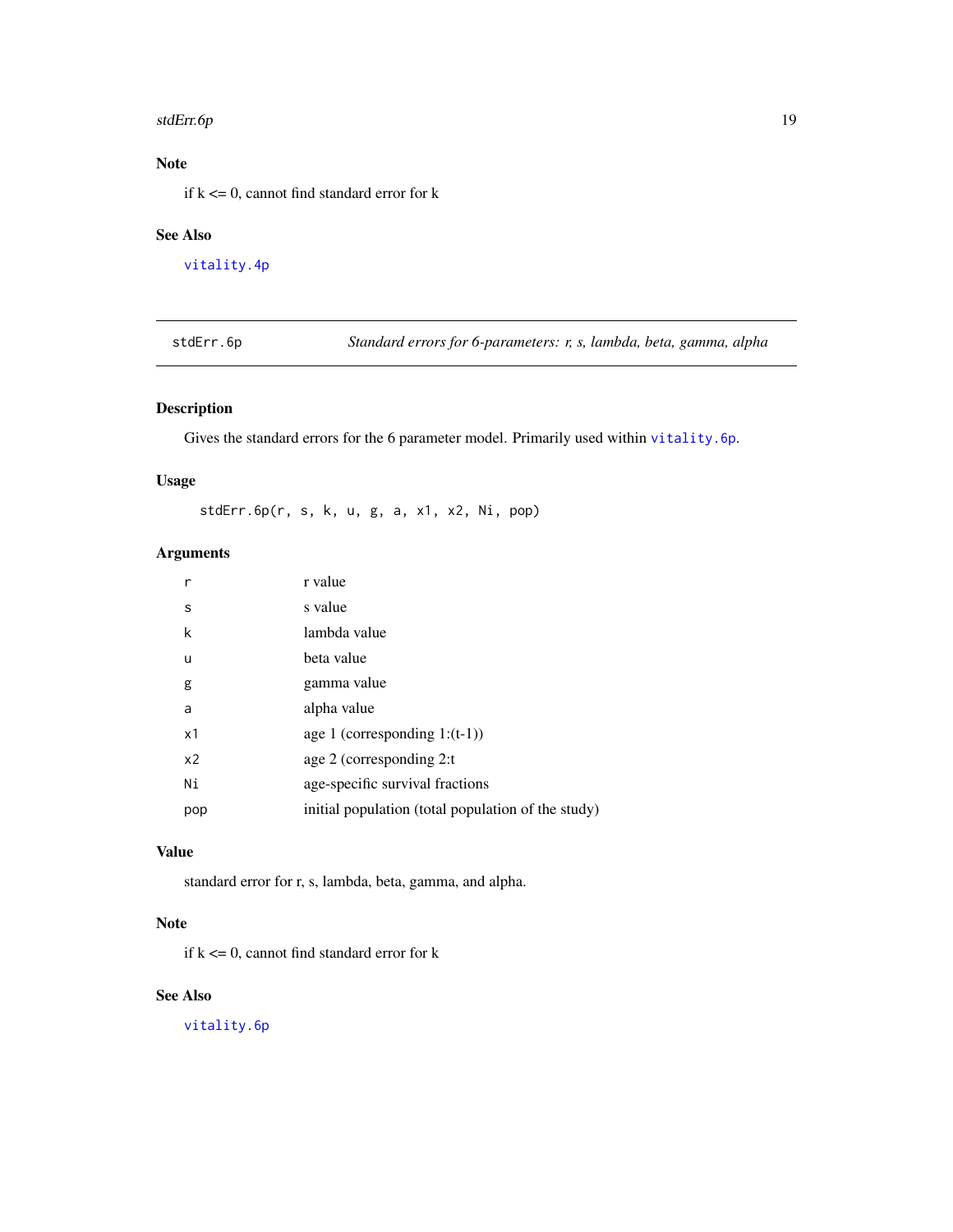<span id="page-19-0"></span>

Gives the standard errors for the 3 parameter model. Primarily used within [vitality.k](#page-40-1).

### Usage

stdErr.k(r, s, k, x1, x2, Ni, pop)

#### Arguments

| r              | r value                                            |
|----------------|----------------------------------------------------|
| S              | s value                                            |
| k              | k value                                            |
| x1             | age 1 (corresponding $1:(t-1))$ )                  |
| x <sub>2</sub> | age 2 (corresponding 2:t)                          |
| Ni             | age-specific survival fractions                    |
| pop            | initial population (total population of the study) |

### Value

standard error for r, s, k.

#### Note

k is restricted to be >0.

#### See Also

[vitality.k](#page-40-1)

| stdErr.ku | Standard errors for 4-parameters: $r$ , $s$ , $k$ , $u$ |
|-----------|---------------------------------------------------------|
|-----------|---------------------------------------------------------|

### Description

Gives the standard errors for the 4 parameter model. Primarily used within [vitality.ku](#page-42-1).

### Usage

stdErr.ku(r, s, k, u, x1, x2, Ni, pop)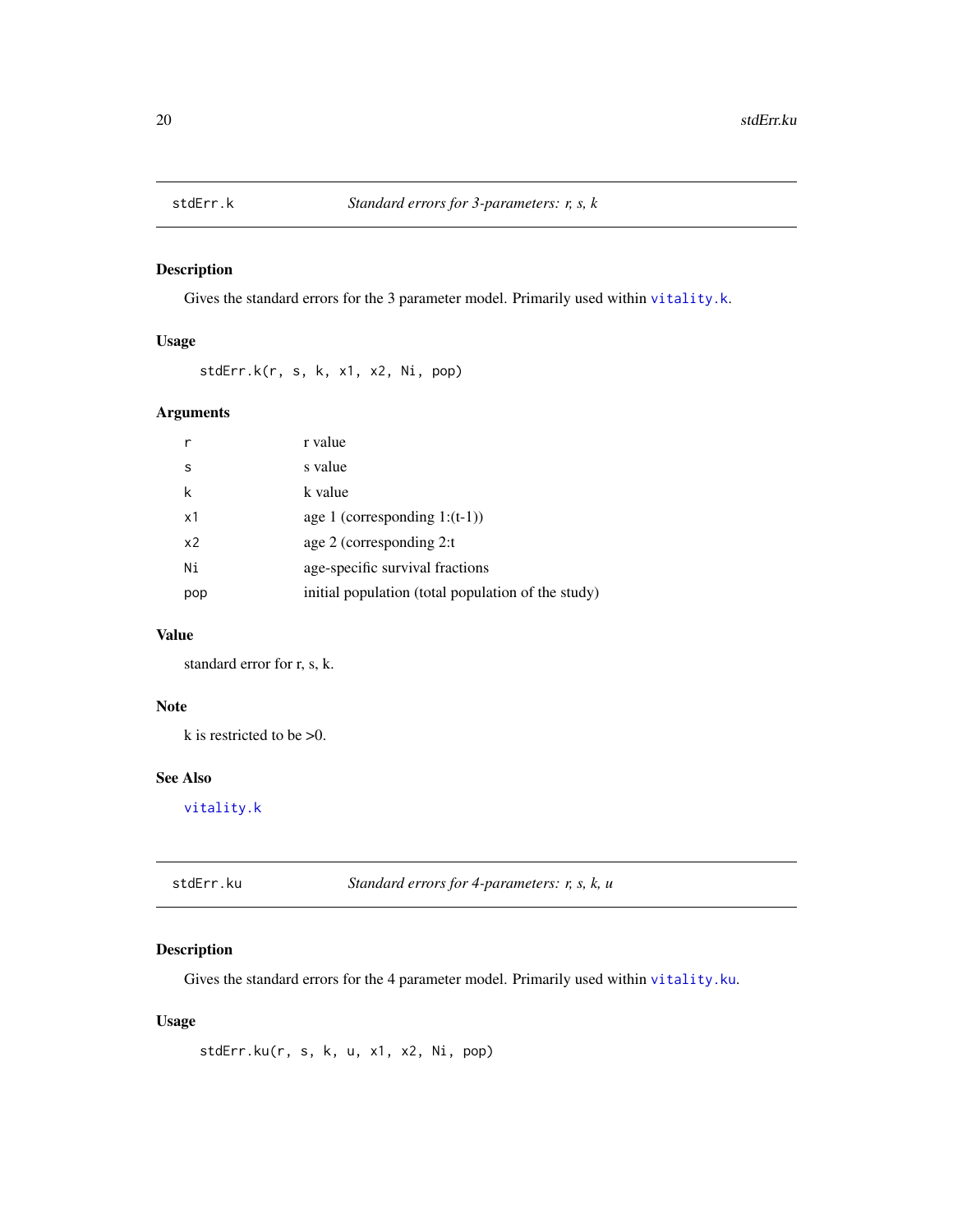### <span id="page-20-0"></span> $SurvFn.4p$  21

### Arguments

|                | r value                                            |
|----------------|----------------------------------------------------|
| S              | s value                                            |
| k              | k value                                            |
| u              | u value                                            |
| x1             | age 1 (corresponding $1:(t-1))$ )                  |
| x <sub>2</sub> | age 2 (corresponding 2:t)                          |
| Ni             | age-specific survival fractions                    |
| pop            | initial population (total population of the study) |

#### Value

standard error for r, s, k, u.

### Note

k is restricted to be >0.

### See Also

[vitality.ku](#page-42-1)

<span id="page-20-1"></span>

| SurvFn.4p |                          | The cumulative survival distribution function for 2-process 4- |  |  |
|-----------|--------------------------|----------------------------------------------------------------|--|--|
|           | parameter vitality model |                                                                |  |  |

### Description

Gives the cumulative survival proportions at xx from all processes for a given set of parameter values.

### Usage

```
SurvFn.4p(xx, r, s, lambda, beta)
```
### Arguments

| ХX     | vector of ages |
|--------|----------------|
| r      | r value        |
| S      | s value        |
| lambda | lambda value   |
| beta   | beta value     |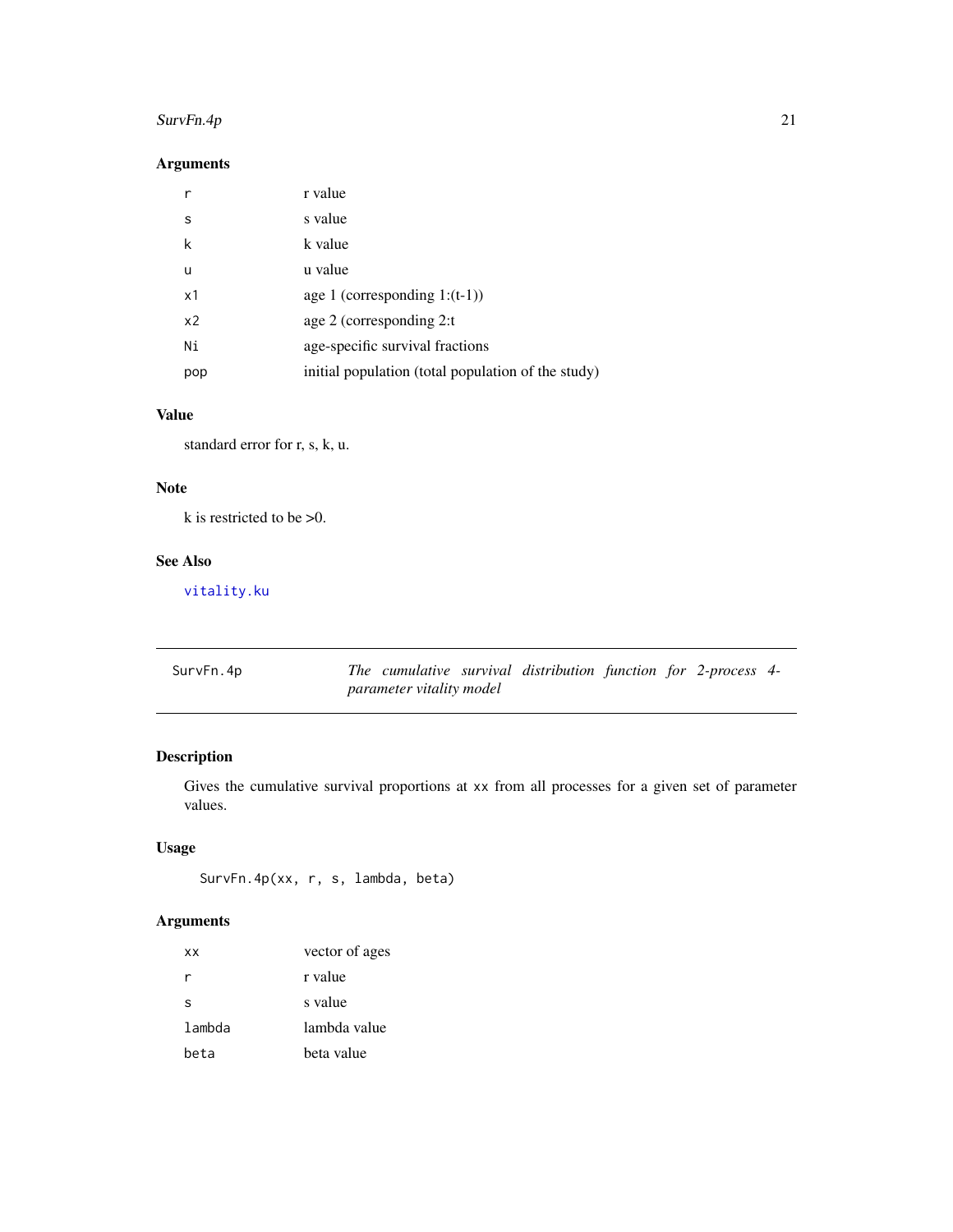### Details

Used within [vitality.4p](#page-35-1) for estimating model parameters based on the observed cumulative survival function.

#### Value

vector of cumulative survival proportions at xx from all processes

#### See Also

[vitality.4p](#page-35-1), [survProbInc.4p](#page-28-1), [SurvFn.in.4p](#page-25-1), [SurvFn.ex.4p](#page-22-1)

<span id="page-21-1"></span>

| SurvFn.6p |                          | The cumulative survival distribution function for 2-process 6- |  |  |
|-----------|--------------------------|----------------------------------------------------------------|--|--|
|           | parameter vitality model |                                                                |  |  |

### Description

Gives the cumulative survival proportions at xx from all processes for a given set of parameter values.

#### Usage

SurvFn.6p(xx, r, s, lambda, beta, gamma, alpha)

#### Arguments

| <b>XX</b> | vector of ages |
|-----------|----------------|
| r         | r value        |
| S         | s value        |
| lambda    | lambda value   |
| beta      | beta value     |
| gamma     | gamma value    |
| alpha     | alpha value    |

#### Details

Used within [vitality.6p](#page-37-1) for estimating model parameters based on the observed cumulative survival function.

#### Value

vector of cumulative survival proportions at xx from all processes

### See Also

[vitality.6p](#page-37-1), [survProbInc.6p](#page-28-2), [SurvFn.in.6p](#page-25-2), [SurvFn.ex.6p](#page-22-2)

<span id="page-21-0"></span>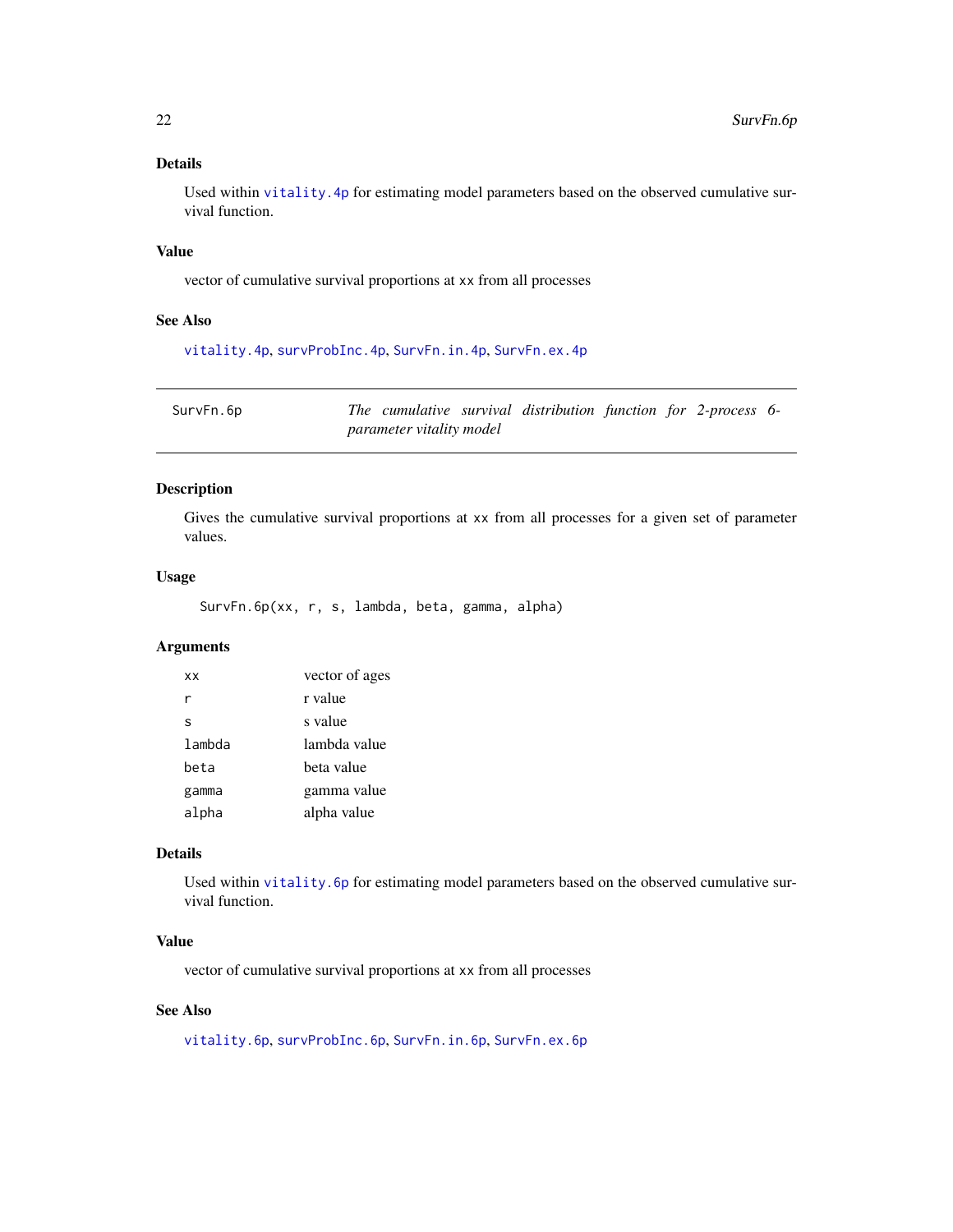<span id="page-22-1"></span><span id="page-22-0"></span>SurvFn.ex.4p *The extrinsic cumulative survival distribution function for 2-process 4-parameter vitality model*

#### Description

Gives the cumulative survival proportions at xx from extrinsic process for a given set of parameter values.

#### Usage

SurvFn.ex.4p(xx, r, s, lambda, beta)

### Arguments

| <b>XX</b> | vector of ages |
|-----------|----------------|
| r         | r value        |
| S         | s value        |
| lambda    | lambda value   |
| beta      | beta value     |

### Details

Used within [vitality.4p](#page-35-1) for estimating model parameters based on the observed cumulative survival function.

#### Value

vector of cumulative survival proportions at xx from extrinsic process

#### See Also

[vitality.4p](#page-35-1), [survProbInc.4p](#page-28-1), [SurvFn.4p](#page-20-1), [SurvFn.in.4p](#page-25-1)

<span id="page-22-2"></span>

| SurvFn.ex.6p | The extrinsic cumulative survival distribution function for 2-process |
|--------------|-----------------------------------------------------------------------|
|              | 6-parameter vitality model                                            |

### Description

Gives the cumulative survival proportions at xx from the extrinsic processes for a given set of parameter values.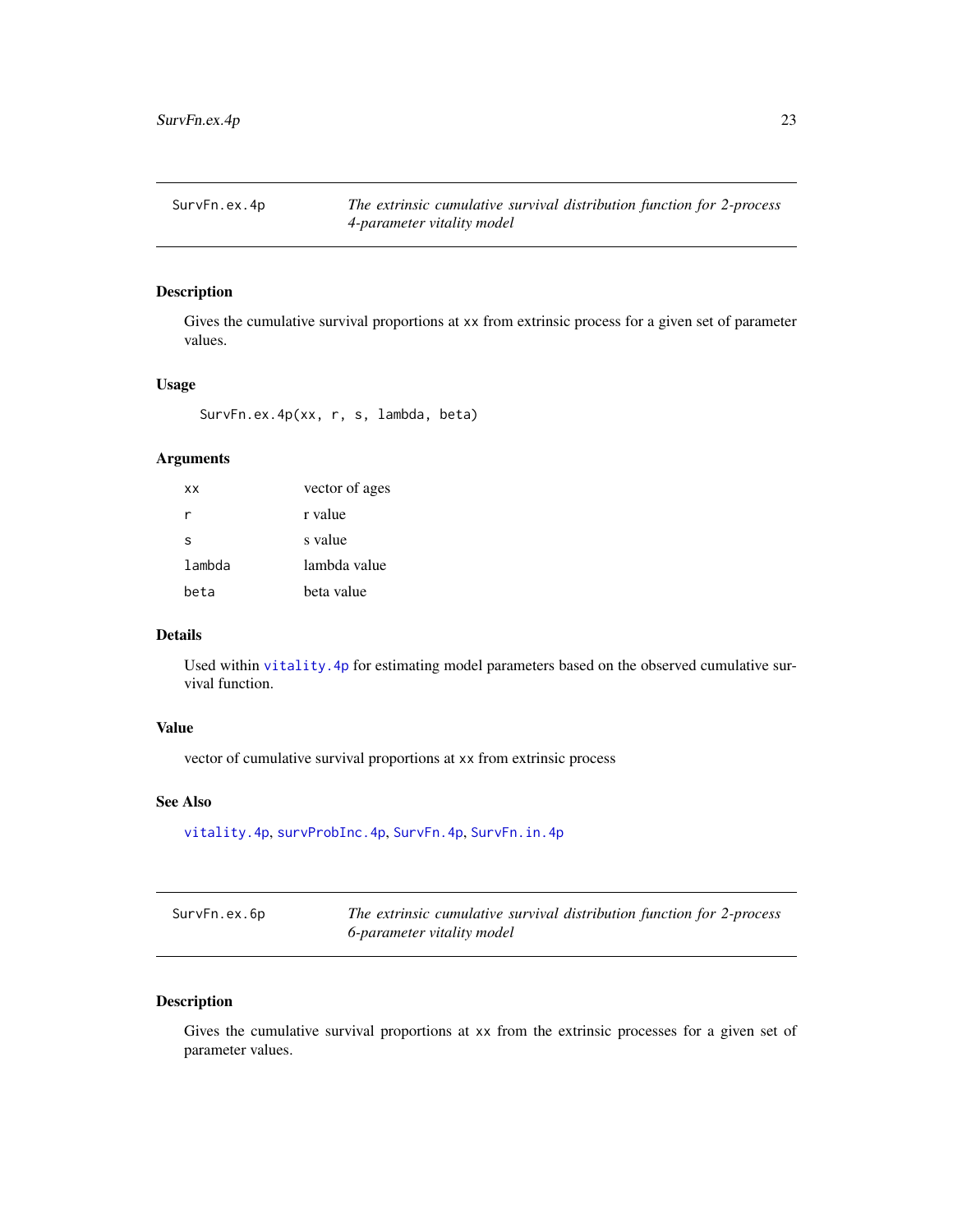### <span id="page-23-0"></span>Usage

SurvFn.ex.6p(xx, r, s, lambda, beta, gamma, alpha)

### Arguments

| ХX     | vector of ages |
|--------|----------------|
| r      | r value        |
| S      | s value        |
| lambda | lambda value   |
| beta   | beta value     |
| gamma  | gamma value    |
| alpha  | alpha value    |

### Details

Used within [vitality.6p](#page-37-1) for estimating model parameters based on the observed cumulative survival function.

### Value

vector cumulative survival proportions at xx from extrinsic processes

### See Also

[vitality.6p](#page-37-1), [survProbInc.6p](#page-28-2), [SurvFn.6p](#page-21-1)

SurvFn.h.4p *Intrinsic cumulative survival distribution for 4 parameter model*

#### Description

Gives the intrinsic cumulative survival distribution at xx.

#### Usage

SurvFn.h.4p(xx, r, s, u)

#### Arguments

| vector of ages |
|----------------|
| r value        |
| s value        |
| u value        |
|                |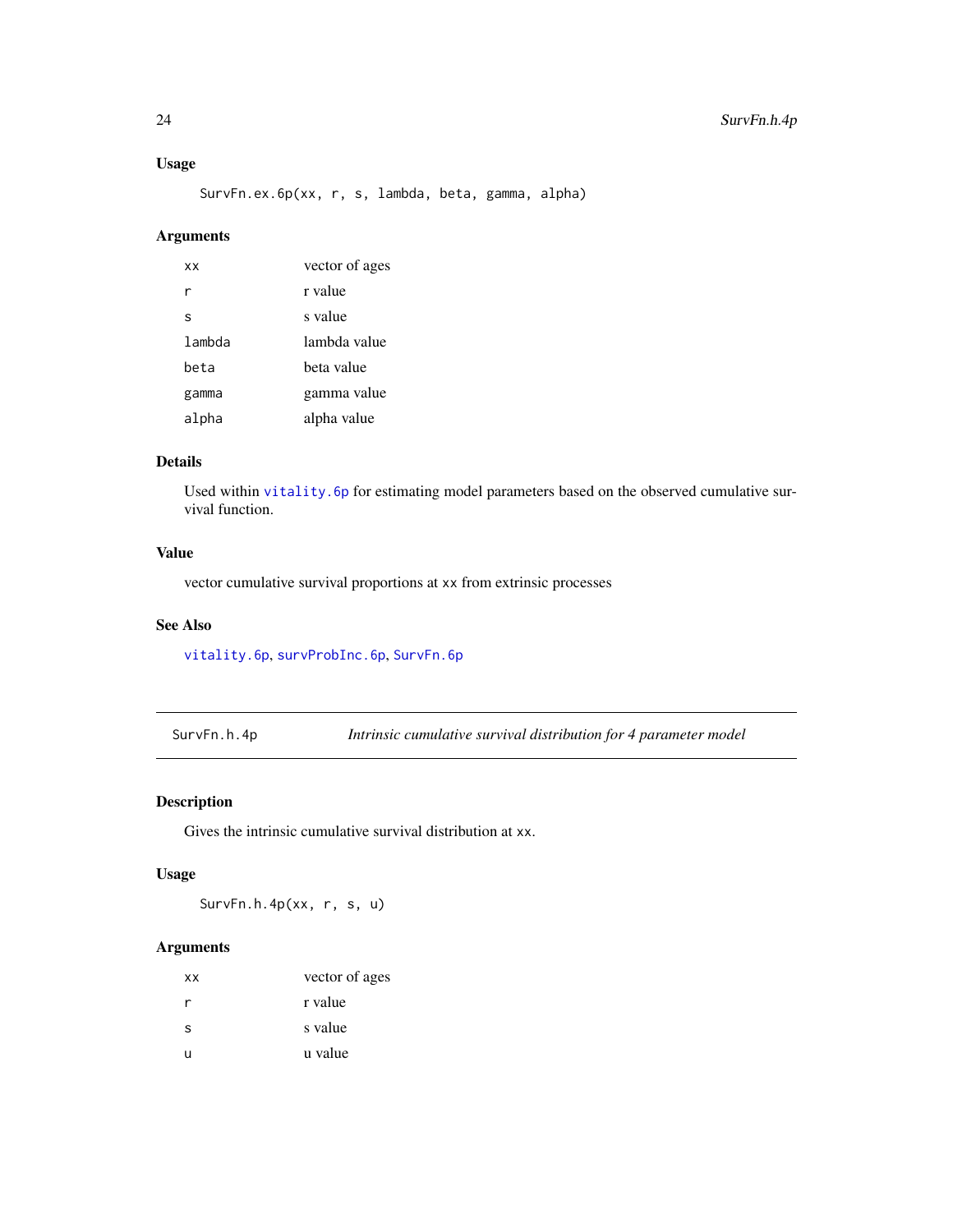### <span id="page-24-0"></span>SurvFn.h.6p 25

### Details

For use in [vitality.4p](#page-35-1).

### Value

intrinsic cumulative survival distribution

### See Also

[vitality.4p](#page-35-1)

SurvFn.h.6p *Intrinsic cumulative survival distribution for 6 parameter model*

### Description

Gives the intrinsic cumulative survival distribution at xx.

### Usage

SurvFn.h.6p(xx, r, s)

### Arguments

| <b>XX</b> | vector of ages |
|-----------|----------------|
|           | r value        |
| S         | s value        |

### Details

For use in [vitality.6p](#page-37-1).

### Value

intrinsic cumulative survival distribution

### See Also

[vitality.6p](#page-37-1)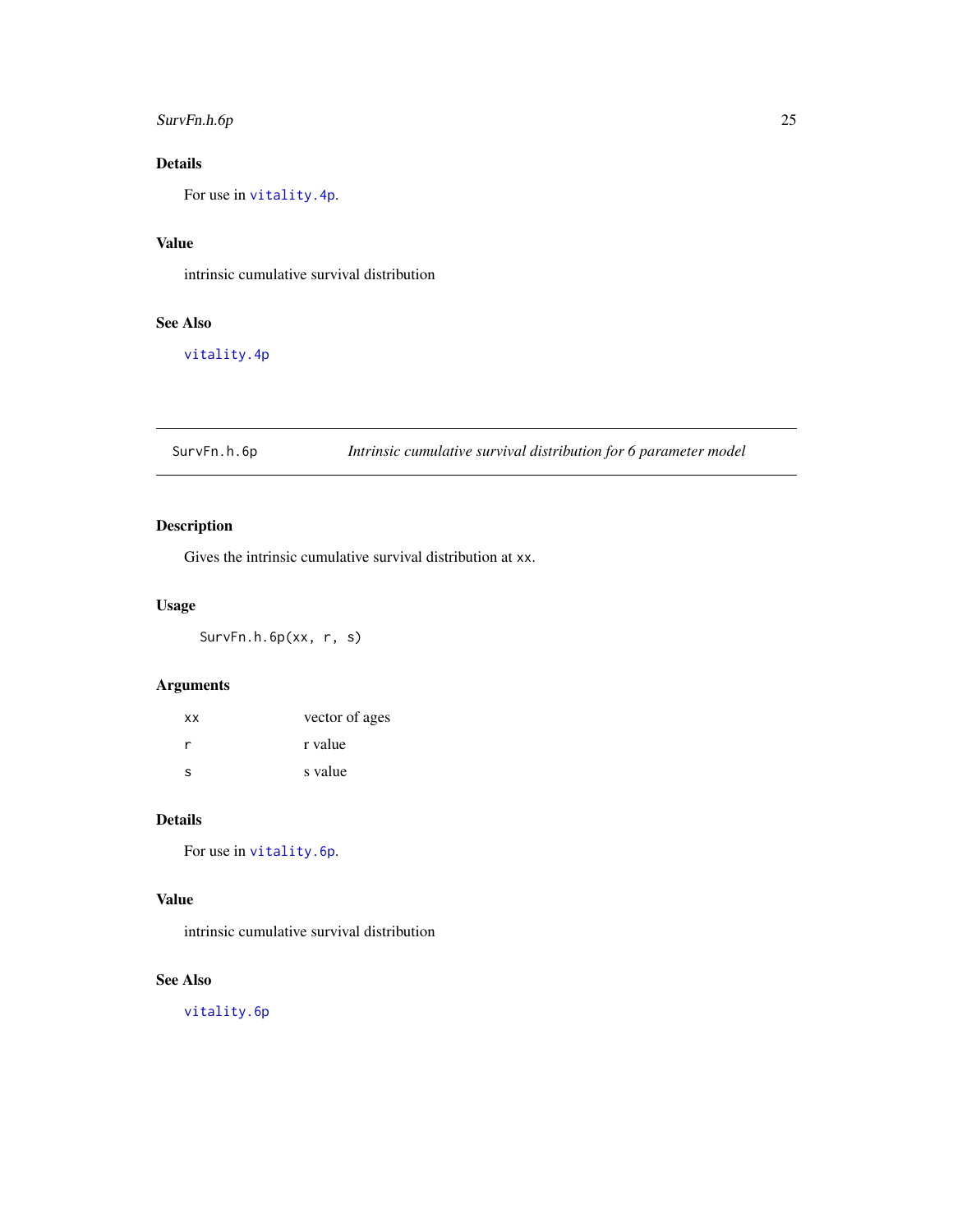<span id="page-25-1"></span><span id="page-25-0"></span>

Gives the cumulative survival proportions at xx from intrinsic process for a given set of parameter values.

#### Usage

SurvFn.in.4p(xx, r, s)

### Arguments

| xx           | vector of ages |
|--------------|----------------|
| r            | r value        |
| <sub>S</sub> | s value        |

### Details

Used within [vitality.4p](#page-35-1) for estimating model parameters based on the observed cumulative survival function.

#### Value

vector of cumulative survival proportions at xx from intrinsic process

### See Also

[vitality.4p](#page-35-1), [survProbInc.4p](#page-28-1), [SurvFn.4p](#page-20-1), , [SurvFn.ex.4p](#page-22-1)

<span id="page-25-2"></span>

| SurvFn.in.6p | The intrinsic cumulative survival distribution function for 2-process |
|--------------|-----------------------------------------------------------------------|
|              | 6-parameter vitality model                                            |

### Description

Gives the cumulative survival proportions at xx from the intrinsic process for a given set of parameter values.

### Usage

SurvFn.in.6p(xx, r, s)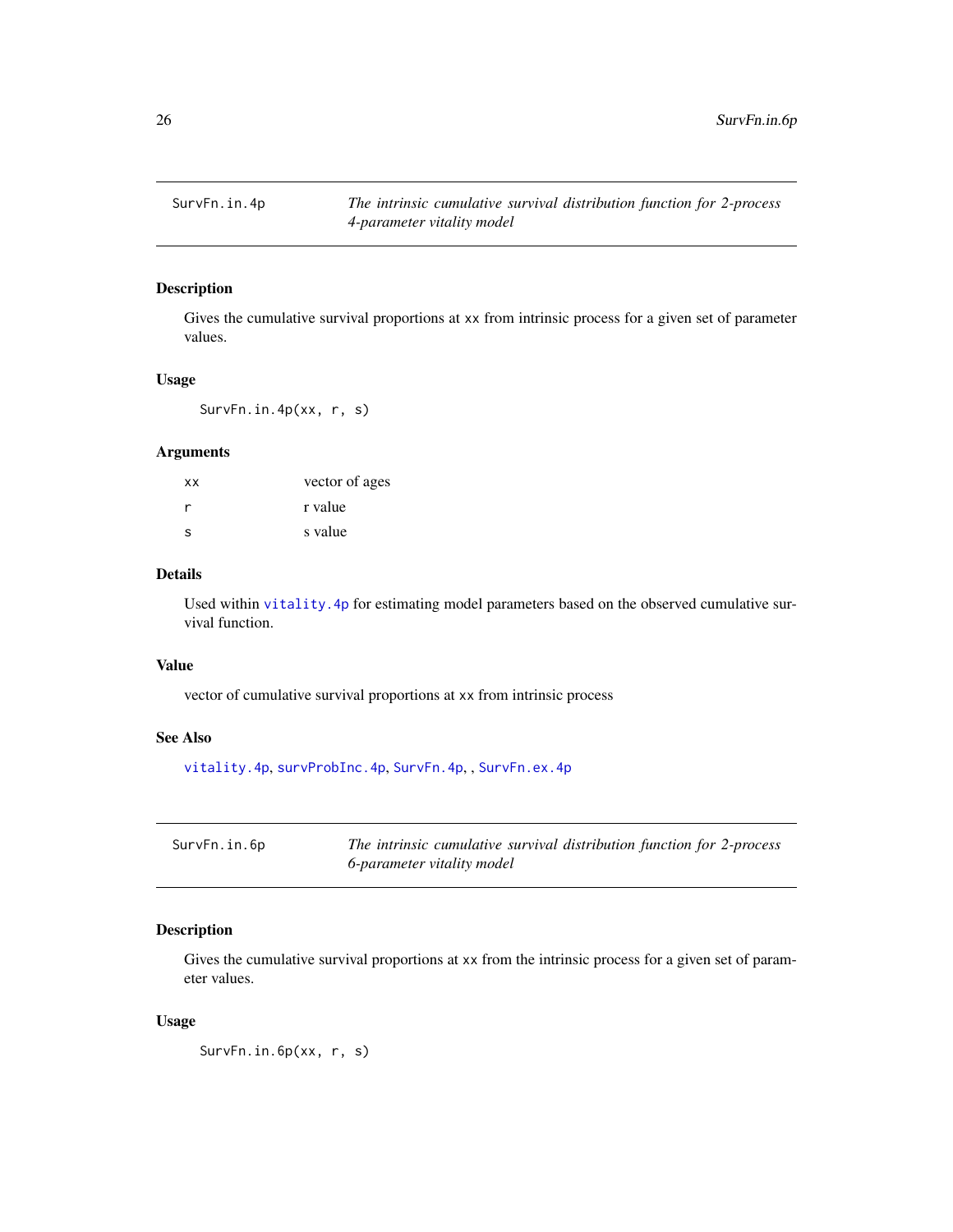#### <span id="page-26-0"></span>SurvFn.k 27

#### Arguments

| <b>XX</b> | vector of ages |
|-----------|----------------|
|           | r value        |
| ς         | s value        |

### Details

Used within [vitality.6p](#page-37-1) for estimating model parameters based on the observed cumulative survival function.

### Value

vector of cumulative survival proportions at xx from intrinsic process

#### See Also

[vitality.6p](#page-37-1), [survProbInc.6p](#page-28-2), [SurvFn.6p](#page-21-1)

| SurvFn.k | The cumulative survival distribution function for 3-parameter vitality |
|----------|------------------------------------------------------------------------|
|          | model                                                                  |

### Description

Gives the cumulative survival proportions at xx for a given set of parameter values.

#### Usage

SurvFn.k(xx, r, s, k)

#### Arguments

| <b>XX</b> | vector of ages |
|-----------|----------------|
| r         | r value        |
| S         | s value        |
| k         | k value        |

### Details

Used within [vitality.k](#page-40-1) for estimating model parameters based on the observed cumulative survival function.

### Value

cumulative survival proportions at xx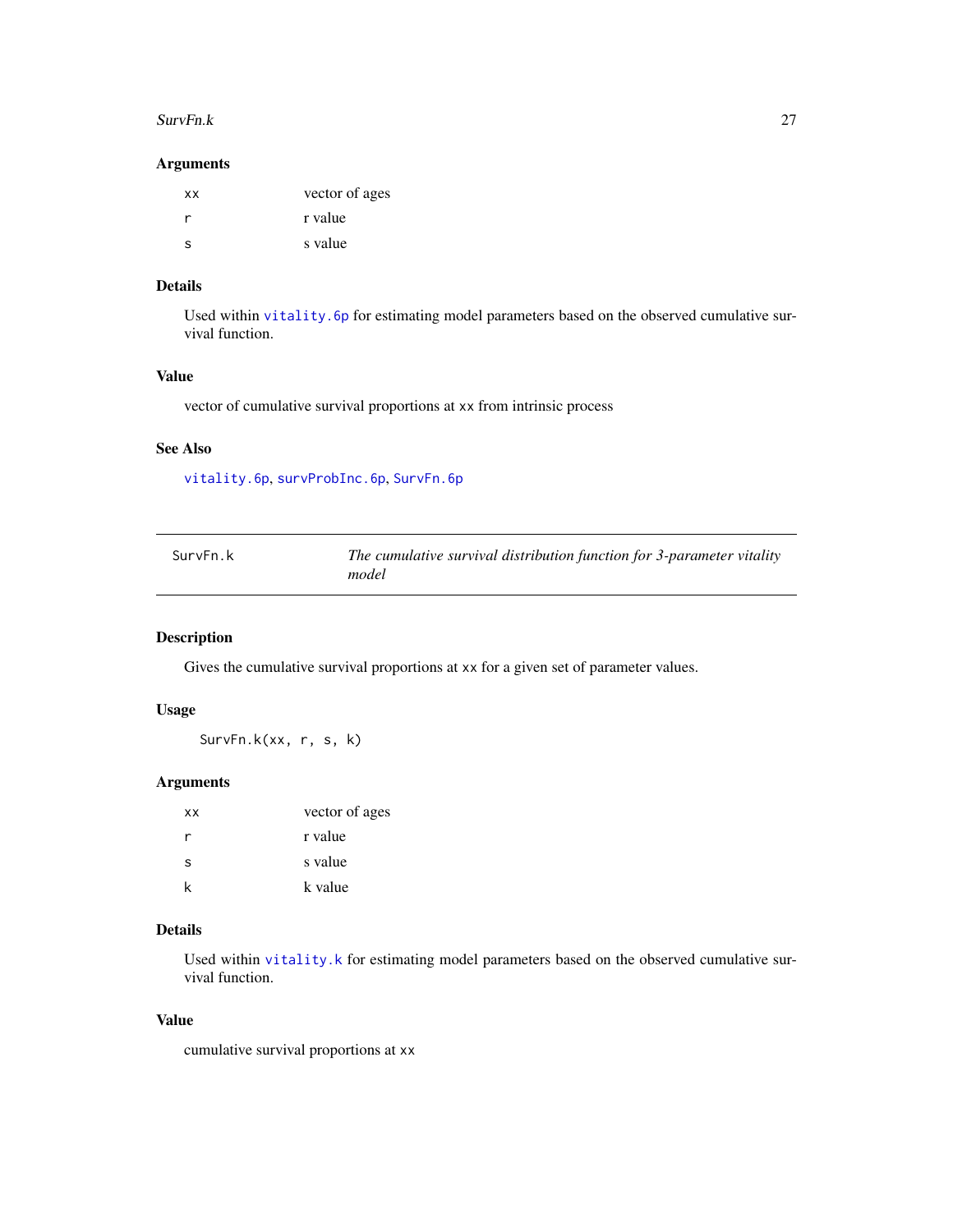### <span id="page-27-0"></span>See Also

[vitality.k](#page-40-1), [survProbInc.k](#page-29-1)

| SurvFn.ku | The cumulative survival distribution function for 4-parameter vitality |
|-----------|------------------------------------------------------------------------|
|           | model                                                                  |

### Description

Gives the cumulative survival proportions at xx for a given set of parameter values.

### Usage

SurvFn.ku(xx, r, s, k, u)

### Arguments

| XX | vector of ages |
|----|----------------|
| r  | r value        |
| S  | s value        |
| k  | k value        |
| u  | u value        |

#### Details

Used within [vitality.ku](#page-42-1) for estimating model parameters based on the observed cumulative survival function.

### Value

cumulative survival proportions at xx

### See Also

[vitality.ku](#page-42-1), [survProbInc.ku](#page-30-1)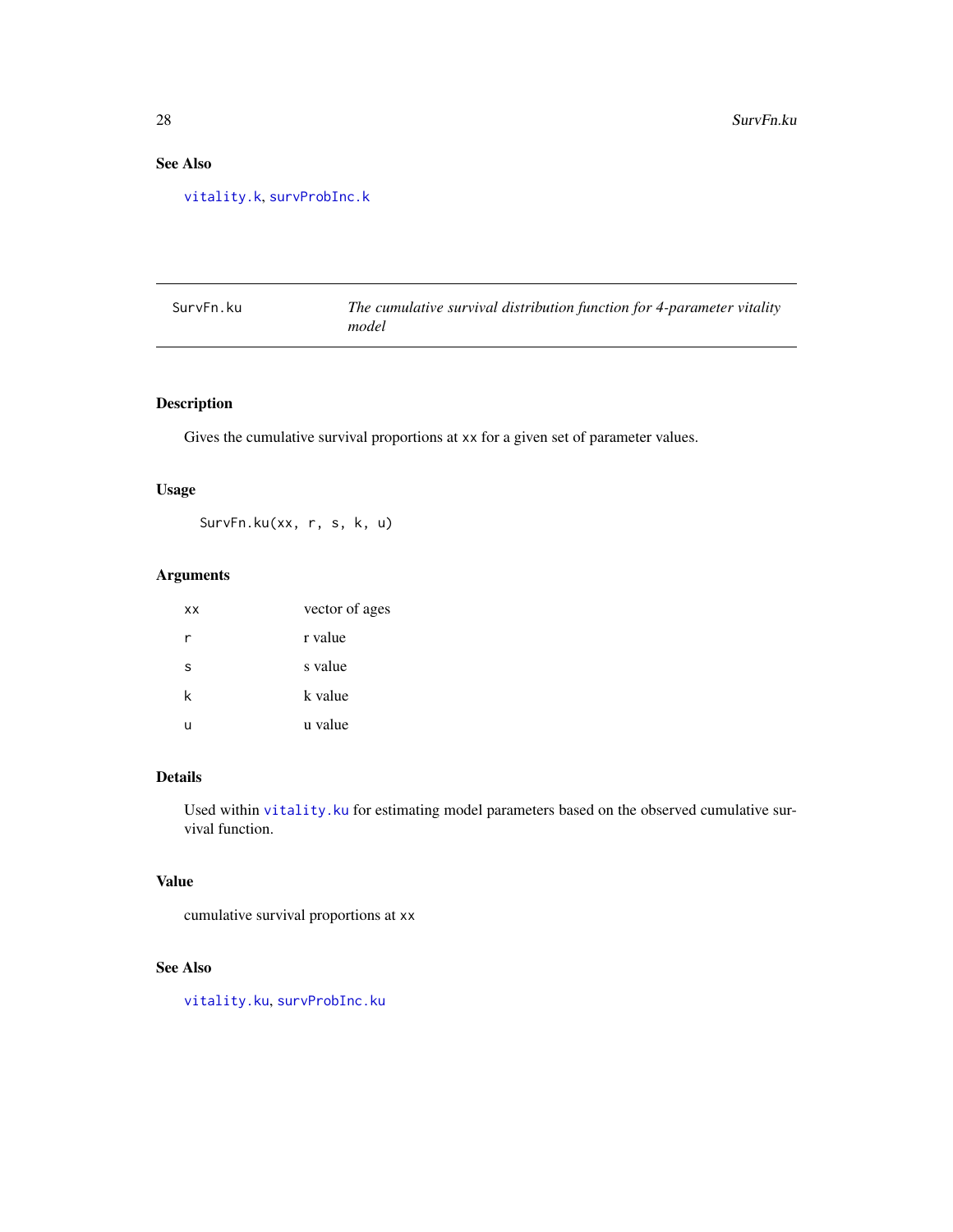<span id="page-28-1"></span><span id="page-28-0"></span>

Calculates the incremental survival probabilities (between xx1 and xx2) for 2-process 4-parameter model.

#### Usage

```
survProbInc.4p(r, s, lambda, beta, xx1, xx2)
```
### Arguments

|        | r value      |
|--------|--------------|
| s      | s value      |
| lambda | lambda value |
| beta   | beta value   |
| xx1    | xx1 yector   |
| xx2    | $xx2$ vector |

#### Details

For use in [vitality.4p](#page-35-1).

#### Value

incremental survival probabilities

### See Also

[vitality.4p](#page-35-1), [logLikelihood.4p](#page-4-1)

<span id="page-28-2"></span>survProbInc.6p *Incremental survival probability for 2-process 6-parameter model*

### Description

Calculates the incremental survival probabilities (between xx1 and xx2) for 2-process 6-parameter model.

```
survProbInc.6p(r, s, lambda, beta, gamma, alpha, xx1, xx2)
```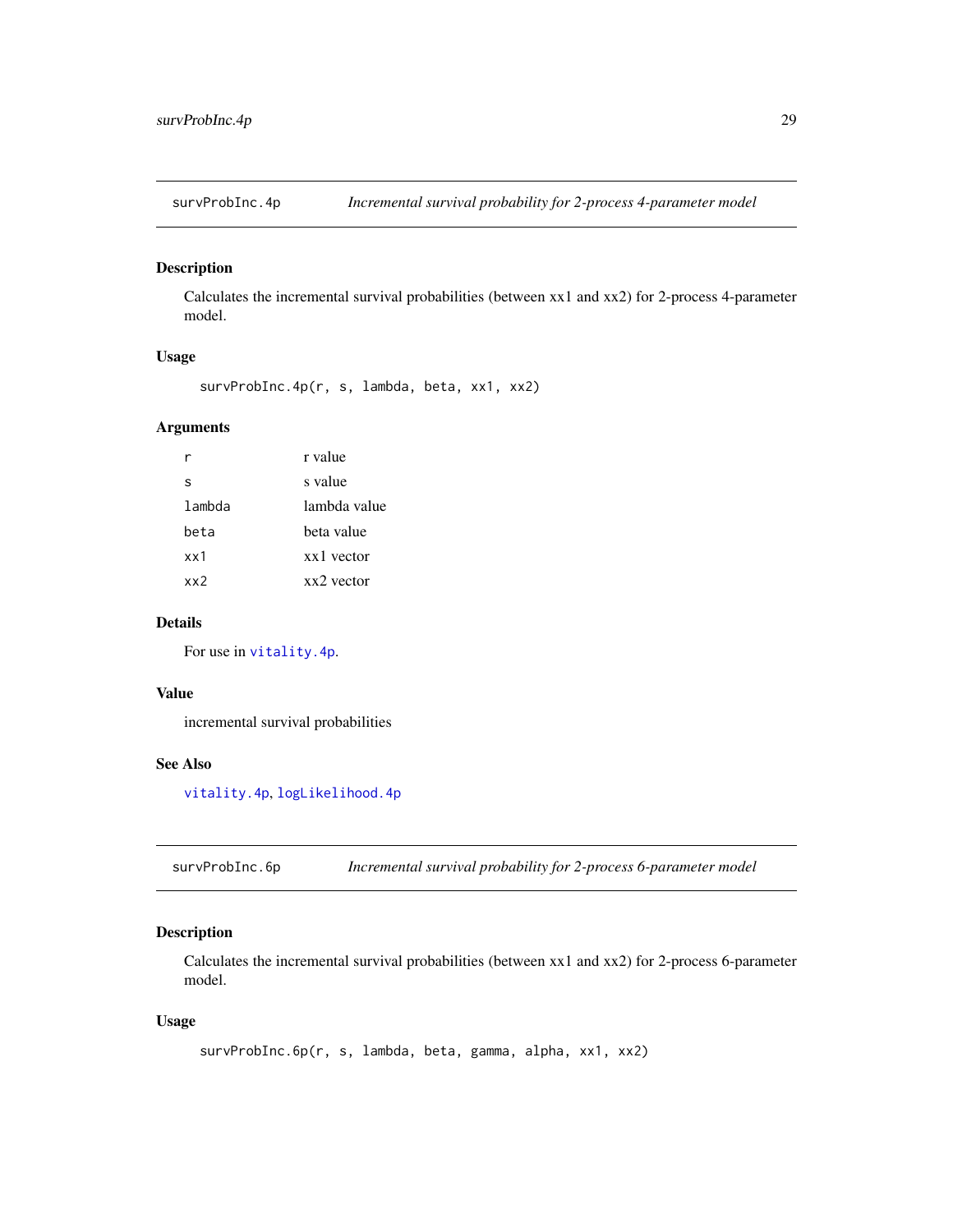### Arguments

|        | r value      |
|--------|--------------|
| S      | s value      |
| lambda | lambda value |
| beta   | beta value   |
| gamma  | gamma value  |
| alpha  | alpha value  |
| xx1    | xx1 yector   |
| xx2    | $xx2$ vector |

### Details

For use in [vitality.6p](#page-37-1).

#### Value

incremental survival probabilities

### See Also

[vitality.6p](#page-37-1), [logLikelihood.6p](#page-5-1)

<span id="page-29-1"></span>survProbInc.k *Incremental survival probability for 3-parameter model*

### Description

Calculates the incremental survival probabilities (between xx1 and xx2) for 3-parameter model.

#### Usage

```
survProbInc.k(r, s, k, xx1, xx2)
```
### Arguments

| r   | r value      |
|-----|--------------|
| S   | s value      |
| k   | k value      |
| xx1 | xx1 vector   |
| xx2 | $xx2$ vector |

### Details

For use in [vitality.k](#page-40-1).

<span id="page-29-0"></span>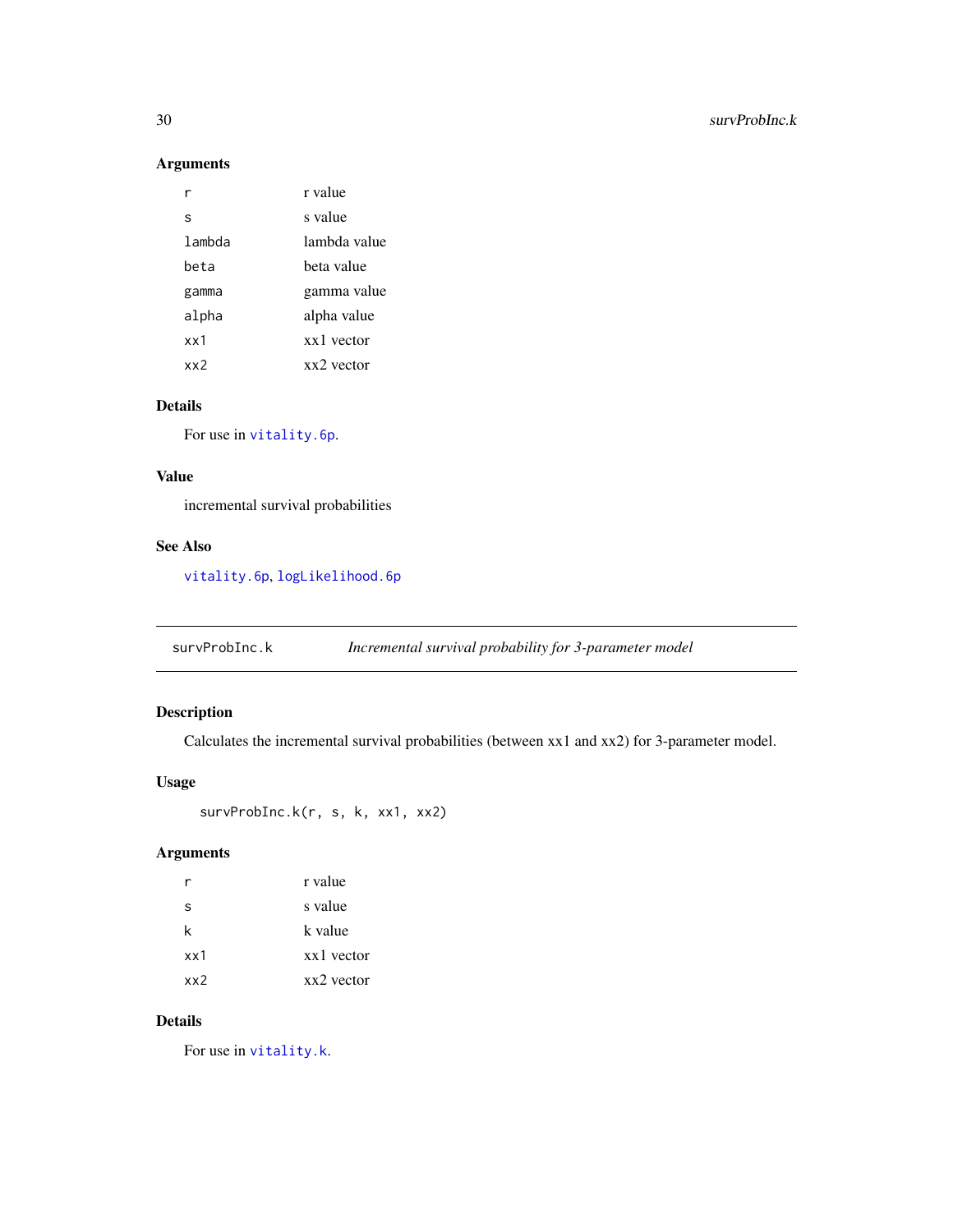### <span id="page-30-0"></span>survProbInc.ku 31

### Value

incremental survival probabilities

### See Also

[vitality.k](#page-40-1), [logLikelihood.k](#page-6-1)

<span id="page-30-1"></span>survProbInc.ku *Incremental survival probability for 4-parameter model*

### Description

Calculates the incremental survival probabilities (between xx1 and xx2) for 4-parameter model.

### Usage

survProbInc.ku(r, s, k, u, xx1, xx2)

### Arguments

|     | r value    |
|-----|------------|
| S   | s value    |
| k   | k value    |
| u   | u value    |
| xx1 | xx1 vector |
| xx2 | xx2 vector |

### Details

For use in [vitality.ku](#page-42-1).

### Value

incremental survival probabilities

#### See Also

[vitality.ku](#page-42-1), [logLikelihood.ku](#page-6-2)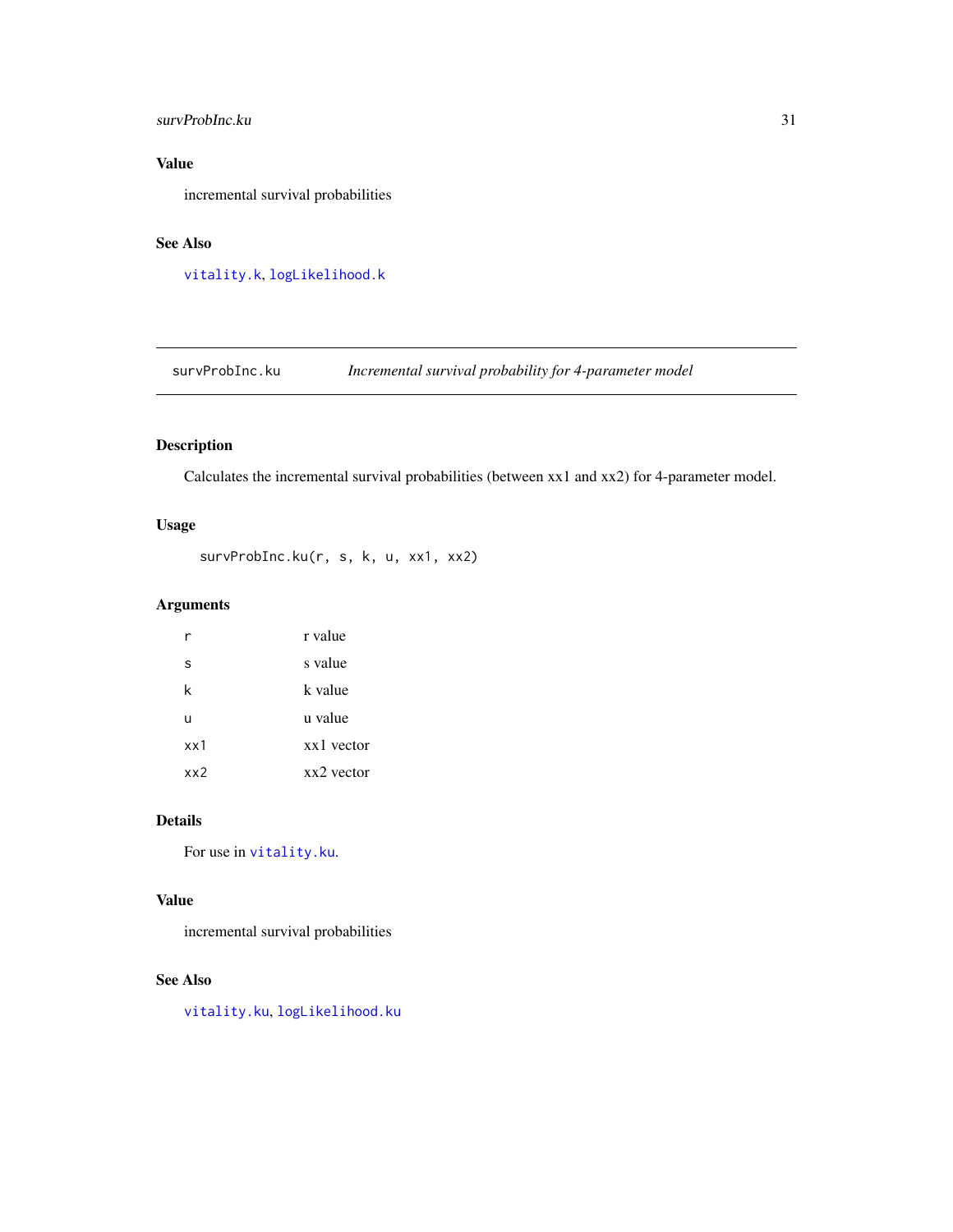<span id="page-31-0"></span>

Period life table for Swedish females in the year 2000. Columns follow standard life-table naming conventions.

#### Format

A data.frame object

#### Source

Human Mortality Database

<span id="page-31-1"></span>vft.4p *Vectorized density function*

### Description

This function is used in the calculation of the fitted intrinsic ([mu.vd1.4p](#page-8-1)) and total ([mu.vd.4p](#page-7-1)) mortality rate in the 4-parameter model.

### Usage

vft.4p(xx, r, s, u)

#### Arguments

| ХX | vector of ages |
|----|----------------|
| r  | r value        |
| S  | s value        |
| u  | u value        |

#### Value

vector of densities

#### See Also

[ft.4p](#page-3-2)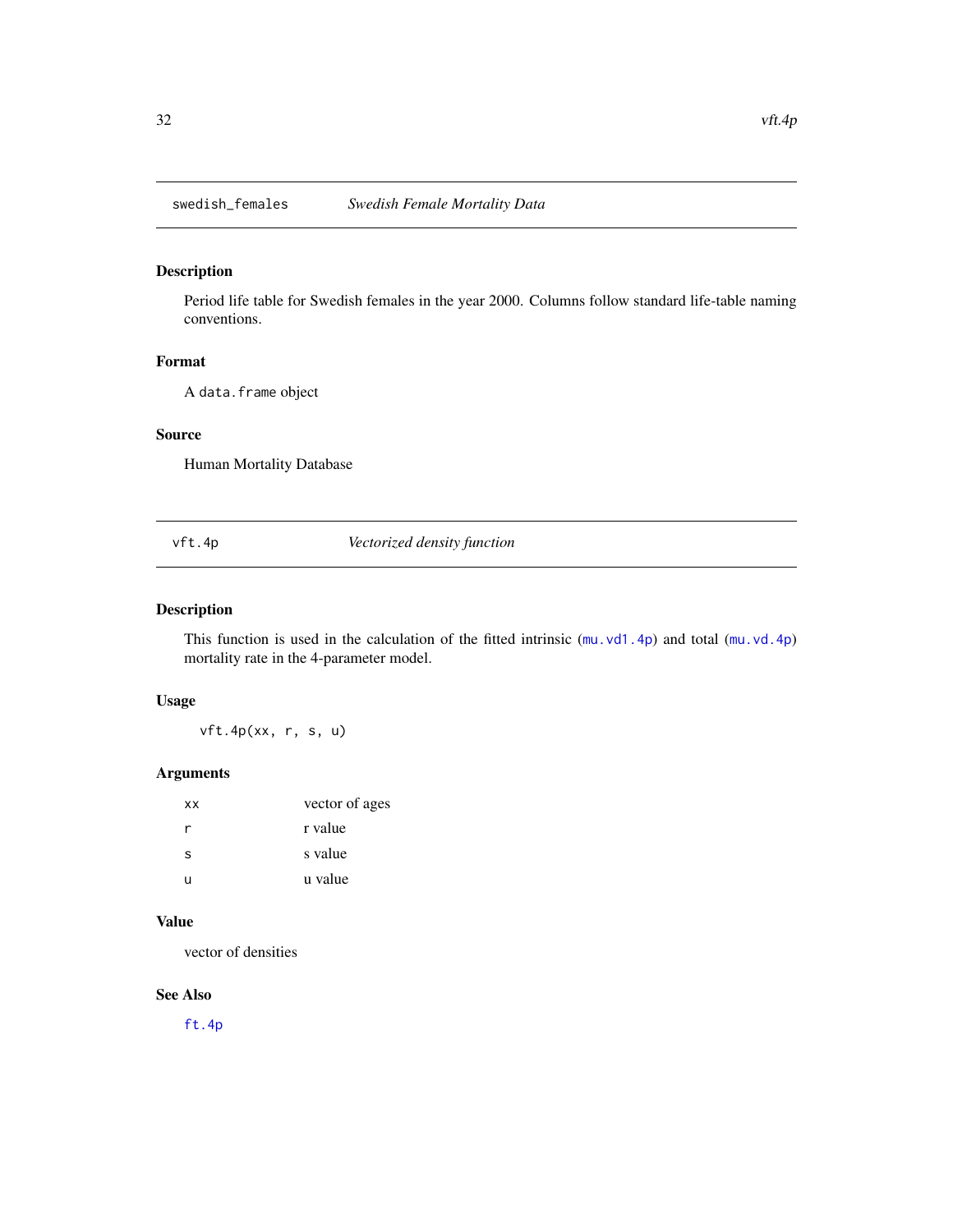<span id="page-32-1"></span><span id="page-32-0"></span>

This function is used in the calculation of the fitted intrinsic  $(mu \cdot v d1.6p)$  and total  $(mu \cdot v d.6p)$ mortality rate in the 6-parameter model.

#### Usage

vft.6p(xx, r, s)

#### Arguments

| vector of ages |
|----------------|
| r value        |
| s value        |
|                |

#### Value

vector of densities

#### See Also

[ft.6p](#page-3-1)

vitality *Fitting routines for the Vitality family of mortality models.*

#### **Description**

This package provides support for fitting the vitality family of mortality models that characterize mortality in terms of the loss vitality, an abstract measure of survival capacity. Mortality occurs by two processes. Intrinsic mortality occurs when vitality is depleted by stochastic losses. Extrinsic mortality occurs when a random external challenge exceeds the available vitality. The package contains four model versions:

- [vitality.k](#page-40-1) is a 3-parameter model. Intrinsic mortality is characterized by the mean (r) and variability (s) in vitality loss rate. Extrinsic mortality is characterized by the frequency (k) of lethal random challenges. Model is appropriate to animal mortality data (e.g. Anderson 2000).
- [vitality.ku](#page-42-1) is a 4-parameter model. Intrinsic mortality is characterized by the mean (r) and variability (s) in the vitality loss rate and the standard deviation of initial vitality (u). Extrinsic mortality is characterized by the frequency (k) of lethal random challenges. Model is appropriate to animal mortality data (e.g. Li and Anderson 2009).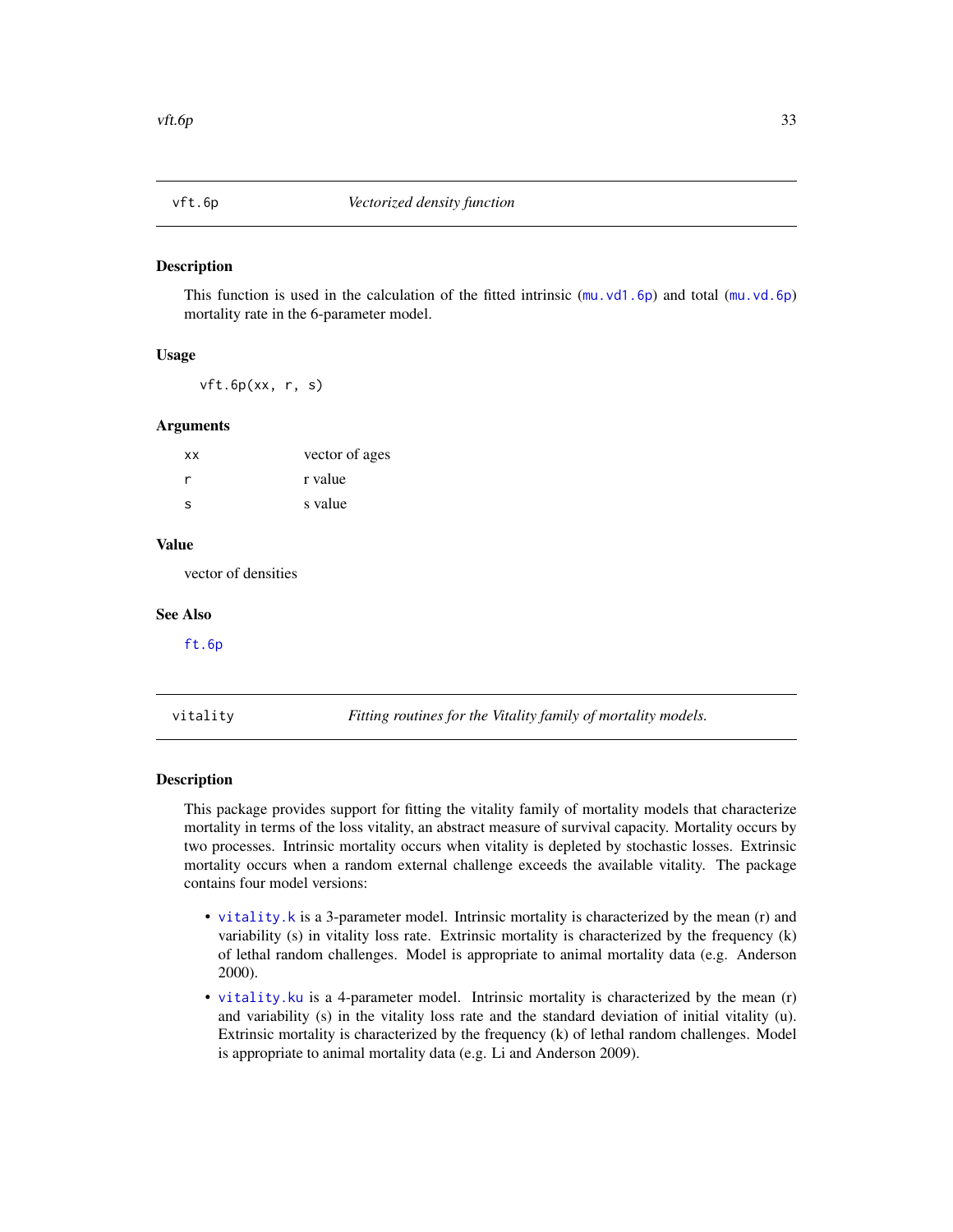- <span id="page-33-0"></span>• [vitality.4p](#page-35-1) is a 4-parameter model. Intrinsic mortality is characterized by the mean (r) and variability (s) in the vitality loss rate. Extrinsic mortality is characterized by random challenges of frequency (lambda) and random magnitude (beta) exceeding the remaining average vitality. Model is appropriate to adult human mortality data (e.g. Li and Anderson 2013).
- [vitality.6p](#page-37-1) is a 6-parameter model. Intrinsic mortality is characterized by the mean (r) and variability (s) in the vitality loss rate. Adult extrinsic mortality is characterized by random challenges of frequency (lambda) and random magnitude (beta) exceeding the remaining average vitality. Child extrinsic mortality is characterized by childhood challenges of frequency (gamma) exceeding childhood vitality development rate (alpha). Model is appropriate to full lifespan of human mortality data (e.g. Anderson and Li 2015).

Model parameters are estimated on survival or mortality rate data using maximum log likelihood methods based on Salinger et al. (2003).

Version 1.1 adds the versions [vitality.k](#page-40-1), [vitality.ku](#page-42-1) and [vitality.6p](#page-37-1) to the original code for the vitality. 4p model previously designated vitality. 2ps.

Version 1.2 makes previously invisible functions to produce the survival and mortality rate functions from a given set of parameters (e.g. [SurvFn.4p](#page-20-1), [SurvFn.6p](#page-21-1), [mu.vd.4p](#page-7-1), [mu.vd.6p](#page-8-2)) usable. The child mortality rate formula in [mu.vd.6p](#page-8-2), [mu.vd2.6p](#page-10-2), and [mu.vd4.6p](#page-12-1) has been updated to improve fit.

#### Details

Support for package development was provided by the National Institute of Ageing Grant 1R21AG046760- 01, the Bonneville Power Administration, and the University of Washington Center for Statistics and the Social Sciences and Center for Studies in Demography and Ecology.

#### References

- Anderson, J.J. (2000). "A vitality-based model relating stressors and environmental properties to organism survival." Ecological Monographs 70(3):445-470.
- Anderson, J.J. and Li, T. (2015). "A two-process mortality model with extensions to juvenile mortality, populations and evolution." Population Association of America Annual Meeting 2015 <http://paa2015.princeton.edu/abstracts/153144>
- Li, T. and J.J. Anderson. (2009). "The vitality model: A way to understand population survival and demographic heterogeneity." Theoretical Population Biology 76: 118-131.
- Li, T. and J.J. Anderson (2013). "Shaping human mortality patterns through intrinsic and extrinsiv vitality processes." Demographic Research 28(12): 341-372.
- Salinger, D.H., J.J. Anderson, and O.S. Hamel. (2003). "A parameter estimation routine for the vitality-based survival model." Ecological Modelling 166 (3): 287-29

#### Examples

```
# vitality.k
data(daphnia)
time <- daphnia$days
survival_fraction <- daphnia$lx
results.modk <- vitality.k(time = time,
```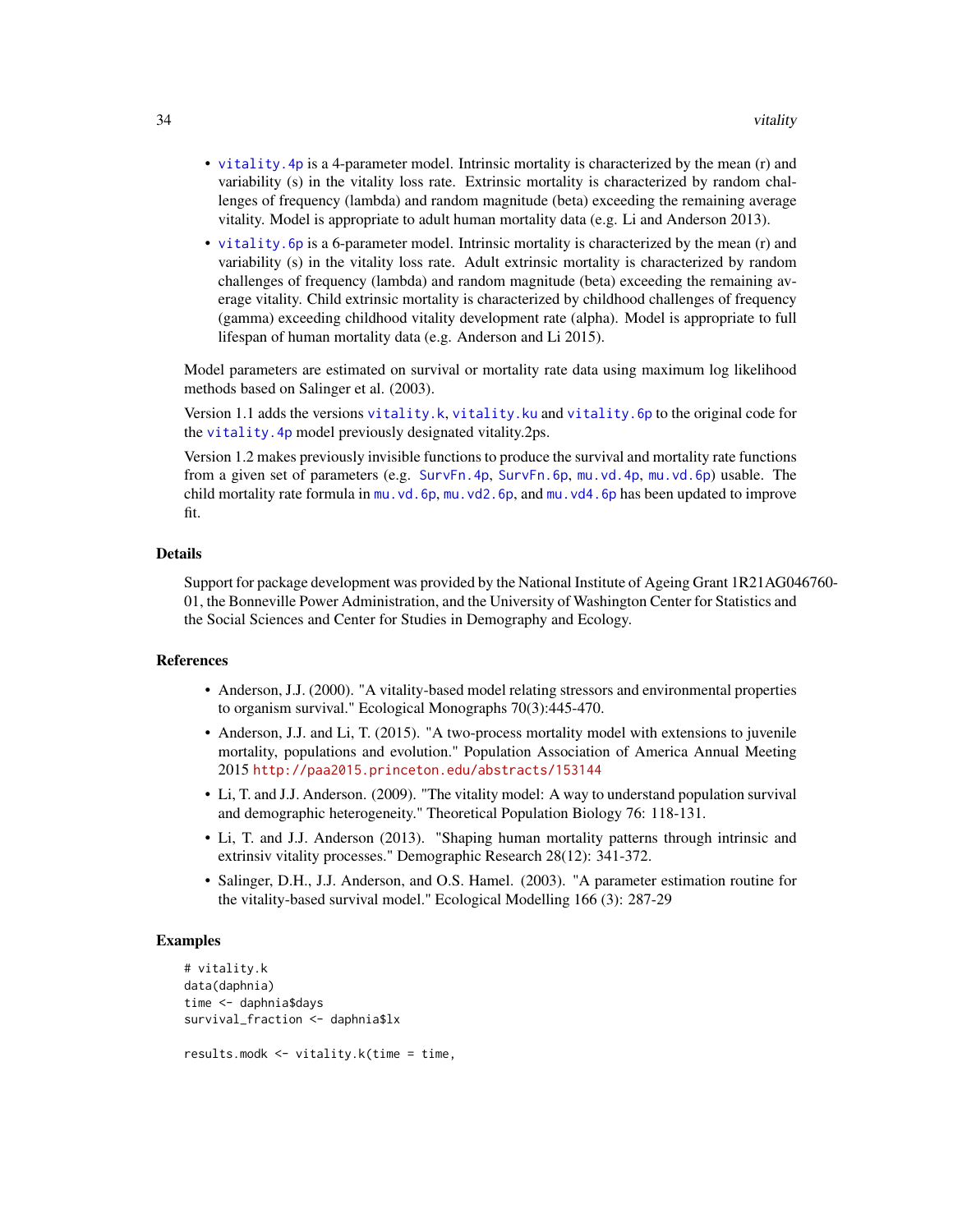vitality 35

```
sdata = survival_fraction,
                           rc.data=TRUE,
                           se=FALSE,
                           gfit=FALSE,
                           datatype="CUM",
                           ttol=.000001,
                           init.params=FALSE,
                           lower=c(0,-1,0), upper=c(100,50,50),
                           pplot=TRUE,
                           tlab="days",
                           lplot=TRUE,
                           cplot=TRUE,
                           Iplot=TRUE,
                           silent=TRUE)
# vitality.ku
data(rainbow_trout_for_k)
time <- rainbow_trout_for_k$days
survival_fraction <- rainbow_trout_for_k$survival
results.modku <- vitality.ku(time = time,
                             sdata = survival_fraction,
                             rc.data=TRUE,
                             se=FALSE,
                             gfit=FALSE,
                             datatype="CUM",
                             ttol=.000001,
                             init.params=FALSE,
                             lower=c(0,-1,0,0),upper=c(100,100,50,50),
                             pplot=TRUE,
                             tlab="days",
                             lplot=TRUE,
                             cplot=TRUE,
                             Iplot=TRUE,
                             silent=TRUE,
                             L=0)
# vitality.4p
data(swedish_females)
swe <- swedish_females
initial_age <- 20 # Could be adjusted
time <- initial_age:max(swedish_females$age)
survival_fraction <- swe$lx / swe$lx[1]
survival_fraction <- survival_fraction[time] # when first element <1 data is adjusted
sample_size <- swe$Lx[initial_age] #sample size
results.4par <- vitality.4p(time = time,
                            sdata = survival_fraction,
                            #init.params=FALSE,
                            init.params=c(0.012, 0.01, 0.1, 0.1),
                            lower = c(0, 0, 0, 0), upper = c(100, 50, 1, 50),
                            rc.data = TRUE,
                            se = sample_size,
                            datatype = "CUM",
```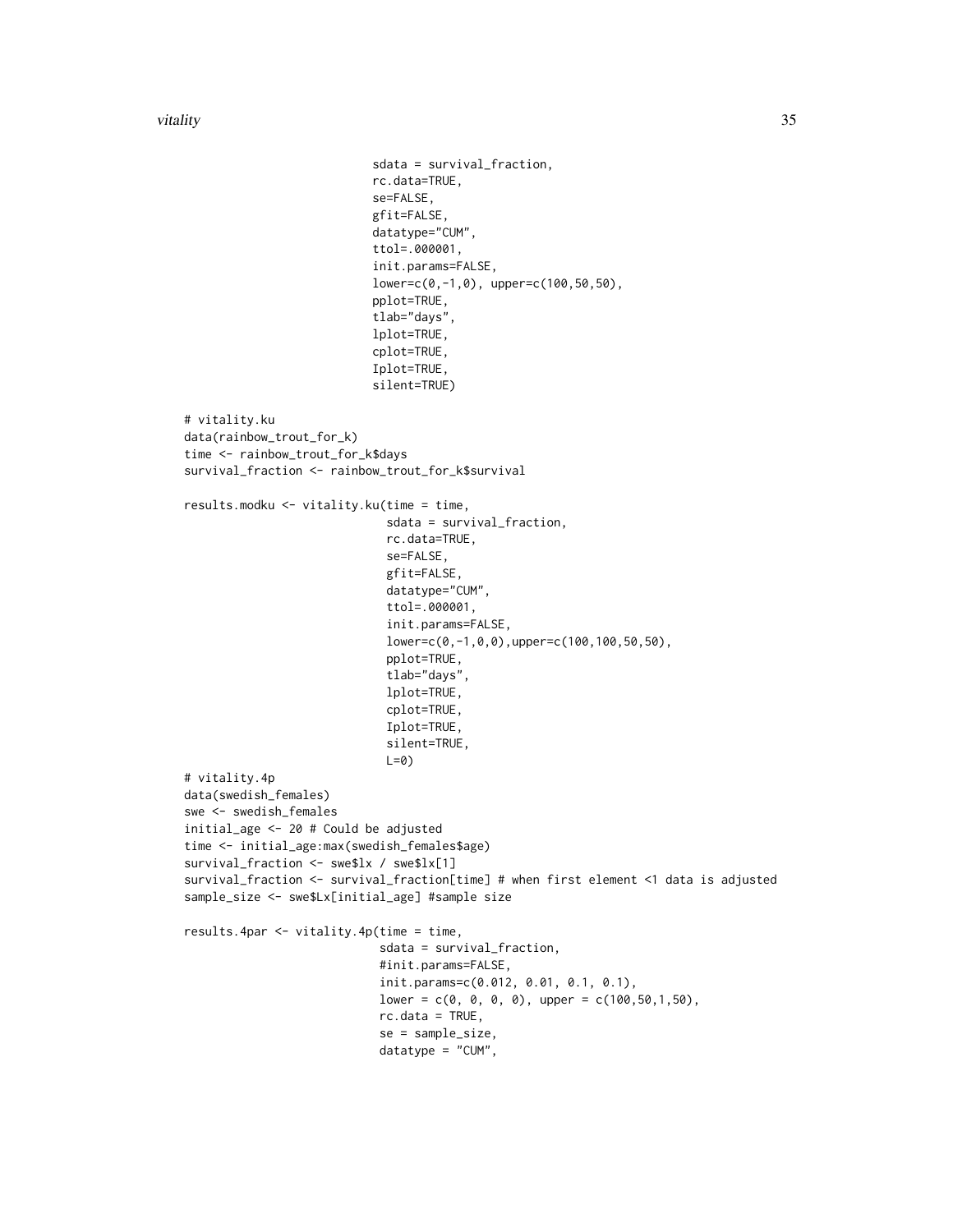```
ttol = 1e-06,
                             pplot = TRUE,
                             Iplot = TRUE,
                             Mplot = TRUE,
                             tlab = "years",
                             silent = FALSE)
# vitality.6p
data(swedish_females)
swe <- swedish_females
initial_age <- 0
time <- swedish_females$age
survival_fraction <- swe$lx / swe$lx[1]
sample_size <- swe$Lx[1] #sample size
results.6par <- vitality.6p(time = time,
                             sdata = survival_fraction,
                             #init.params=FALSE,
                             init.params=c(0.012, 0.01, 0.1, 0.1, 0.1, 1),
                             lower = c(0, 0, 0, 0, 0, 0, 0), upper = c(100, 50, 1, 50, 50, 50),
                             rc.data = TRUE,se=FALSE,
                             #se = sample_size,
                             datatype = "CUM",
                             ttol = 1e-06,
                             pplot = TRUE,
                             Iplot = TRUE,
                             Mplot = TRUE,
                             tlab = "years",
                             silent = FALSE)
```
<span id="page-35-1"></span>vitality.4p *Fitting routine for the 2-process, 4-parameter vitality model (no childhood hook).*

#### Description

This function provides the fitting routine for the 4-parameter 2-process vitality model. Intrinsic mortality is characterized by the mean (r) and variability (s) in the vitality loss rate. Extrinsic mortality is characterized by random challenges of frequency (lambda) and random magnitude (beta) exceeding the remaining average vitality. Model is appropriate to adult human mortality data (e.g. Li and Anderson 2013).

```
vitality.4p(time = 0:(length(sdata)-1), sdata, init.params = FALSE,
  lower = c(0, 0, 0, 0), upper = c(100, 50, 100, 50), rc.data = FALSE,
  se = FALSE, datatype = c("CUM", "INC"), totol = 1e-06, pplot = TRUE,Iplot = FALSE, Mplot = FALSE, tlab = "years", silent = FALSE)
```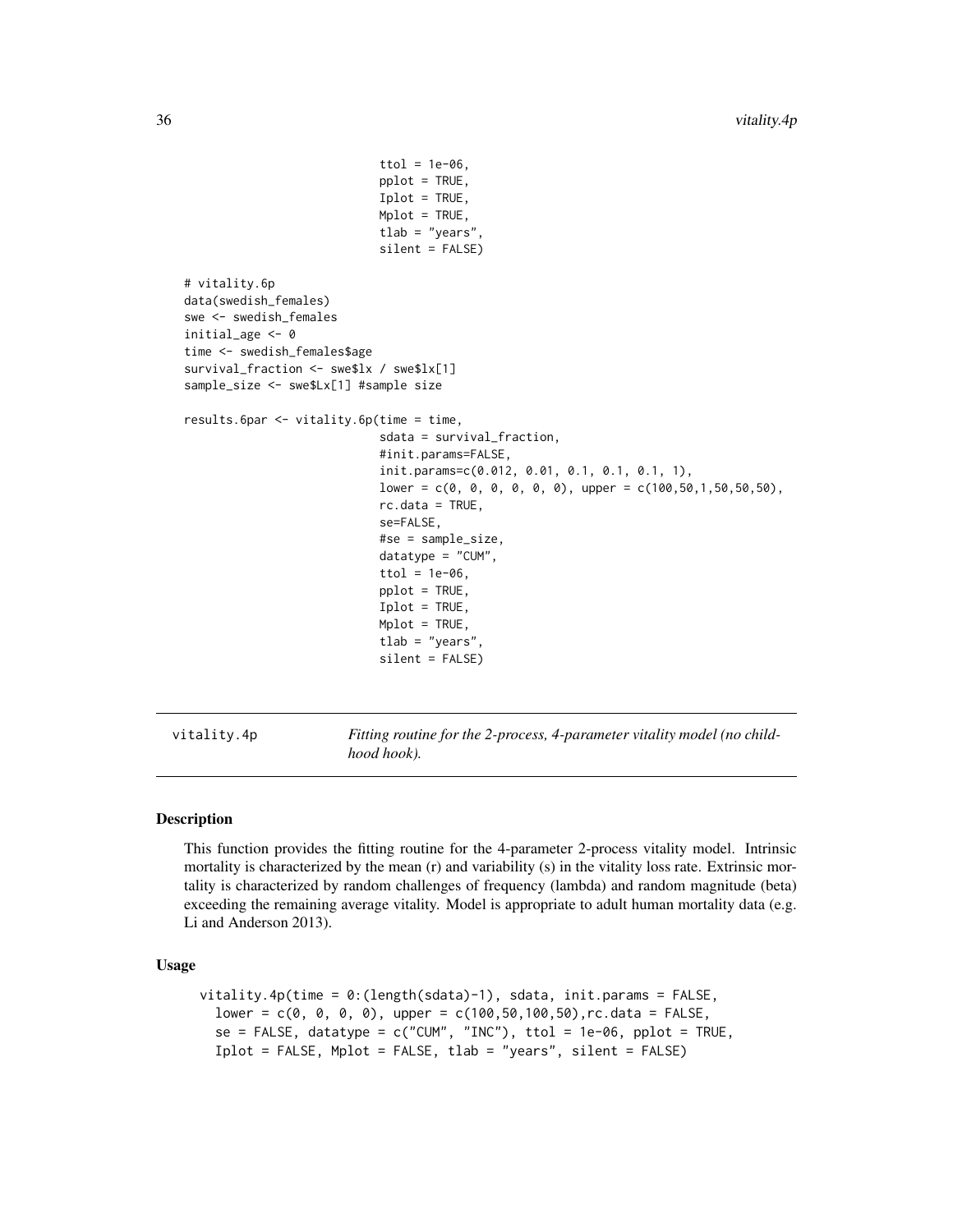### <span id="page-36-0"></span>vitality.4p 37

### Arguments

| time        | Vector. Time component of data: Defaults to 0: (length(sdata)-1).                                                                                                                                                                                                                                                                                                                                                                                                                   |
|-------------|-------------------------------------------------------------------------------------------------------------------------------------------------------------------------------------------------------------------------------------------------------------------------------------------------------------------------------------------------------------------------------------------------------------------------------------------------------------------------------------|
| sdata       | Required. Survival or mortality data. The default expects cumulative survival<br>fraction. If providing incremental mortality fraction instead, use option: datatype<br>= "INC". The default also expects the data to represent full mortality. Otherwise,<br>use option: rc.data = T to indicate right censored data. If first element of sdata<br><1 data will be rescaled.                                                                                                       |
| rc.data     | Optional, Boolean. Specifies Right Censored data. If the data does not represent<br>full mortality, it is probably right censored. The default is $rc.data = F. A third$<br>option is rc.data = "TF". Use this case to add a near-term zero survival point<br>to data which displays nearly full mortality $(<.01$ survival at end). If rc.data<br>$=$ F but the data does not show full mortality, rc.data $=$ "TF" will be invoked<br>automatically.                              |
| se          | Optional, Boolean. Calculates the standard errors for the MLE parameters. De-<br>fault is FALSE. Set equal to the initial study population to compute standard<br>errors.                                                                                                                                                                                                                                                                                                           |
| datatype    | Optional. Defaults to "CUM" for cumulative survival fraction data. Use "INC" -<br>for incremental mortality fraction data.                                                                                                                                                                                                                                                                                                                                                          |
| ttol        | Optional. Stopping criteria tolerance. Default is 1e-6. Specify as ttol = $.0001$ .<br>If one of the likelihood plots (esp. for "k") does not look optimal, try decreasing<br>ttol. If the program crashes, try increasing ttol.                                                                                                                                                                                                                                                    |
| init.params | Optional. Please specify the initial param values. specify init.params =<br>$c(r, s, lambda, beta)$ in that order (e.g init.params = $c(0.1, 0.02, 0.3, 0.12)$ ).                                                                                                                                                                                                                                                                                                                   |
| lower       | vector of lower parameter bounds in order of $c(r, s)$ ,<br>lambda, beta). see<br>nlminb                                                                                                                                                                                                                                                                                                                                                                                            |
| upper       | vector of upper parameter bounds in order of $c(r, s)$ ,<br>lambda, beta). see<br>nlminb                                                                                                                                                                                                                                                                                                                                                                                            |
| pplot       | Optional, Boolean. Plots of cumulative survival for both data and fitted curves?<br>Default TRUE. FALSE Produce no plots. A A third option: pplot = $n (n >=$<br>1) extends the time axis of the fitting plots (beyond the max time in data). For<br>example: $pplot = 1.2$ extends the time axis by 20 Note: the incremental mor-<br>tality plot is a continuous representation of the appropriately- binned histogram<br>of incremental mortalities.                              |
| Iplot       | Optional, Boolean. Incremental mortality for both data and fitted curves? De-<br>fault: FALSE.                                                                                                                                                                                                                                                                                                                                                                                      |
| Mplot       | Optional, Boolean. Plot fitted mortality curve? Default is FALSE. If TRUE 'ob-<br>served' mortality rates for plotting are approximate and estimated from the input<br>survival data. Depending on time (ages) and the change in mortality over age,<br>these may be unrealistic but the fitted lines are derived from the parameter esti-<br>mates themselves. For human data, the approximated mortality rates diverge at<br>ages >80. pplot must be set to TRUE and Iplot=FALSE. |
| tlab        | Optional, character. specifies units for x-axis of plots. Default is "days".                                                                                                                                                                                                                                                                                                                                                                                                        |
| silent      | Optional, Boolean. Stops all print and plot options (still get most warning and<br>all error messages) Default is FALSE. A third option, "verbose" also enables the<br>trace setting in the ms (minimum sum) S-Plus routine.                                                                                                                                                                                                                                                        |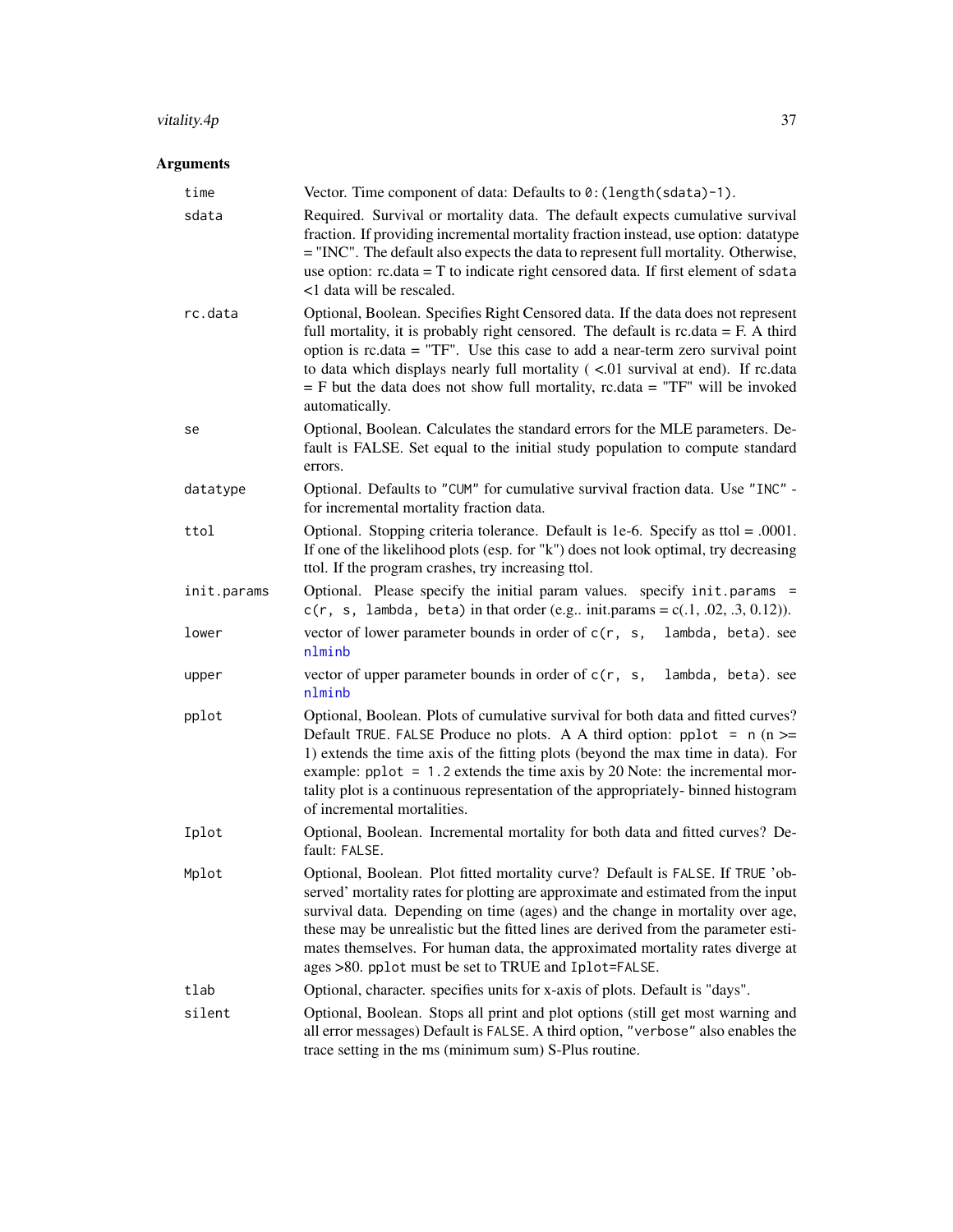#### <span id="page-37-0"></span>Value

vector of final MLE r, s, lambda, beta parameter estimates. standard errors of MLE parameter estimates (if  $se =$  <population > is specified).

#### References

D.H. Salinger, J.J. Anderson and O. Hamel (2003). "A parameter fitting routine for the vitality based survival model." Ecological Modeling 166(3): 287–294.

Li, T. and J.J. Anderson (2013). "Shaping human mortality patterns through intrinsic and extrinsic vitality processes." Demographic Research 28(12): 341-372.

#### Examples

```
data(swedish_females)
swe <- swedish_females
initial_age <- 20 # Could be adjusted
time <- initial_age:max(swedish_females$age)
survival_fraction <- swe$lx / swe$lx[1]
survival_fraction <- survival_fraction[time] # when first element <1 data is adjusted
sample_size <- swe$Lx[initial_age] #sample size
results.4par \le vitality.4p(time = time,
                            sdata = survival_fraction,
                            #init.params=FALSE,
                            init.params=c(0.012, 0.01, 0.1, 0.1),
                            lower = c(0, 0, 0, 0), upper = c(100, 50, 1, 50),
                            rc.data = TRUE,se = sample_size,
                            datatype = "CUM",
                            ttol = 1e-06,
                            pplot = TRUE,
                            Iplot = TRUE,
                            Mplot = TRUE,tlab = "years"silent = FALSE)
```
<span id="page-37-1"></span>vitality.6p *Fitting routine for the 2-process, 6-parameter vitality model (with childhood hook).*

#### Description

This function provides the fitting routine for the 6-parameter 2-process vitality model. Intrinsic mortality is characterized by the mean (r) and variability (s) in the vitality loss rate. Adult extrinsic mortality is characterized by random challenges of frequency (lambda) and random magnitude (beta) exceeding the remaining average vitality. Child extrinsic mortality is characterized by childhood challenges of frequency (gamma) exceeding childhood vitality development rate (alpha). Model is appropriate to full lifespan of human mortality data (e.g. Anderson and Li 2015).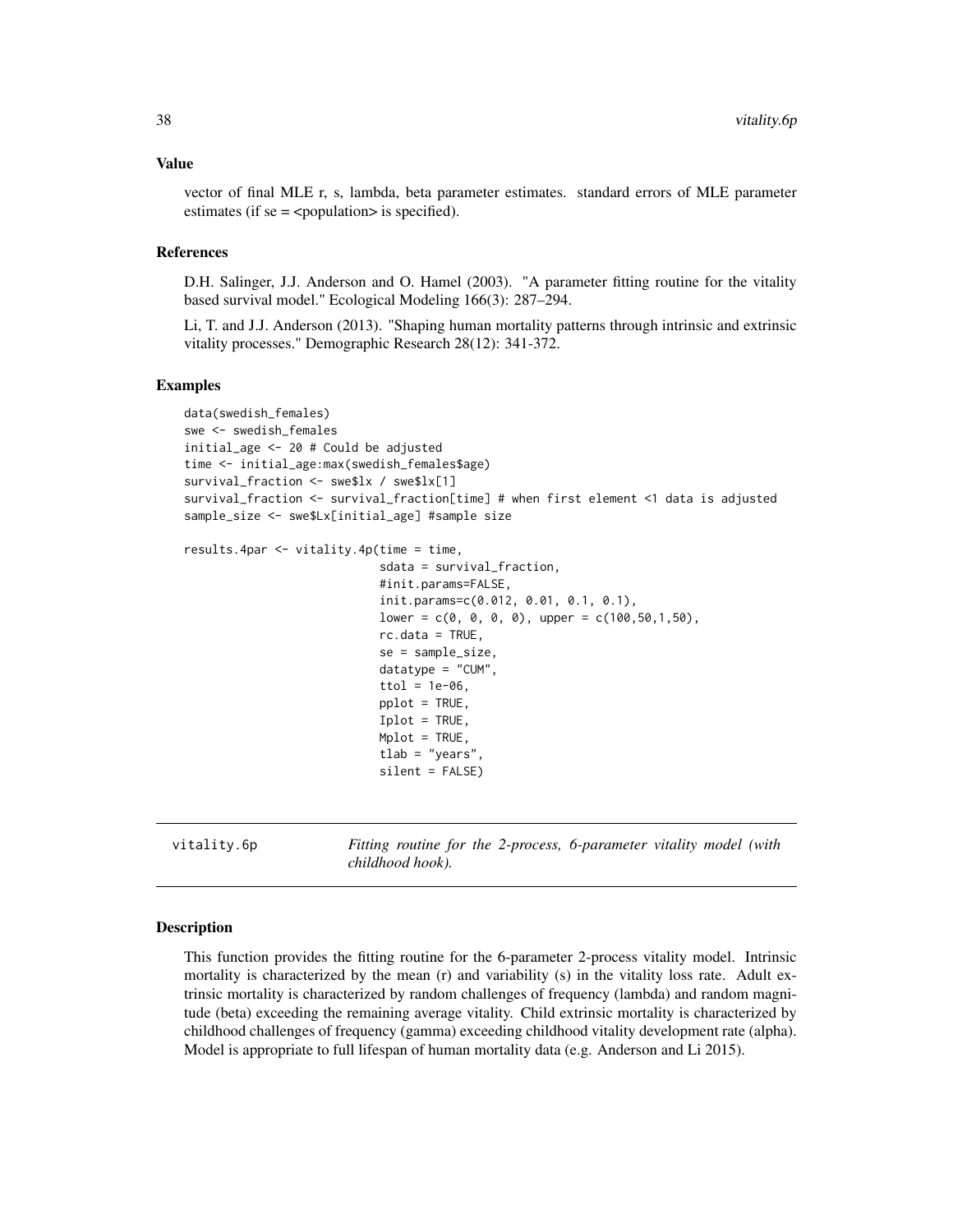#### <span id="page-38-0"></span>vitality.6p 39

### Usage

```
vitality.6p(time = 0:(length(sdata)-1), sdata, init.params = FALSE,
 lower = c(0, 0, 0, 0, 0, 0),upper = c(100,50,100,50,50,10), rc.data = FALSE,
 se = FALSE, datatype = c("CUM", "INC"), tot = 1e-06, pplot = TRUE,Iplot = FALSE, Mplot = FALSE, tlab = "years", silent = FALSE)
```
### Arguments

| time        | Vector. Time component of data: Defaults to 0: (length (sdata)-1). Typically<br>this refers to ages.                                                                                                                                                                                                                                                                                                                                                    |
|-------------|---------------------------------------------------------------------------------------------------------------------------------------------------------------------------------------------------------------------------------------------------------------------------------------------------------------------------------------------------------------------------------------------------------------------------------------------------------|
| sdata       | Required. Survival or mortality data. The default expects cumulative survival<br>fraction. If providing incremental mortality fraction instead, use option: datatype<br>= "INC". The default also expects the data to represent full mortality. Otherwise,<br>use option: $rc.data = T$ to indicate right censored data.                                                                                                                                |
| rc.data     | Optional, Boolean. Specifies Right Censored data. If the data does not represent<br>full mortality, it is probably right censored. The default is $rc.data = F. A third$<br>option is rc.data = "TF". Use this case to add a near-term zero survival point<br>to data which displays nearly full mortality $($ <.01 survival at end). If rc.data<br>$=$ F but the data does not show full mortality, rc.data $=$ "TF" will be invoked<br>automatically. |
| se          | Optional, Boolean. Calculates the standard errors for the MLE parameters. De-<br>fault is FALSE. Set equal to the initial study population to compute standard<br>errors.                                                                                                                                                                                                                                                                               |
| datatype    | Optional. Defaults to "CUM" for cumulative survival fraction data. Use "INC" -<br>for incremental mortality fraction data.                                                                                                                                                                                                                                                                                                                              |
| ttol        | Optional. Stopping criteria tolerance. Default is 1e-6. Specify as ttol = .0001.<br>If one of the likelihood plots (esp. for "k") does not look optimal, try decreasing<br>ttol. If the program crashes, try increasing ttol.                                                                                                                                                                                                                           |
| init.params | Optional. Please specify the initial param values. specify init.params =<br>c(r, s, lambda, beta, gamma, alpha) in that order (e.g. init.params<br>$= c(.1, .02, .3, 0.12, 0.1, 1)).$                                                                                                                                                                                                                                                                   |
| lower       | vector of lower parameter bounds in order of c(r, s, lambda, beta, gamma, alpha).<br>see nlminb                                                                                                                                                                                                                                                                                                                                                         |
| upper       | vector of upper parameter bounds in order of c(r, s, lambda, beta, gamma, alpha).<br>see nlminb                                                                                                                                                                                                                                                                                                                                                         |
| pplot       | Optional, Boolean. Plots of cumulative survival for both data and fitted curves?<br>Default: TRUE. FALSE produces no plots. A third option: pplot = $n (n >=$<br>1) extends the time axis of the fitting plots (beyond the max time in data). For<br>example: pplot = 1.2 extends the time axis by 20 Note: the incremental mor-<br>tality plot is a continuous representation of the appropriately binned histogram<br>of incremental mortalities.     |
| Iplot       | Optional, Boolean. Incremental mortality for both data and fitted curves? De-<br>fault: FALSE.                                                                                                                                                                                                                                                                                                                                                          |
| Mplot       | Optional, Boolean. Plot fitted total, intrinsic, extrinsic (child), and extrinsic<br>(adult) mortality curves? Default: FALSE. If TRUE 'observed' mortality rates for                                                                                                                                                                                                                                                                                   |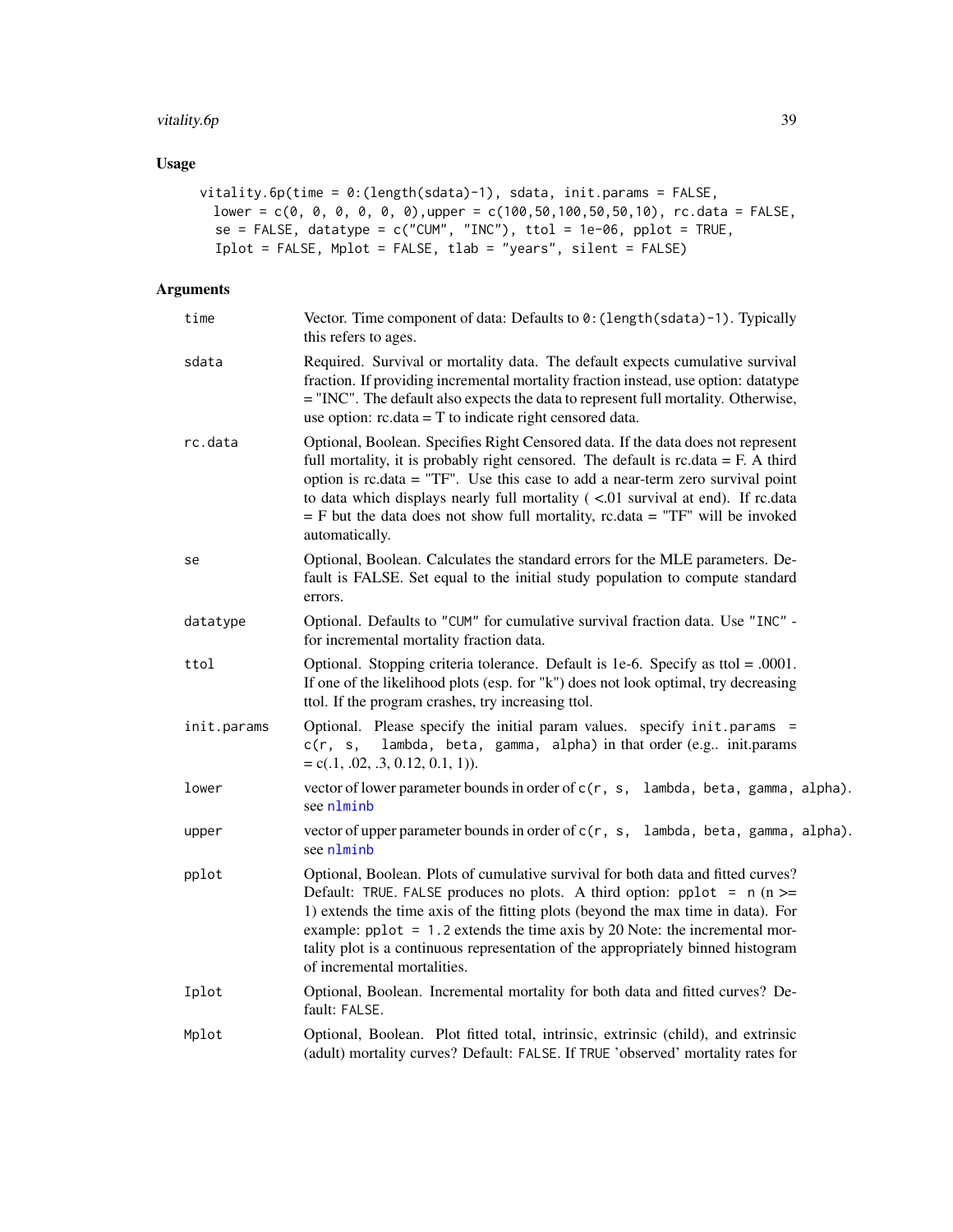|        | plotting are approximate and estimated from the input survival data. Depending<br>on time (ages) and the change in mortality over age, the approximated, plotted<br>mortality rates may be inaccurate (e.g. For human mortality data, mortality<br>rates at the oldest ages are underestimated because nax is assumed to be half the                               |
|--------|--------------------------------------------------------------------------------------------------------------------------------------------------------------------------------------------------------------------------------------------------------------------------------------------------------------------------------------------------------------------|
|        | length of the age interval but the true nax is likely larger). This caveat applies<br>only to the plotted mortality rates (black circles in plot). The plotted, fitted lines<br>are calculated with the parameter estimates themselves and are unaffected by<br>the estimation of the mortality rates for this plot. pplot must be set to TRUE<br>and Iplot=FALSE. |
| tlab   | Optional, character. specifies units for x-axis of plots. Default is "years".                                                                                                                                                                                                                                                                                      |
| silent | Optional, Boolean. Stops all print and plot options (still get most warning and<br>all error messages) Default is FALSE. A third option, "verbose" also enables the<br>trace setting in the ms (minimum sum) S-Plus routine.                                                                                                                                       |

### Value

vector of final MLE r, s, lambda, beta, gamma and alpha parameter estimates. standard errors of MLE parameter estimates (if  $se =$  <population > is specified).

### References

D.H. Salinger, J.J. Anderson and O. Hamel (2003). "A parameter fitting routine for the vitality based survival model." Ecological Modeling 166(3): 287–294.

Anderson, J.J. and T. Li. (2015). "A two-process mortality model with extensions to juvenile mortality, populations and evolution." Population Association of America Annual Meeting 2015 <http://paa2015.princeton.edu/abstracts/153144>

#### Examples

```
data(swedish_females)
swe <- swedish_females
initial_age <- 0
time <- swedish_females$age
survival_fraction <- swe$lx / swe$lx[1]
sample_size <- swe$Lx[1] #sample size
results.6par <- vitality.6p(time = time,
                            sdata = survival_fraction,
                            #init.params=FALSE,
                            init.params=c(0.012, 0.01, 0.1, 0.1, 0.1, 1),
                            lower = c(0, 0, 0, 0, 0, 0), upper = c(100, 50, 1, 50, 50, 50),
                            rc.data = TRUE,
                            se=FALSE,
                            #se = sample_size,
                            datatype = "CUM",
                            ttol = 1e-06,
                            pplot = TRUE,
                            Iplot = TRUE,
                            Mplot = TRUE,
                            tlab = "years",
```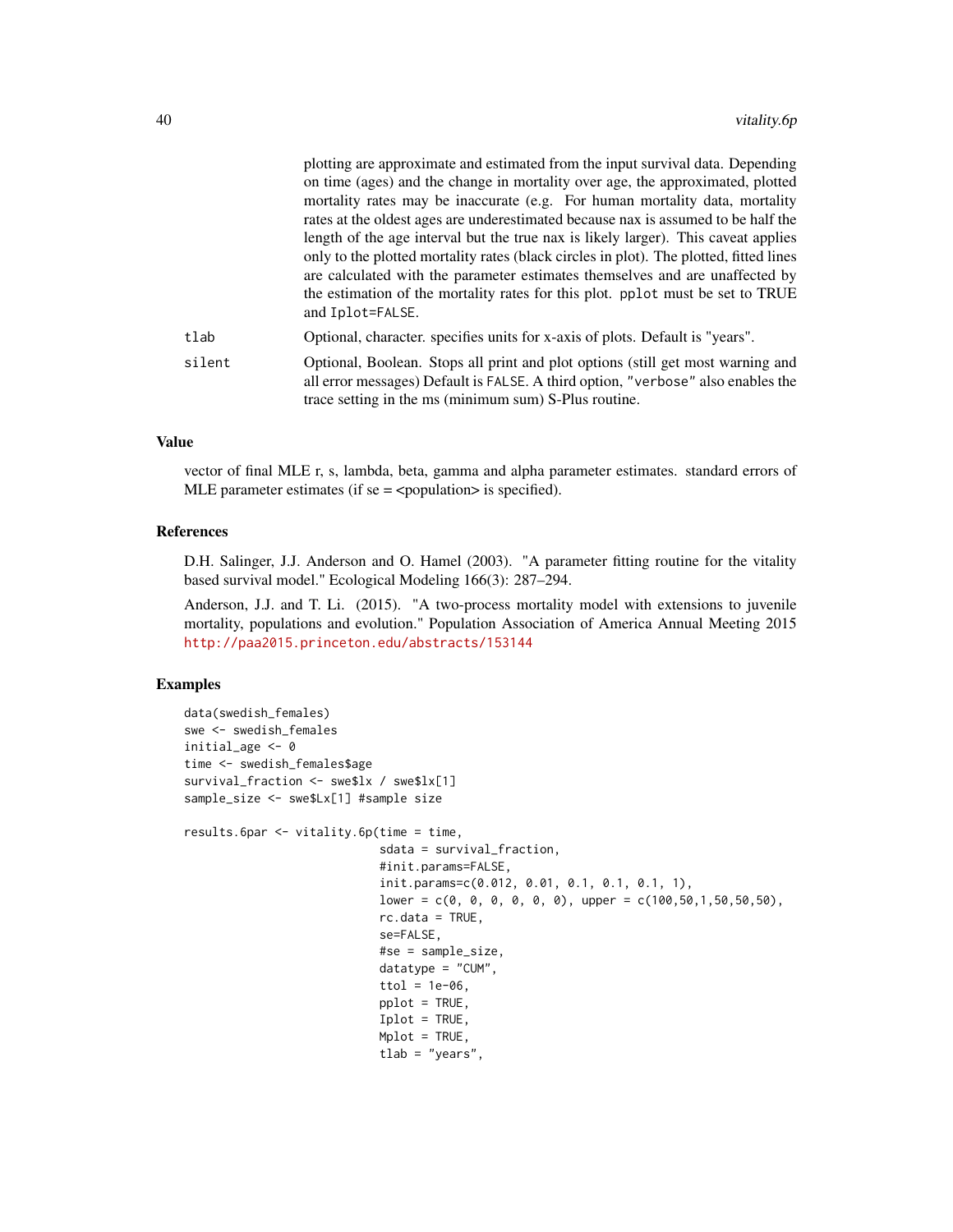<span id="page-40-1"></span><span id="page-40-0"></span>

This function provides the fitting routine for the 3-parameter vitality model. Intrinsic mortality is characterized by the mean (r) and variability (s) in vitality loss rate. Extrinsic mortality is characterized by the frequency (k) of lethal random challenges. Model is appropriate to animal mortality data (e.g. Anderson 2000).

#### Usage

```
vitality.k(time, sdata, rc.data=F, se=F, gfit=F, datatype="CUM", ttol=.000001,
    init.params=F, lower=c(0,-1,0), upper=c(100,50,50), pplot=T, tlab="days",
    lplot=F, cplot=F, Iplot=F, silent=F)
```
### Arguments

| time        | Vector. Time component of data: Defaults to 0: (length(sdata)-1). Typically<br>this refers to ages.                                                                                                                                                                                                                                                                                                                                                       |
|-------------|-----------------------------------------------------------------------------------------------------------------------------------------------------------------------------------------------------------------------------------------------------------------------------------------------------------------------------------------------------------------------------------------------------------------------------------------------------------|
| sdata       | Required. Survival or mortality data. The default expects cumulative survival<br>fraction. If providing incremental mortality fraction instead, use option: datatype<br>= "INC". The default also expects the data to represent full mortality. Otherwise,<br>use option: $rc.data = T$ to indicate right censored data.                                                                                                                                  |
| rc.data     | Optional, Boolean. Specifies Right Censored data. If the data does not represent<br>full mortality, it is probably right censored. The default is $rc.data = F. A third$<br>option is $rc.data = "TF"$ . Use this case to add a near-term zero survival point<br>to data which displays nearly full mortality $(<.01$ survival at end). If rc.data<br>$=$ F but the data does not show full mortality, rc.data $=$ "TF" will be invoked<br>automatically. |
| se          | Optional, Boolean. Calculates the standard errors for the MLE parameters. De-<br>fault is FALSE. Set equal to the initial study population to compute standard<br>errors.                                                                                                                                                                                                                                                                                 |
| datatype    | Optional. Defaults to "CUM" for cumulative survival fraction data. Use "INC" -<br>for incremental mortality fraction data.                                                                                                                                                                                                                                                                                                                                |
| ttol        | Optional. Stopping criteria tolerance. Default is 1e-6. Specify as ttol = $.0001$ .<br>If one of the likelihood plots (esp. for "k") does not look optimal, try decreasing<br>ttol. If the program crashes, try increasing ttol.                                                                                                                                                                                                                          |
| init.params | Optional. Please specify the initial param values. specify init.params =<br>$c(r, s, k)$ in that order (e.g., init.params = c(.1, .02, .3)).                                                                                                                                                                                                                                                                                                              |
| lower       | vector of lower parameter bounds in order of $c(r, s, k)$ . see nlminb                                                                                                                                                                                                                                                                                                                                                                                    |
| upper       | vector of upper parameter bounds in order of $c(r, s, k)$ . see nlminb                                                                                                                                                                                                                                                                                                                                                                                    |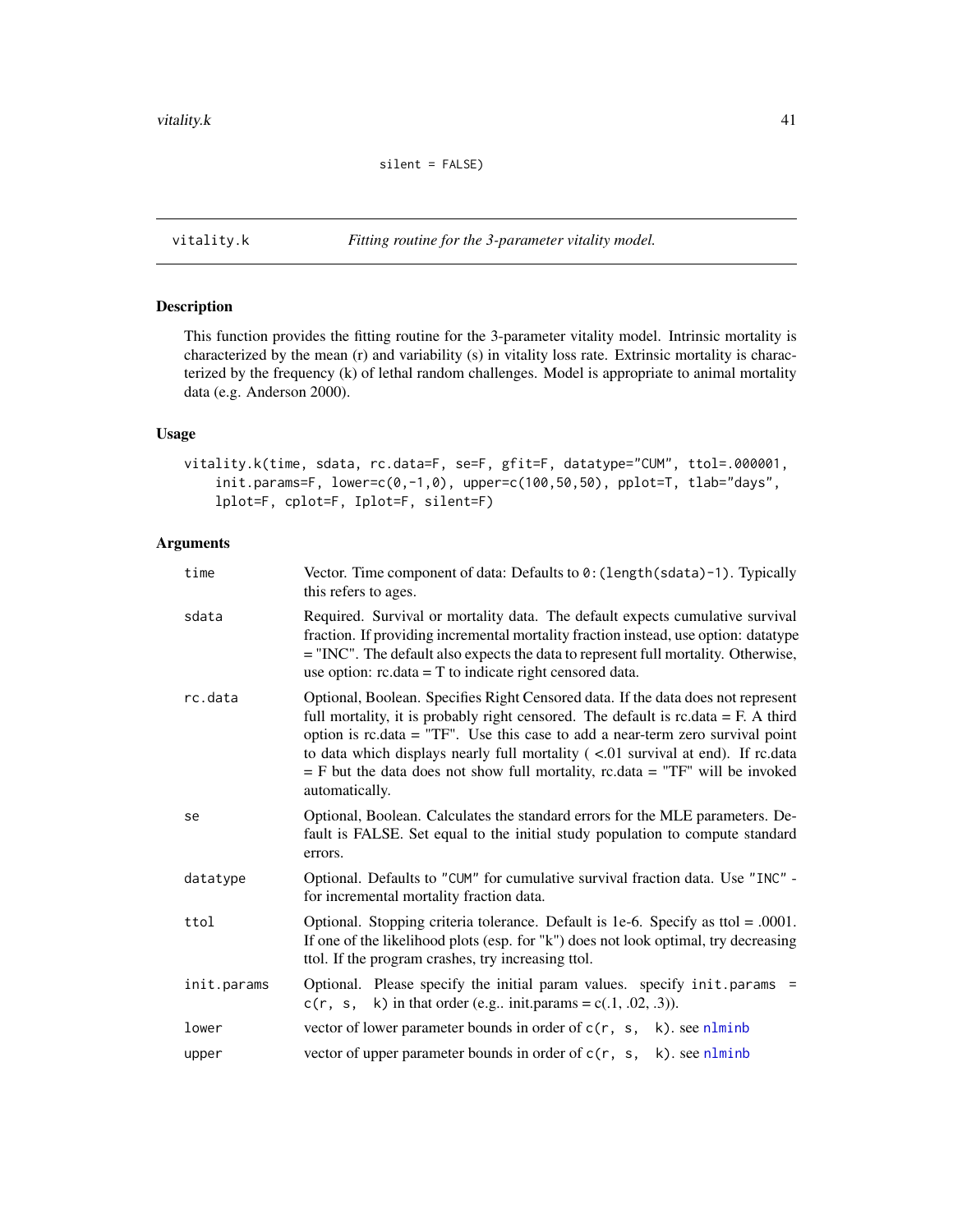| pplot  | Optional, Boolean. Plots of cumulative survival for both data and fitted curves?<br>Default: TRUE. FALSE produces no plots. Note: the incremental mortality plot is a<br>continuous representation of the appropriately binned histogram of incremental<br>mortalities.                    |
|--------|--------------------------------------------------------------------------------------------------------------------------------------------------------------------------------------------------------------------------------------------------------------------------------------------|
| Iplot  | Boolean. Plot incremental survival? Must have pplot=TRUE                                                                                                                                                                                                                                   |
| lplot  | Boolean. Plot likelihood functions? Provides likelihood function plotting. De-<br>faults to FALSE. Note: these plots are not "likelihood profiles" in that while one<br>parameter is varied, the others are held fixed, rather than re-optimized. (must<br>also have pplot=T and Iplot=F.) |
| cplot  | Boolean. Plot likelihood contour plot? Provides a likelihood contour plot for<br>a range of r and s values (can be slow so default is FALSE). Must also have<br>1 plot = T and pplot = T to get contour plots.                                                                             |
| tlab   | Character, label for time axis. Defaults to "days".                                                                                                                                                                                                                                        |
| gfit   | Provides a Pearson C type test for goodness of fit. Default is FALSE. Must pro-<br>vide the initial study population to compute goodness of fit.                                                                                                                                           |
| silent | Optional, Boolean. Stops all print and plot options (still get most warning and<br>all error messages) Default is FALSE. A third option, "verbose" also enables the<br>trace setting in the ms (minimum sum) S-Plus routine.                                                               |

#### Value

vector of final MLE r, s, k parameter estimates. standard errors of MLE parameter estimates (if se = <population> is specified).

#### References

• Anderson, J.J. (2000). "A vitality-based model relating stressors and environmental properties to organism survival." Ecological Monographs 70(3):445-470.

### Examples

```
data(daphnia)
time <- daphnia$days
survival_fraction <- daphnia$lx
results.modk <- vitality.k(time = time,
                           sdata = survival_fraction,
                           rc.data=TRUE,
                           se=FALSE,
                           gfit=FALSE,
                           datatype="CUM",
                           ttol=.000001,
                           init.params=FALSE,
                           #init.params=c(0.075, 0.15, 0.001),
                           lower=c(0,-1,0), upper=c(100,50,50),
                           pplot=TRUE,
                           tlab="days",
                           lplot=TRUE,
                           cplot=TRUE,
```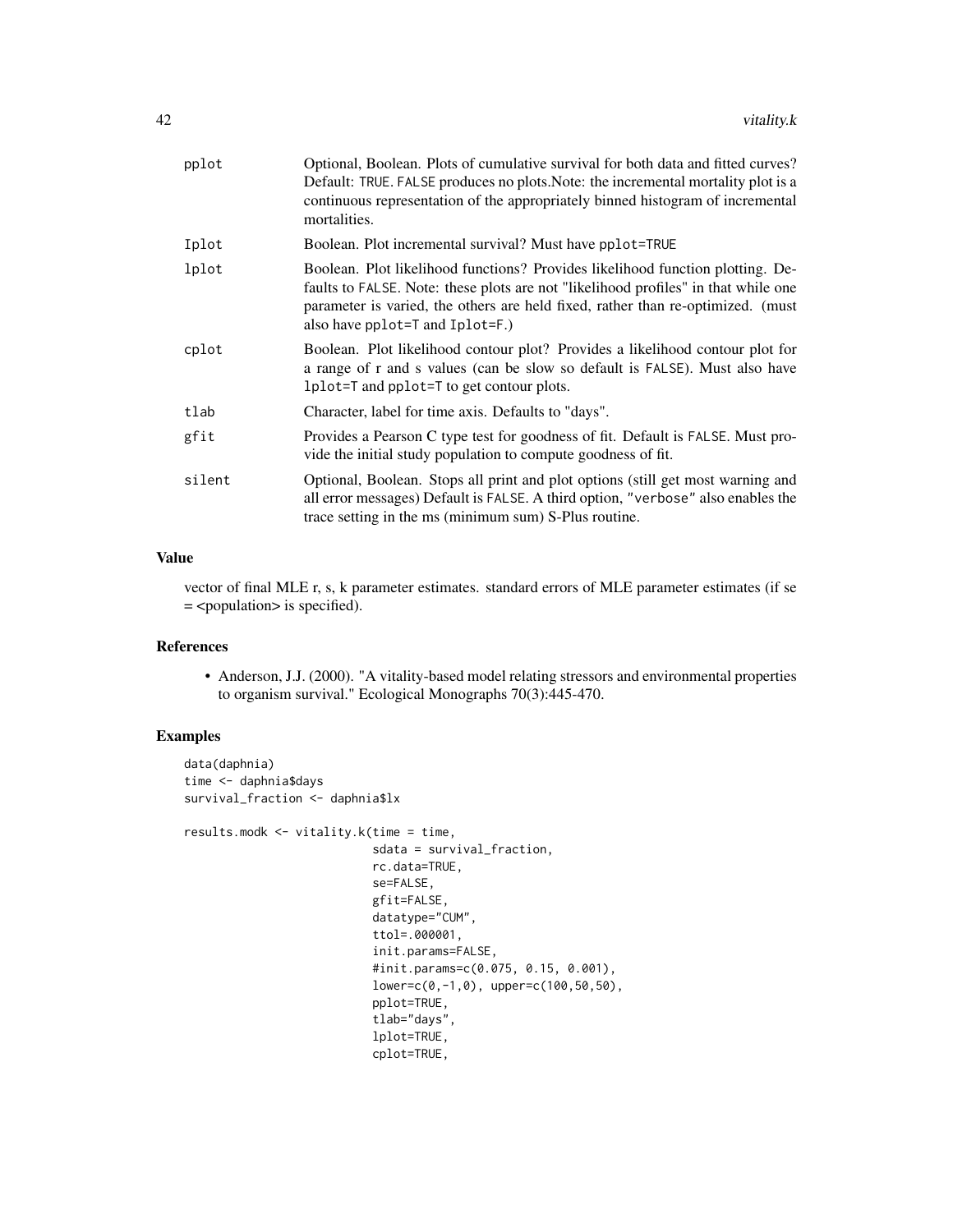Iplot=TRUE, silent=FALSE)

<span id="page-42-1"></span><span id="page-42-0"></span>vitality.ku *Fitting routine for the 4-parameter vitality model.*

#### Description

This function provides the fitting routine for the 4-parameter vitality model. Intrinsic mortality is characterized by the mean (r) and variability (s) in the vitality loss rate and the standard deviation of initial vitality (u). Extrinsic mortality is characterized by the frequency (k) of lethal random challenges. Model is appropriate to animal mortality data (e.g. Li and Anderson 2009)

### Usage

vitality.ku(time, sdata, rc.data=F, se=F, gfit=F, datatype="CUM", ttol=.000001,  $init.params = F$ ,  $lower = c(0, -1, 0, 0)$ ,  $upper = c(100, 100, 50, 50)$ ,  $pplot = T$ ,  $tlab="days"$ , lplot=F, cplot=F, Iplot=F, silent=F, L=0)

#### Arguments

| time        | Vector. Time component of data. Typically this refers to ages.                                                                                                                                                                                                                                                                                                                                                                                             |
|-------------|------------------------------------------------------------------------------------------------------------------------------------------------------------------------------------------------------------------------------------------------------------------------------------------------------------------------------------------------------------------------------------------------------------------------------------------------------------|
| sdata       | Required. Survival or mortality data. The default expects cumulative survival<br>fraction. If providing incremental mortality fraction instead, use option: datatype<br>= "INC". The default also expects the data to represent full mortality. Otherwise,<br>use option: $rc.data = T$ to indicate right censored data.                                                                                                                                   |
| rc.data     | Optional, Boolean. Specifies Right Censored data. If the data does not represent<br>full mortality, it is probably right censored. The default is $rc.data = F. A third$<br>option is $rc.data = "TF"$ . Use this case to add a near-term zero survival point<br>to data which displays nearly full mortality $($ <.01 survival at end). If rc.data<br>$=$ F but the data does not show full mortality, rc.data $=$ "TF" will be invoked<br>automatically. |
| se          | Optional, Boolean. Calculates the standard errors for the MLE parameters. De-<br>fault is FALSE. Set equal to the initial study population to compute standard<br>errors.                                                                                                                                                                                                                                                                                  |
| datatype    | Optional. Defaults to "CUM" for cumulative survival fraction data. Use "INC" -<br>for incremental mortality fraction data.                                                                                                                                                                                                                                                                                                                                 |
| ttol        | Optional. Stopping criteria tolerance. Default is 1e-6. Specify as ttol = $.0001$ .<br>If one of the likelihood plots (esp. for "k") does not look optimal, try decreasing<br>ttol. If the program crashes, try increasing ttol.                                                                                                                                                                                                                           |
| init.params | Optional. Please specify the initial param values. specify init.params =<br>$c(r, s, k, u)$ in that order (e.g init.params = c(.1, .02, .3, .25)).                                                                                                                                                                                                                                                                                                         |
| lower       | vector of lower parameter bounds in order of $c(r, s, k, u)$ . see nlminb                                                                                                                                                                                                                                                                                                                                                                                  |
| upper       | vector of upper parameter bounds in order of $c(r, s, k, u)$ . see nlminb                                                                                                                                                                                                                                                                                                                                                                                  |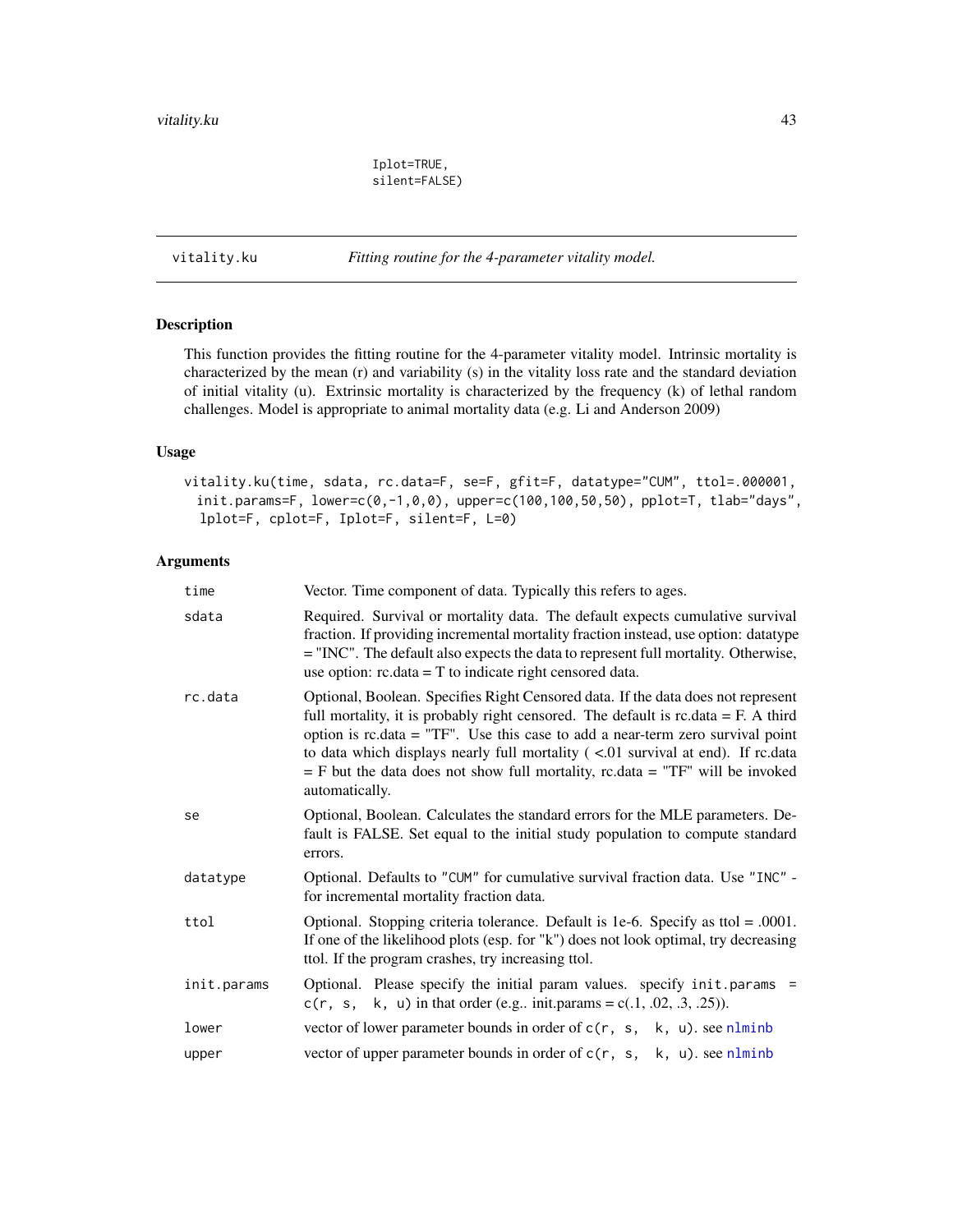| pplot  | Optional, Boolean. Plots of cumulative survival for both data and fitted curves?<br>Default: TRUE. FALSE produces no plots. Note: the incremental mortality plot is<br>a continuous representation of the appropriately binned histogram of incremen-<br>tal mortalities.      |
|--------|--------------------------------------------------------------------------------------------------------------------------------------------------------------------------------------------------------------------------------------------------------------------------------|
| Iplot  | Boolean. Plot incremental survival?                                                                                                                                                                                                                                            |
| lplot  | Boolean. Plot likelihood functions? Provides likelihood function plotting. De-<br>faults to FALSE. Note: these plots are not "likelihood profiles" in that while one<br>parameter is varied, the others are held fixed, rather than re-optimized. (must<br>also have pplot=T.) |
| cplot  | Boolean. Plot likelihood contour plot? Provides a likelihood contour plot for<br>a range of parameter values (can be slow so default is FALSE). Must also have<br>1p1ot=T and pp1ot=T to get contour plots.                                                                    |
| tlab   | Character, label for time axis. Defaults to "days".                                                                                                                                                                                                                            |
| gfit   | Provides a Pearson C type test for goodness of fit. Default is FALSE. Must pro-<br>vide the initial study population to compute goodness of fit.                                                                                                                               |
| silent | Optional, Boolean. Stops all print and plot options (still get most warning and<br>all error messages) Default is FALSE.                                                                                                                                                       |
| L      | Number of times of running simulated annealing. Default is 0, use Newton-<br>Ralphson method only.                                                                                                                                                                             |
|        |                                                                                                                                                                                                                                                                                |

#### Value

vector of final MLE r, s, k, u parameter estimates. standard errors of MLE parameter estimates (if  $se =$  <population > is specified).

#### References

• Li, T. and J.J. Anderson. (2009). "The vitality model: A way to understand population survival and demographic heterogeneity." Theoretical Population Biology 76: 118-131.

### Examples

```
data(rainbow_trout_for_k)
time <- rainbow_trout_for_k$days
survival_fraction <- rainbow_trout_for_k$survival
results.modku <- vitality.ku(time = time,
                             sdata = survival_fraction,
                             rc.data=TRUE,
                             se=FALSE,
                             gfit=FALSE,
                             datatype="CUM",
                             ttol=.000001,
                             init.params=FALSE,
                             lower=c(0,-1,0,0),upper=c(100,100,50,50),
                             pplot=TRUE,
                             tlab="days",
                             lplot=TRUE,
```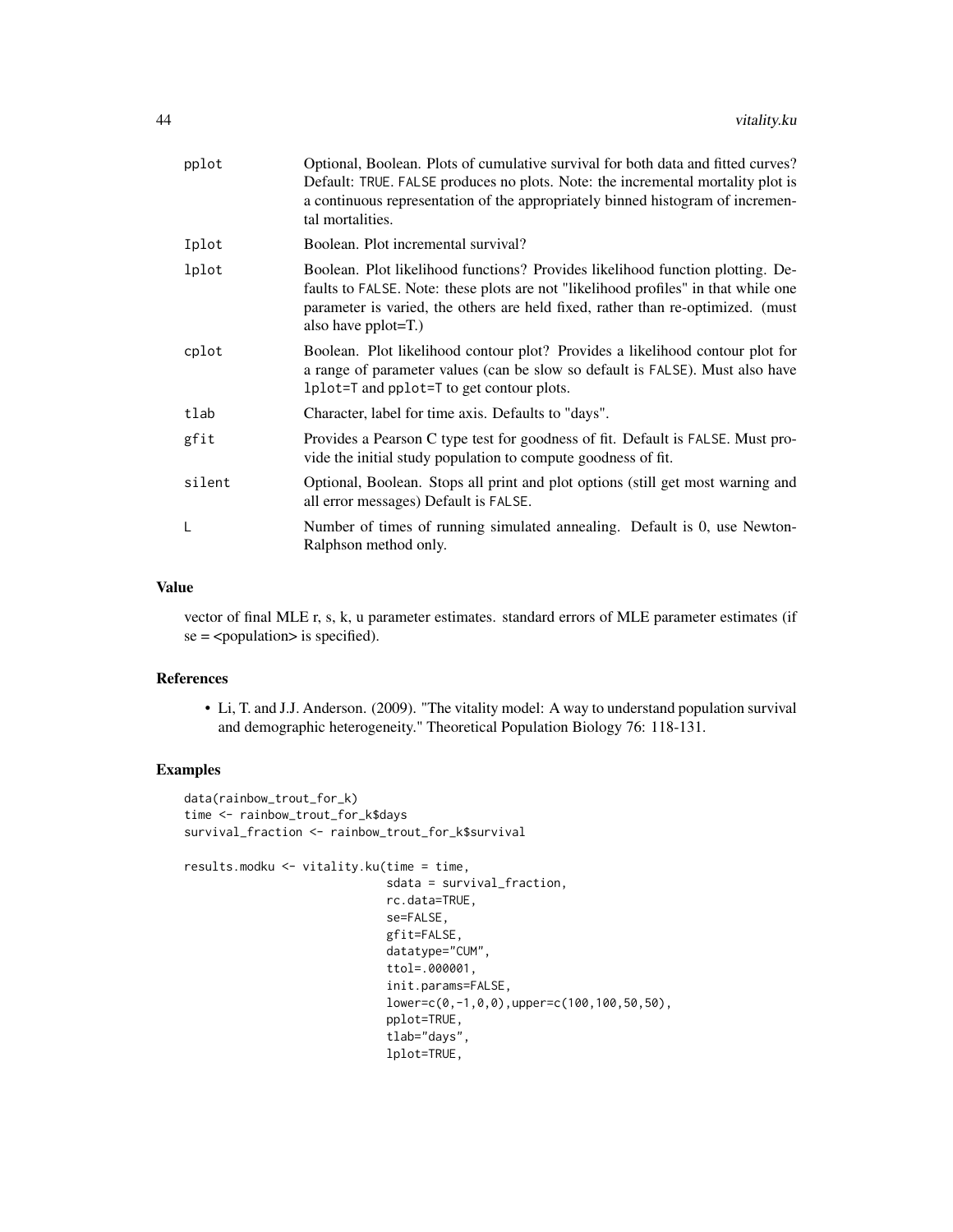### vitality.ku 45

cplot=TRUE, Iplot=TRUE, silent=FALSE, L=0)